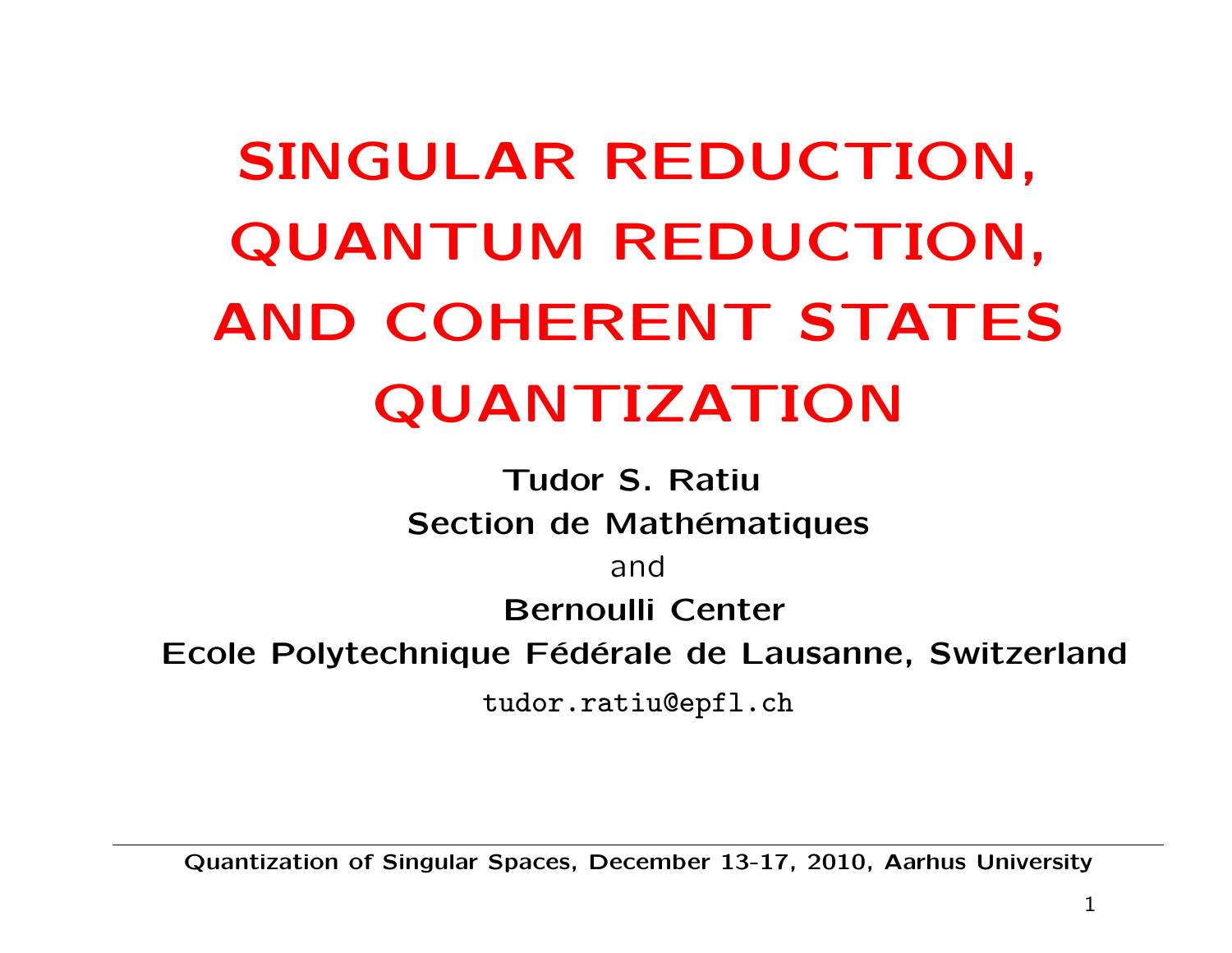### PLAN OF THE PRESENTATION

- Regular reduction
- Singular point reduction
- Singular orbit reduction
- Regular cotangent bundle reduction
- Singular cotangent bundle reduction
- Banach Poisson manifolds
- Banach Lie-Poisson spaces
- Quantum reduction
- Coherent states quantization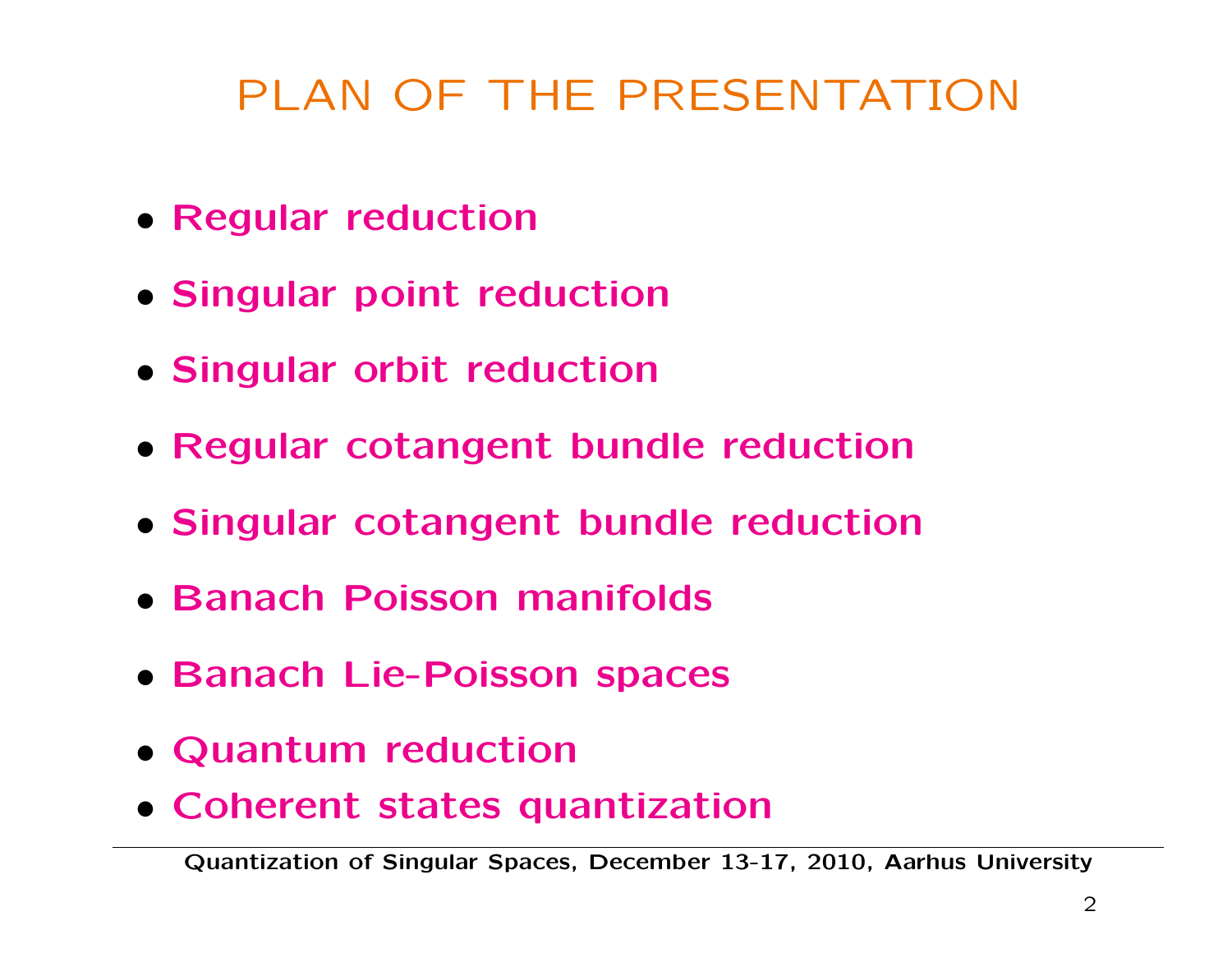### ABSTRACT SYMMETRY REDUCTION

 $\Phi: G \times M \rightarrow M$  proper Lie group action  $\mathfrak{X}(M)^G := \{ X \in \mathfrak{X}(M) \mid \Phi_g^* X = X, \,\forall g \in G \}$  $X \in \mathfrak{X}(M)^G \Longleftrightarrow F_t \circ \Phi_q = \Phi_q \circ F_t, \,\forall g \in G$ 

Law of conservation of isotropy:  $M_H := \{m \in M \mid G_m = H\}$  is preserved by  $F_t$ . In general,  $M_H$  not closed.  $\iota_H : M_H \hookrightarrow M$  inclusion.

 $N(H) := \{ g \in G \mid gH = Hg \}$  normalizer of H in G.  $N(H)/H$  acts freely and properly on  $M_H$ ;  $\pi_H : M_H \to M_H/(N(H)/H)$  projection.

X induces a unique H-isotropy type reduced vector field  $X^H$  on  $M_H/(N(H)/H)$  by

$$
X^H \circ \pi_H = T \pi_H \circ X \circ \iota_H,
$$

whose flow  $F_t^H$  is given by

$$
F_t^H \circ \pi_H = \pi_H \circ F_t \circ \iota_H.
$$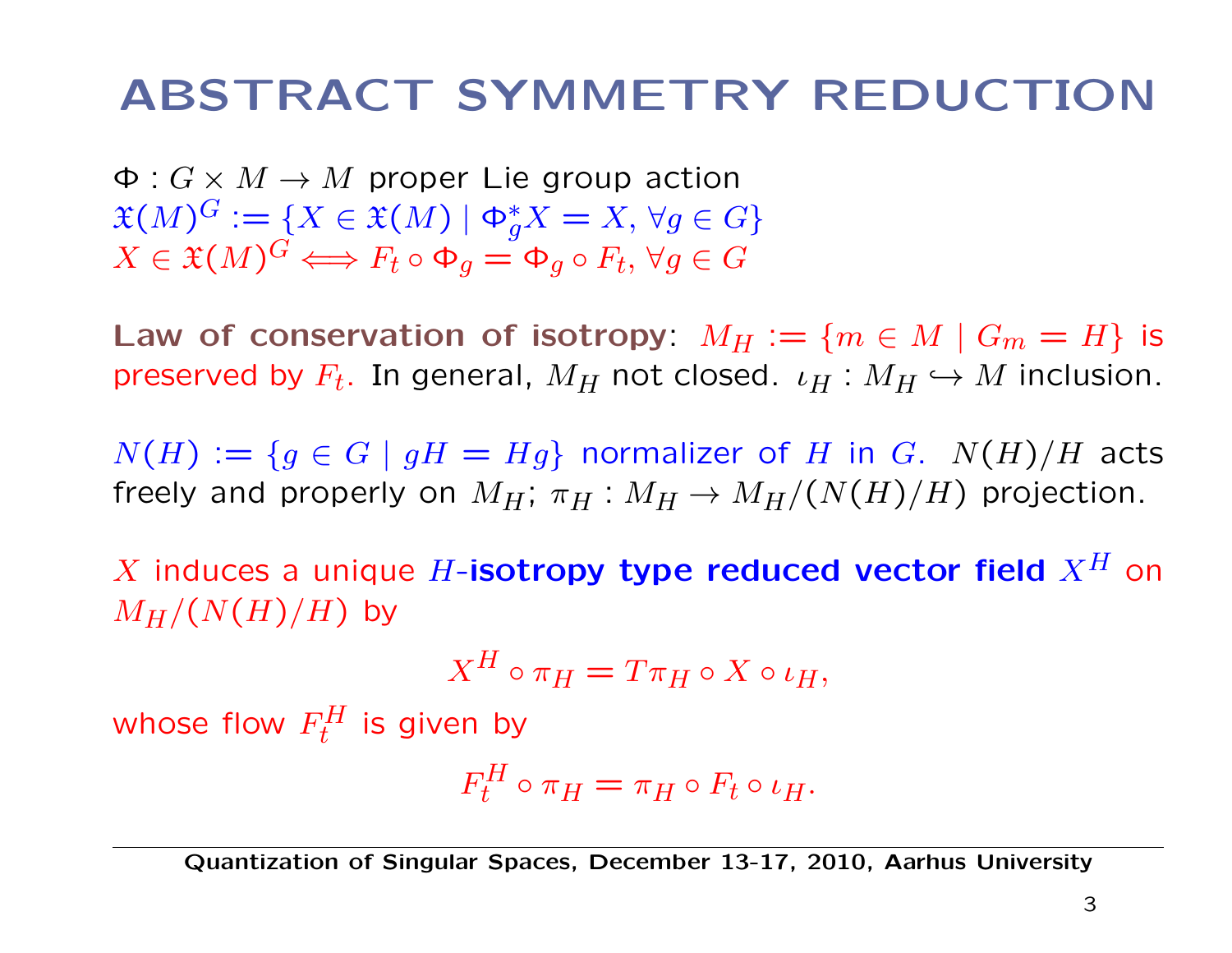### SYMPLECTIC POINT REDUCTION

 $\Phi: G \times M \to M$  left action; infinitesimal generator of  $\xi \in \mathfrak{g} = \mathsf{Lie}(G)$ 

$$
\xi_M(m) := \frac{d}{dt}\Big|_{t=0} \Phi_{\exp t\xi}(m) \in T_m M, \qquad \xi_M \in \mathfrak{X}(M).
$$

 $\Phi$  free proper  $\Rightarrow M/G$  manifold and  $\pi : M \to M/G$  submersion

 $(M,\omega)$  symplectic manifold. Hamiltonian vector field  $X_H \in \mathfrak{X}(M)$ is defined by  $dH = \omega(X_H, \cdot)$  and the associated Poisson bracket by  ${F, H} := \omega(X_F, X_H)$ . Hamilton's equations are:

$$
\dot{m}(t) = X_H(m(t)) \Longleftrightarrow \frac{d}{dt} F(m(t)) = \{F, H\}(m(t)), \forall F \in C^{\infty}(M).
$$

 $(M,\omega)$  symplectic manifold,  $\Phi: G \times M \rightarrow M$  free proper symplectic action  $(\Phi_g^*\omega = \omega, \ \forall g \in G)$ . Then  $M/G$  is a Poisson manifold uniquely characterized by the condition that  $\pi : M \to M/G$  is a Poisson map:  ${f,h}_{M/G} \circ \pi = {f \circ \pi, h \circ \pi}_M$ ,  $\forall f, h \in C^{\infty}(M/G)$ .

What are its leaves? The symplectic point of orbit reduced spaces.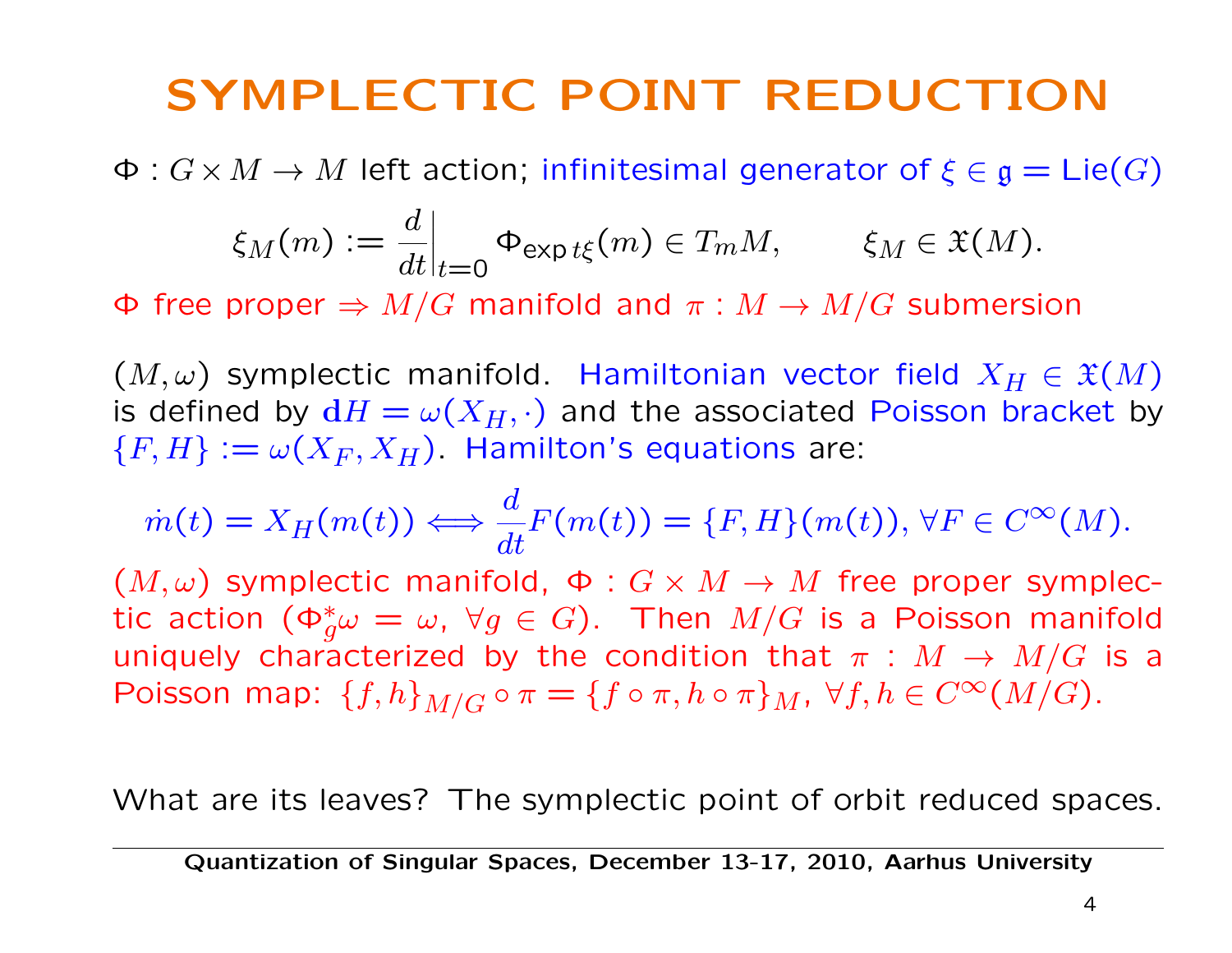$(M,\omega)$ , G connected Lie group with Lie algebra g,  $\Phi: G \times M \rightarrow M$  proper symplectic action

 $J : M \to \mathfrak{g}^*$  momentum map:  $X_{J\xi} = \xi_M, \forall \xi \in \mathfrak{g}, J^{\xi} := \langle J, \xi \rangle \in$  $C^{\infty}(M)$ .

 ${\bf J}$  is equivariant if  ${\bf J}(g\cdot m)=\mathsf{Ad}_{g^{-1}}^*{\bf J}(m)$ , for all  $g\in G,~m\in M.$ 

Equivariant  $J: M \to \mathfrak{g}^*_+$  is a Poisson map, where

$$
\{f, h\}_{\pm}(\mu) := \left\langle \mu, \left[ \frac{\delta f}{\delta \mu}, \frac{\delta h}{\delta \mu} \right] \right\rangle, \quad \forall f, h \in C^{\infty}(\mathfrak{g}^*)
$$

$$
\mathbf{D}f(\mu) \cdot \nu = \left\langle \nu, \frac{\delta f}{\delta \mu} \right\rangle, \quad \forall \nu \in \mathfrak{g}^*
$$

Noether's Theorem: If  $h \in C^{\infty}(M)^G$ , then  $J \circ F_t = J$ , where  $F_t$  is the flow of  $X_h$ .

Bifurcation Lemma: range  $(T_mJ) = (g_m)^\circ$ .

Fiber Lemma:  $\ker(T_mJ) = (g \cdot m)^{\omega}$ .<br>Quantization of Singular Spaces, December 13-17, 2010, Aarhus University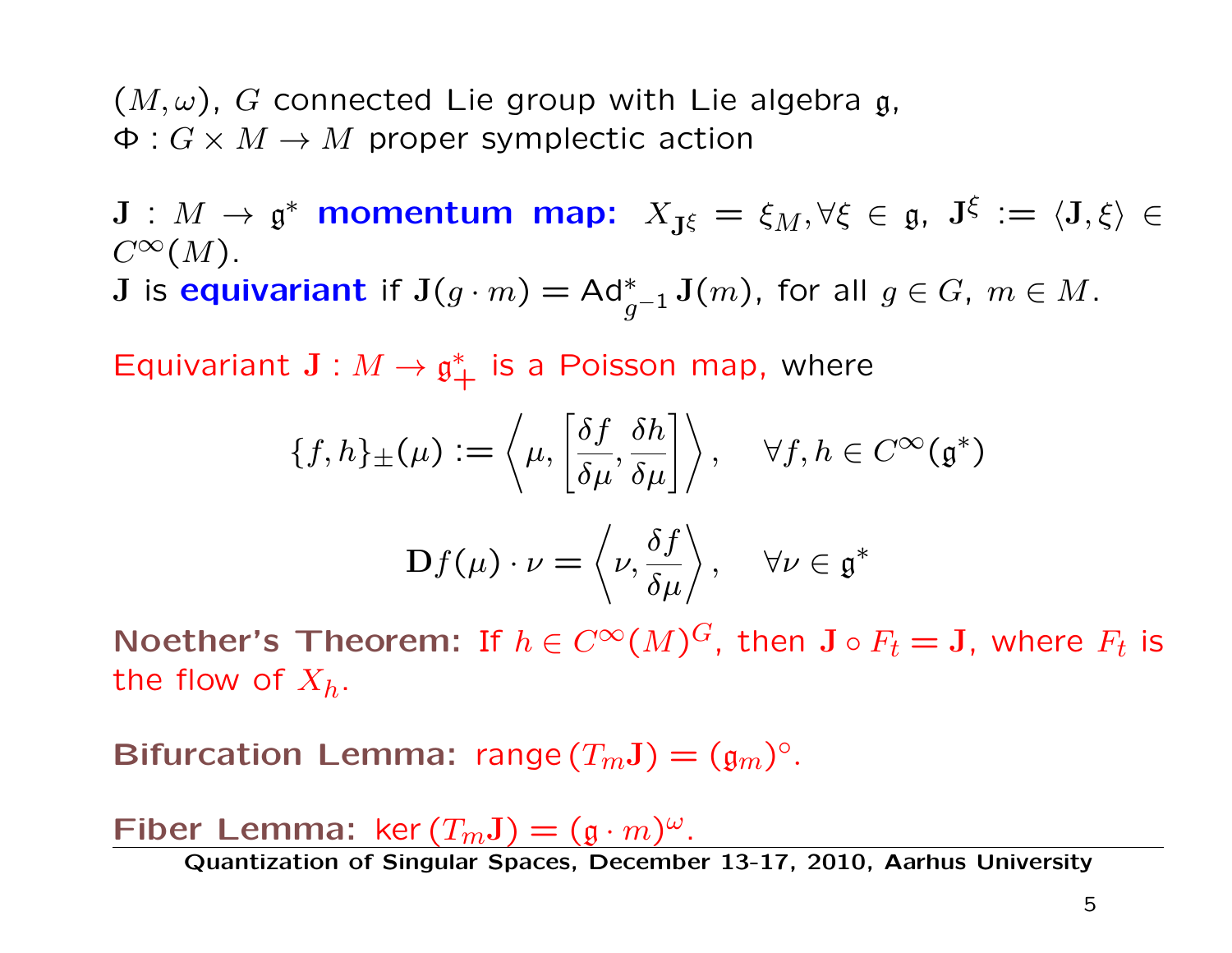Existence: The obstruction is the vanishing of the map

$$
\mathfrak{g}/[\mathfrak{g},\mathfrak{g}]\ni [\xi]\longmapsto \left[\mathfrak{i}_{\xi_M}\omega\right]\in H^1(M;\mathbb{R})
$$

Infinitesimal equivariance:  $(g, [\cdot, \cdot]) \ni \xi \mapsto J^{\xi} \in (C^{\infty}(M), \{\cdot, \cdot\})$ Lie algebra homomorphism, i.e.,

$$
\mathbf{J}^{[\xi,\,\eta]}=\{\mathbf{J}^\xi,\mathbf{J}^\eta\},\ \forall \xi,\eta\in\mathfrak{g}\iff T_z\mathbf{J}\left(\xi_M(z)\right)=-\operatorname{ad}_\xi^*\mathbf{J}(z),\ \forall \xi\in\mathfrak{g}
$$

G connected: infinitesimal equivariance equivalent to equivariance. Among all possible choices of momentum maps for a given action, there is at most one that is infinitesimally equivariant. If G is compact J can be chosen G-equivariant.

Sufficient conditions: Assume  $H^1(\mathfrak{g}; \mathbb{R}) = H^2(\mathfrak{g}; \mathbb{R}) = 0$ . By Whitehead lemmas, this holds if  $g$  is semisimple.

Non-equivariance or Souriau one-cocycle associated to J:

$$
\sigma: G\ni g\longmapsto \mathbf{J}(\Phi_g(m))-\mathsf{Ad}_{g^{-1}}^*(\mathbf{J}(m))\in\mathfrak{g}^*
$$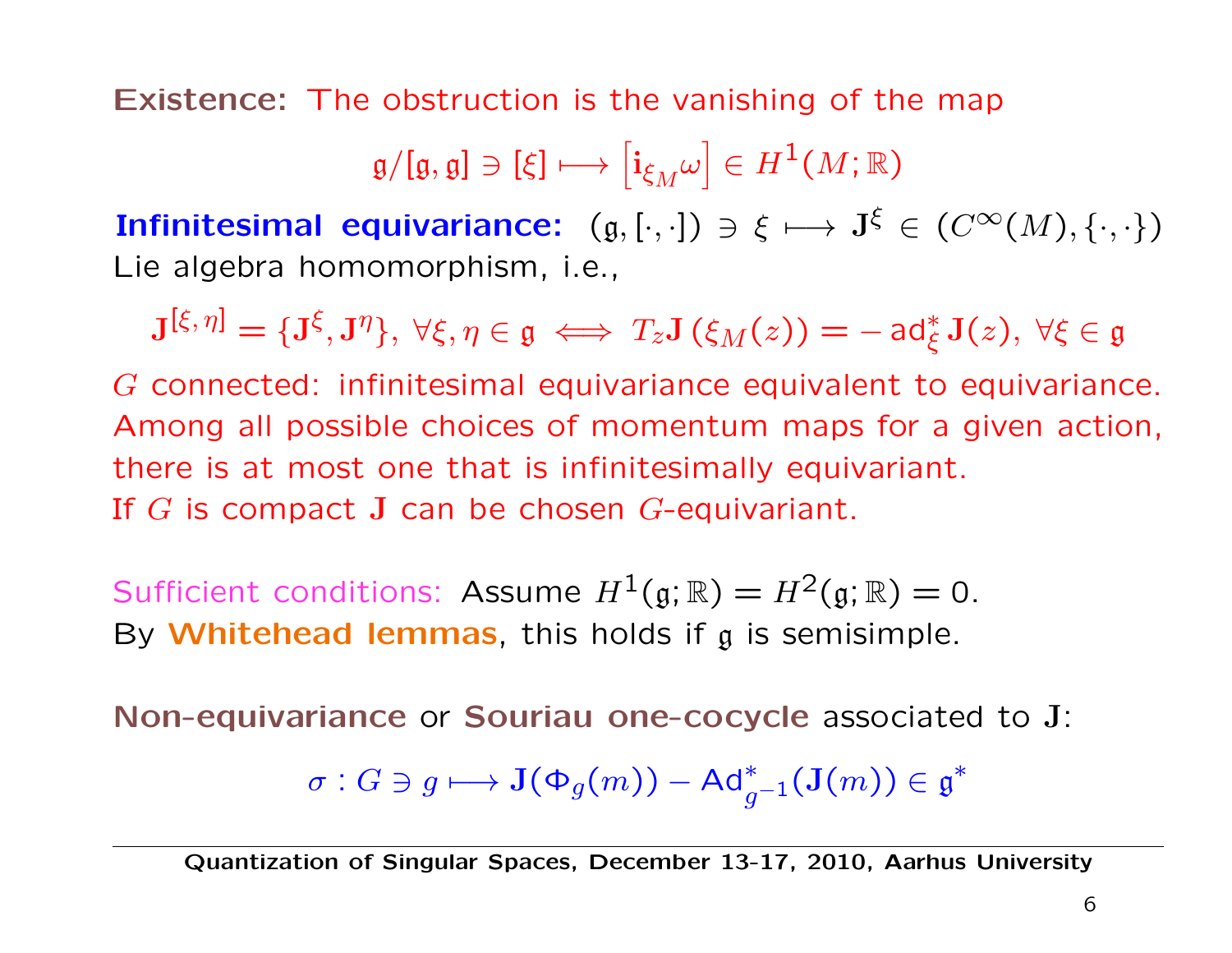#### Suppose that M is connected. Then:

(i) The definition of  $\sigma$  does not depend on  $m \in M$ . (ii)  $\sigma$  is a g<sup>\*</sup>-valued one-cocycle on G for the coadjoint representation:  $\sigma(gh) = \sigma(g) + \mathsf{Ad}_{g^{-1}}^* \sigma(h)$  for all  $g,h \in G.$ 

**Affine coadjoint action of G on**  $\mathfrak{g}^*$  **with cocycle**  $\sigma$ **:** 

$$
\Theta: G \times \mathfrak{g}^* \ni (g, \mu) \longmapsto \mathrm{Ad}^*_{g^{-1}} \mu + \sigma(g) \in \mathfrak{g}^*
$$

 $J : M \to \mathfrak{g}^*$  is equivariant with respect to the symplectic action  $\Phi$ on M and the affine action  $\Theta$  on  $\mathfrak{g}^*$ .

Affine orbits  $\mathcal{O}_{\mu}$  are symplectic with G-invariant symplectic structure

$$
\omega_{\mathcal{O}_{\mu}}^{\pm}(\nu)(\xi_{\mathfrak{g}^*}(\nu),\,\eta_{\mathfrak{g}^*}(\nu))=\pm\langle\nu,\,[\xi,\,\eta]\rangle\mp\Sigma(\xi,\,\eta)
$$

Infinitesimal non-equivariance two-cocycle  $\Sigma \in Z^2(\mathfrak{g}, \mathbb{R})$ :

$$
\Sigma: \mathfrak{g} \times \mathfrak{g} \ni (\xi, \eta) \longmapsto \mathrm{d} \widehat{\sigma}_{\eta}(e) \cdot \xi \in \mathbb{R}
$$

where  $\widehat{\sigma}_{\eta}: G \to \mathbb{R}$  is defined by  $\widehat{\sigma}_{\eta}(g) = \langle \sigma(g), \eta \rangle$ .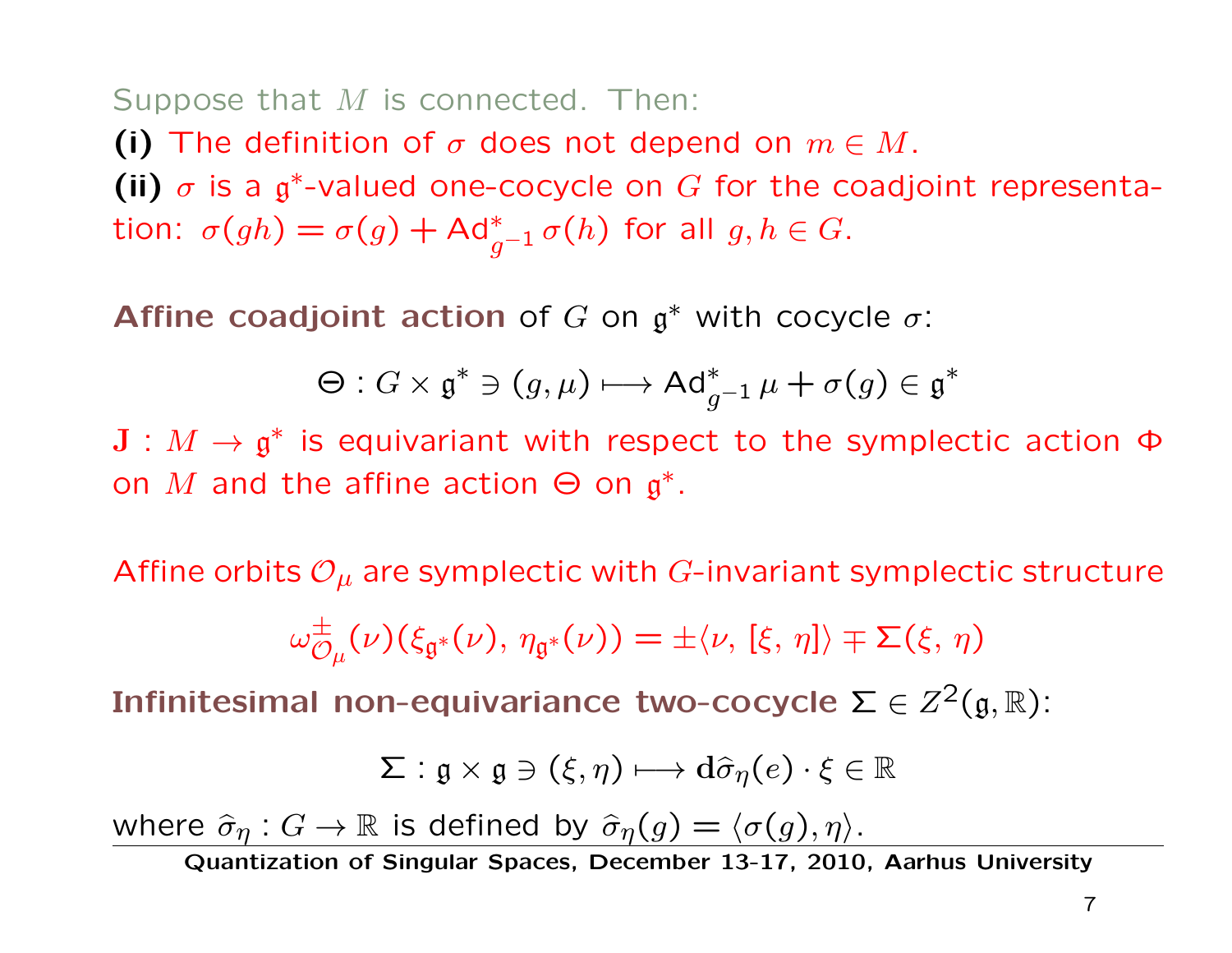Reduction Lemma:



 $\mathfrak{g}_{\mathbf{J}(m)} \cdot m = \mathfrak{g} \cdot m \cap \text{ker } T_m \mathbf{J} = \mathfrak{g} \cdot m \cap (\mathfrak{g} \cdot m)^{\omega}.$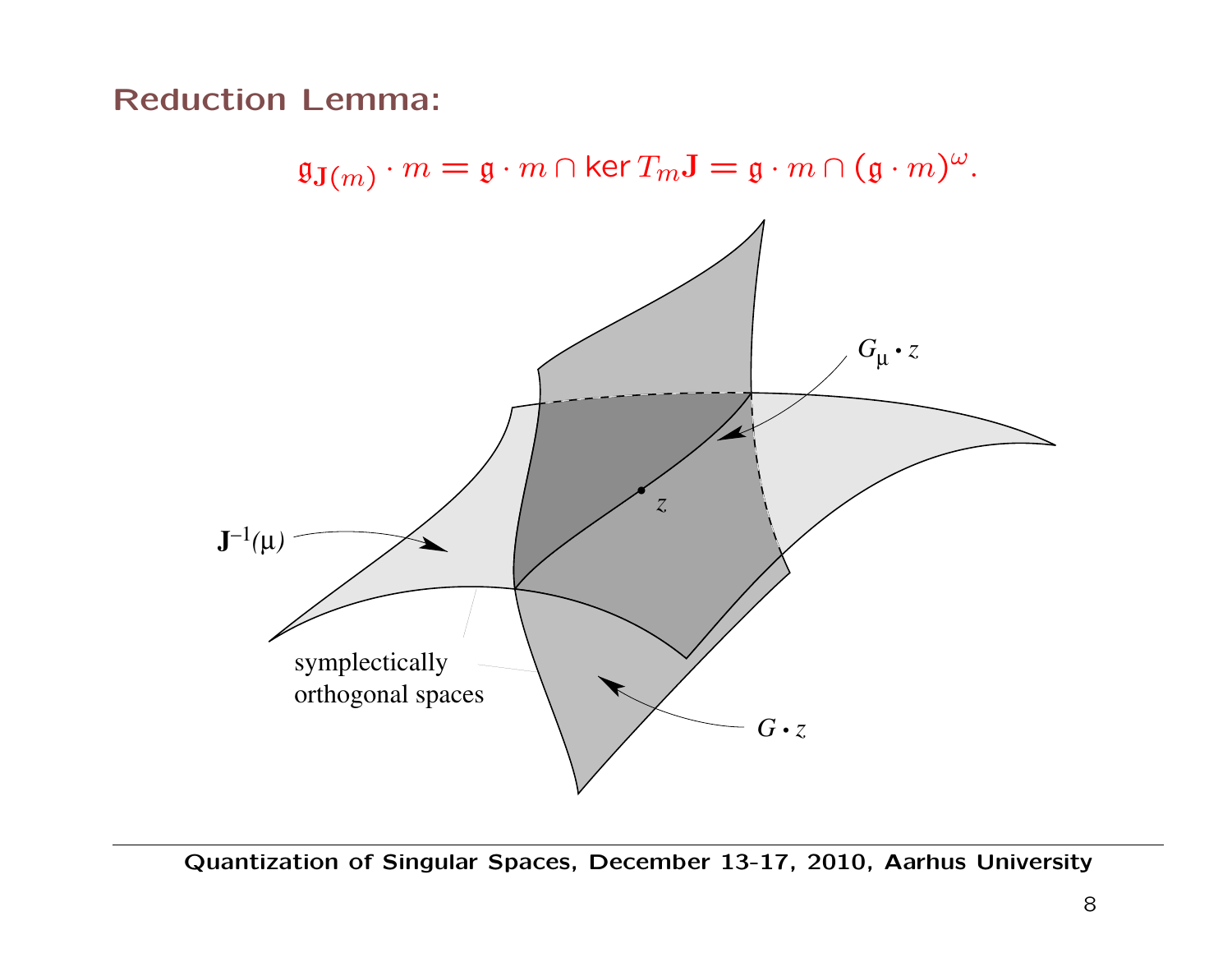#### Momentum maps and isotropy type manifolds

Fix  $m \in M$ . Then  $M_{G_m}$  is a symplectic submanifold of M.

This follows from the following result.

H compact Lie group and  $(V, \omega)$  symplectic representation space. Then  $V^H$  is a symplectic subspace of V.

WARNING:  $M_{(H)} := \{m \in M \mid G_m \text{ conjugate to } H\}$  not symplectic.

 $M_{G_m}^m$  connected component of  $M_{G_m}$  containing  $m$ 

 $N(G_m)^m:=\{n\in N(G_m)\mid n\cdot z\in M^m_{G_m} \text{ for all } z\in M^m_{G_m}\}.$ 

 $N(G_m)^m$  is a closed subgroup of  $N(G_m)$ ,  $N(G_m)^m \supset N(G_m)_{\circ}$ , the connected component of the identity. So  $N(G_m)^m$  is also open  $\Rightarrow$  Lie $(N(G_m)^m) =$  Lie $(N(G_m))$ . Also  $H \subset N(G_m)^m$ . In addition,  $(N(G_m)/G_m)^m = N(G_m)^m/G_m$  so that

Lie  $(N(G_m)^m/G_m) =$  Lie  $(N(G_m)/G_m)$ .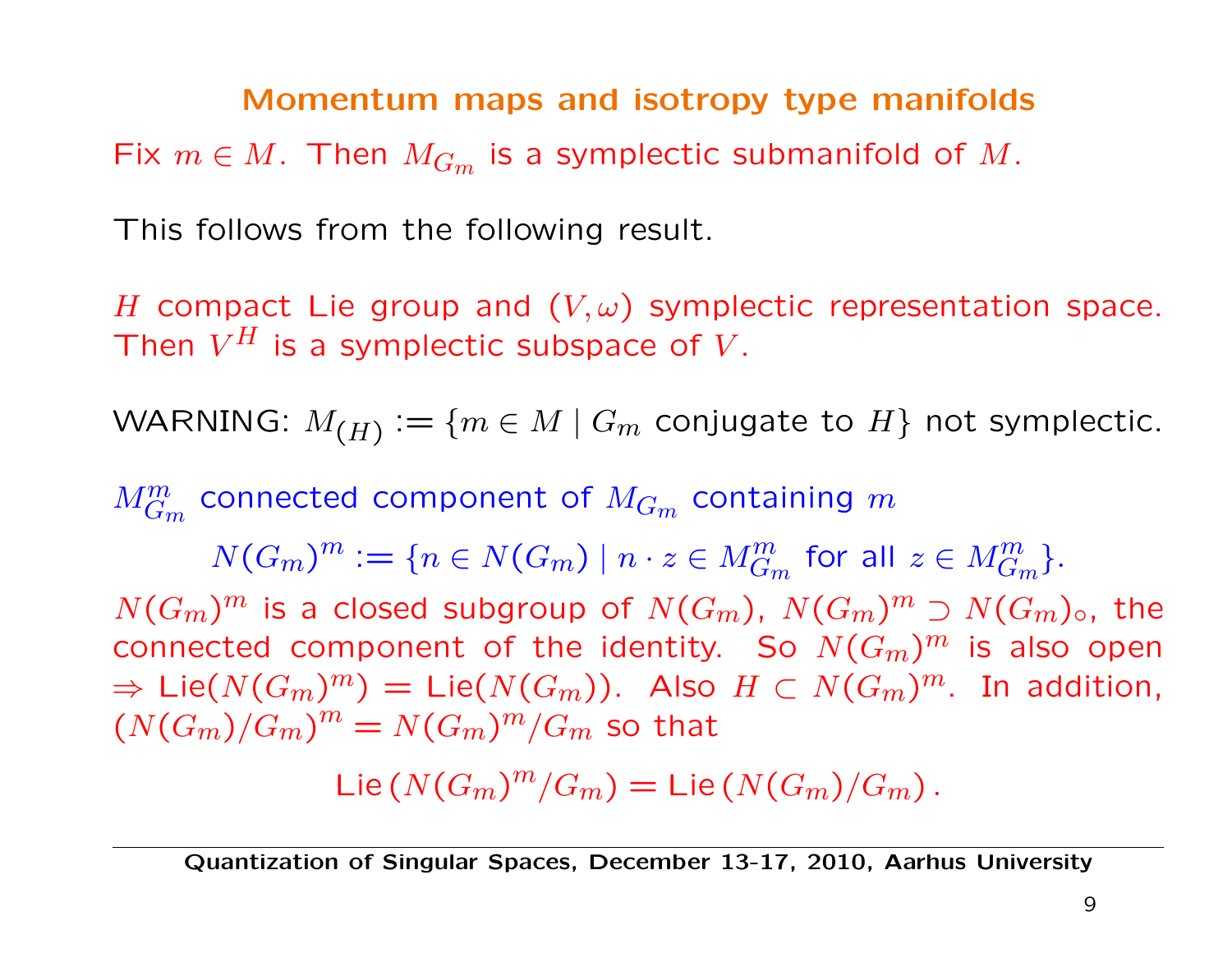$L^m:=N(G_m)^m/G_m$  acts freely properly symplectically on  $M_{G_m}^m$ by  $\Psi(nG_m, z) := n \cdot z$ .

The free proper symplectic action of  $L^m := N(G_m)^m/G_m$  on  $M_{G_m}^m$ has a momentum map  $\mathbf{J}_{L^m}:M_{G_m}^m\to (\mathsf{Lie}(L^m))^*$ 

$$
\mathbf{J}_{L^m}(z) := \mathsf{\Lambda}(\mathbf{J}|_{M_{G_m}^m}(z) - \mathbf{J}(m)), \quad z \in M_{G_m}^m.
$$

In this expression  $\mathsf{\Lambda}$  :  $(\mathfrak{g}_m^{\circ})^{G_m} \to (\mathsf{Lie}(L^m))^*$  denotes the natural  $L^m$ -equivariant isomorphism given by

$$
\left\langle \Lambda(\beta), \frac{d}{dt} \Big|_{t=0} \left( \exp t \xi \right) G_m \right\rangle = \langle \beta, \xi \rangle,
$$

for any  $\beta \in (\mathfrak{g}_m^{\circ})^{G_m}$ ,  $\xi \in \mathsf{Lie}(N(G_m)^m) = \mathsf{Lie}(N(G_m)).$ 

The non-equivariance one-cocycle  $\tau$  :  $M_{G_m}^m \to (\textsf{Lie}(L^m))^*$  of the momentum map  $J_{L^m}$  is given by the map

$$
\tau(l) = \Lambda(\sigma(n) + n \cdot \mathbf{J}(m) - \mathbf{J}(m)).
$$

So, even if J is equivariant ( $\sigma = 0$ ),  $J_{L^m}$  is not, in general.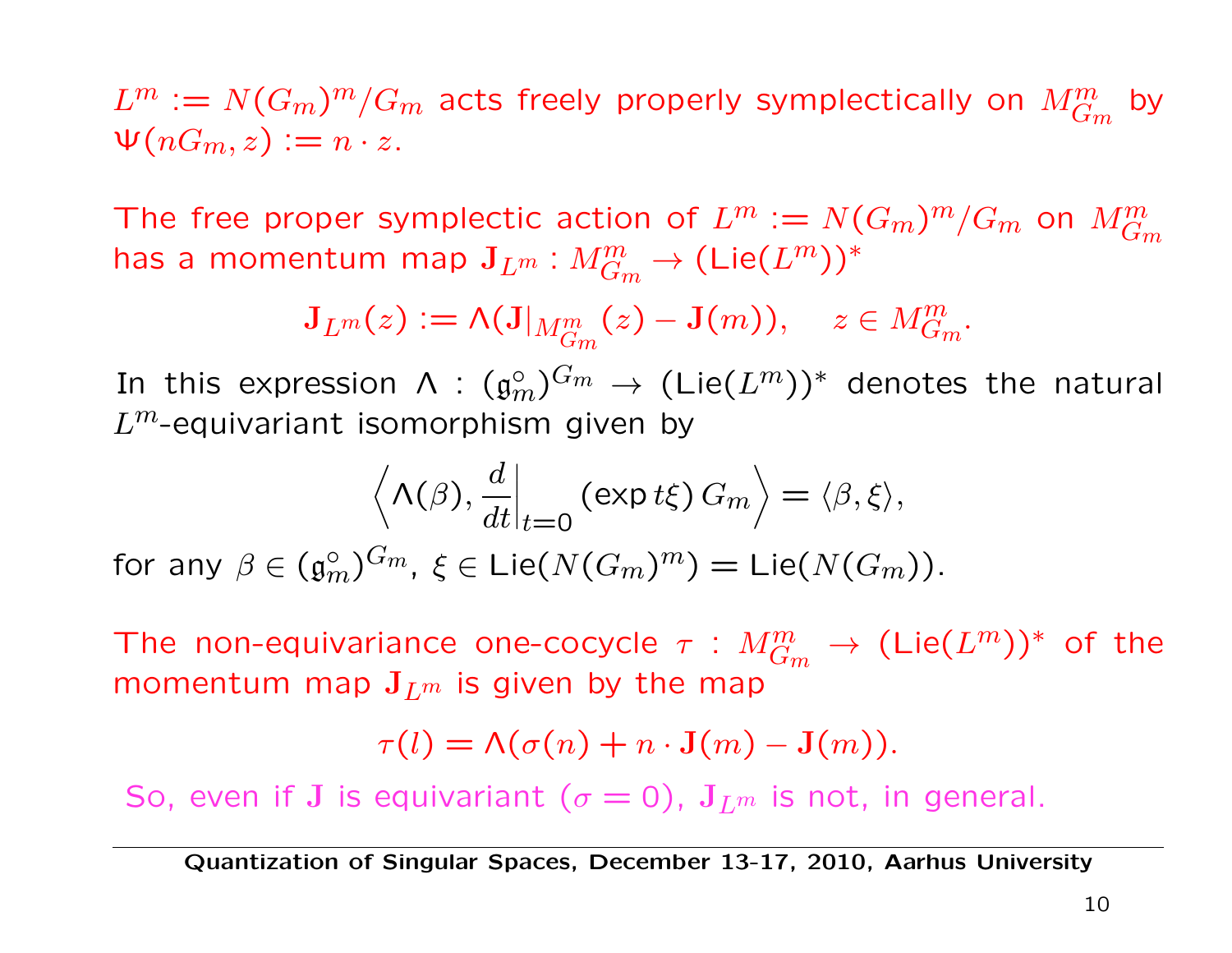#### MARSDEN-WEINSTEIN POINT REDUCTION

- $\bullet \Phi: G \times M \rightarrow M$  free proper symplectic action.
- The action admits a momentum map  $J : M \to \mathfrak{g}^*$ .
- $M$  is connected; if  $J$  equivariant, this is not needed.

• Then any  $\mu \in J(M) \subset \mathfrak{g}^*$  is a regular value of J: by the Bifurcation Lemma, J is a submersion on an open subset of M. So  $J^{-1}(\mu)$  is a  $G_{\mu}$ -invariant (equivariance of J) closed embedded submanifold of  $M$ .

$$
\bullet \; G_{\mu}:=\{g\in G \mid \mathrm{Ad}^*_{g^{-1}}\mu+\sigma(g)=\mu\}
$$

(i) Then on  $M_{\mu} := \mathbf{J}^{-1}(\mu)/G_{\mu}$  there is a unique symplectic from  $\omega_{\mu}$ characterized by:  $\pi^*_{\mu}\omega_{\mu} = \iota^*_{\mu}\omega$ .

 $i_{\mu}: \mathbf{J}^{-1}(\mu) \hookrightarrow M$  inclusion,  $\pi_{\mu}: \mathbf{J}^{-1}(\mu) \to \mathbf{J}^{-1}(\mu)/G_{\mu}$  projection.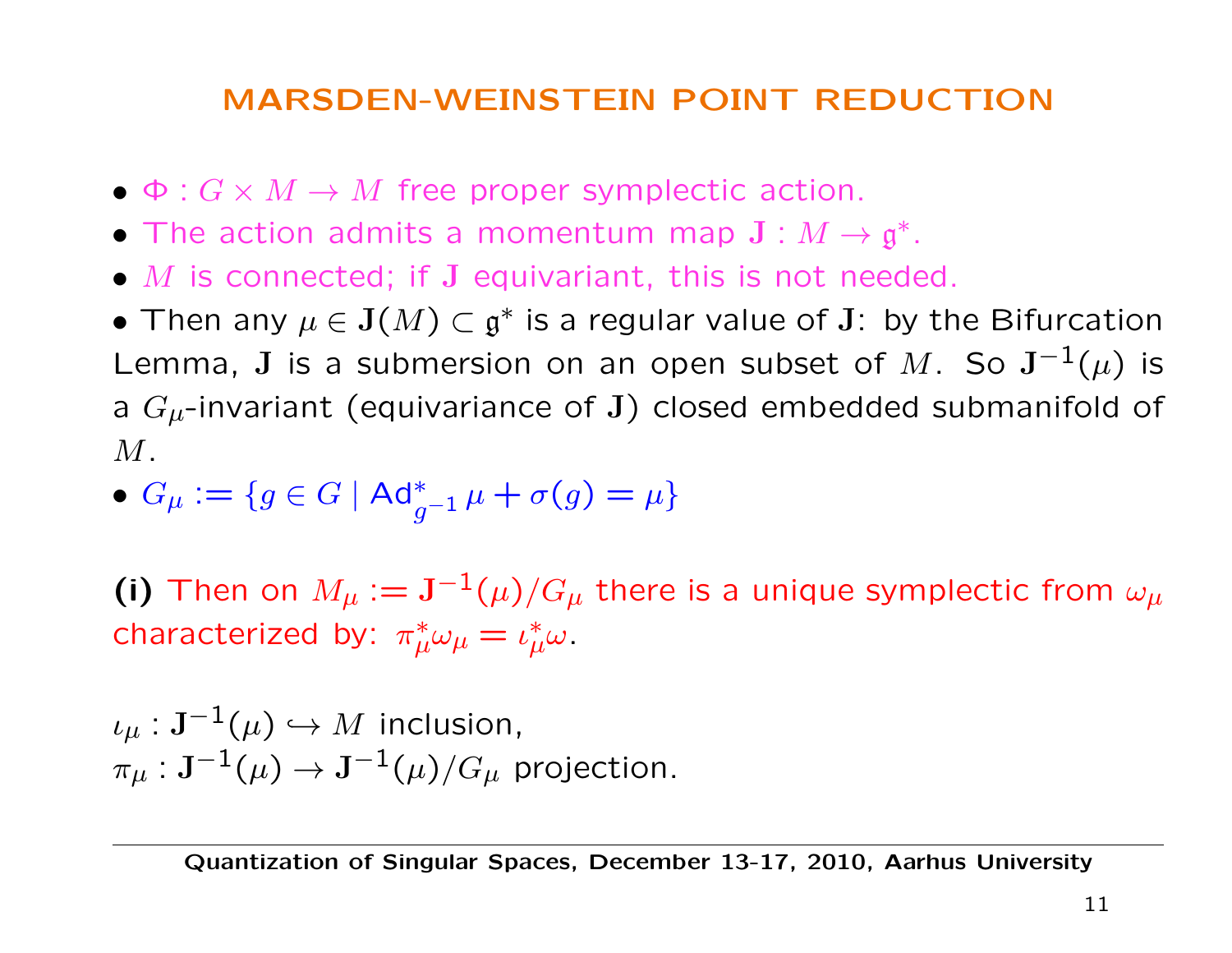(ii) Flow  $F_t$  of  $X_h$ ,  $h \in C^{\infty}(M)^G$ , leaves the connected components of  $J^{-1}(\mu)$  invariant, commutes with the G-action, so it induces a flow  $F_t^{\mu'}$  on  $M_{\mu}$  by

$$
\pi_{\mu} \circ F_t \circ i_{\mu} = F_t^{\mu} \circ \pi_{\mu}.
$$

(iii)  $F_t^{\mu}$  is Hamiltonian on  $(M_{\mu},\,\omega_{\mu})$  for the reduced Hamiltonian  $h_\mu \in C^\infty(M_\mu)$  given by

$$
h_{\mu} \circ \pi_{\mu} = h \circ i_{\mu}.
$$
  
(iv) If  $h, k \in C^{\infty}(M)^G$ , then  $\{h, k\}_{\mu} = \{h_{\mu}, k_{\mu}\}_{M_{\mu}}$ .

**Initial submanifold**  $\iota : N \hookrightarrow M$ : (injective) immersion such that for any smooth manifold P, an arbitrary map  $g: P \to M$  is smooth if and only if  $\iota \circ g : P \to N$  smooth.

This is stronger than injective immersion but weaker than embedding. Typical examples are the leaves of a generalized foliation. For example, any orbit  $\mathcal{O}_m$  of a smooth G-action is an initial submanifold diffeomorphic to  $G/G_m$ . Let G be a Lie group and H a subgroup; then there is a unique smooth manifold structure on  $H$ that makes it into an initial submanifold of  $G$ . So Lie subgroups (the inclusion is an immersion) are initial.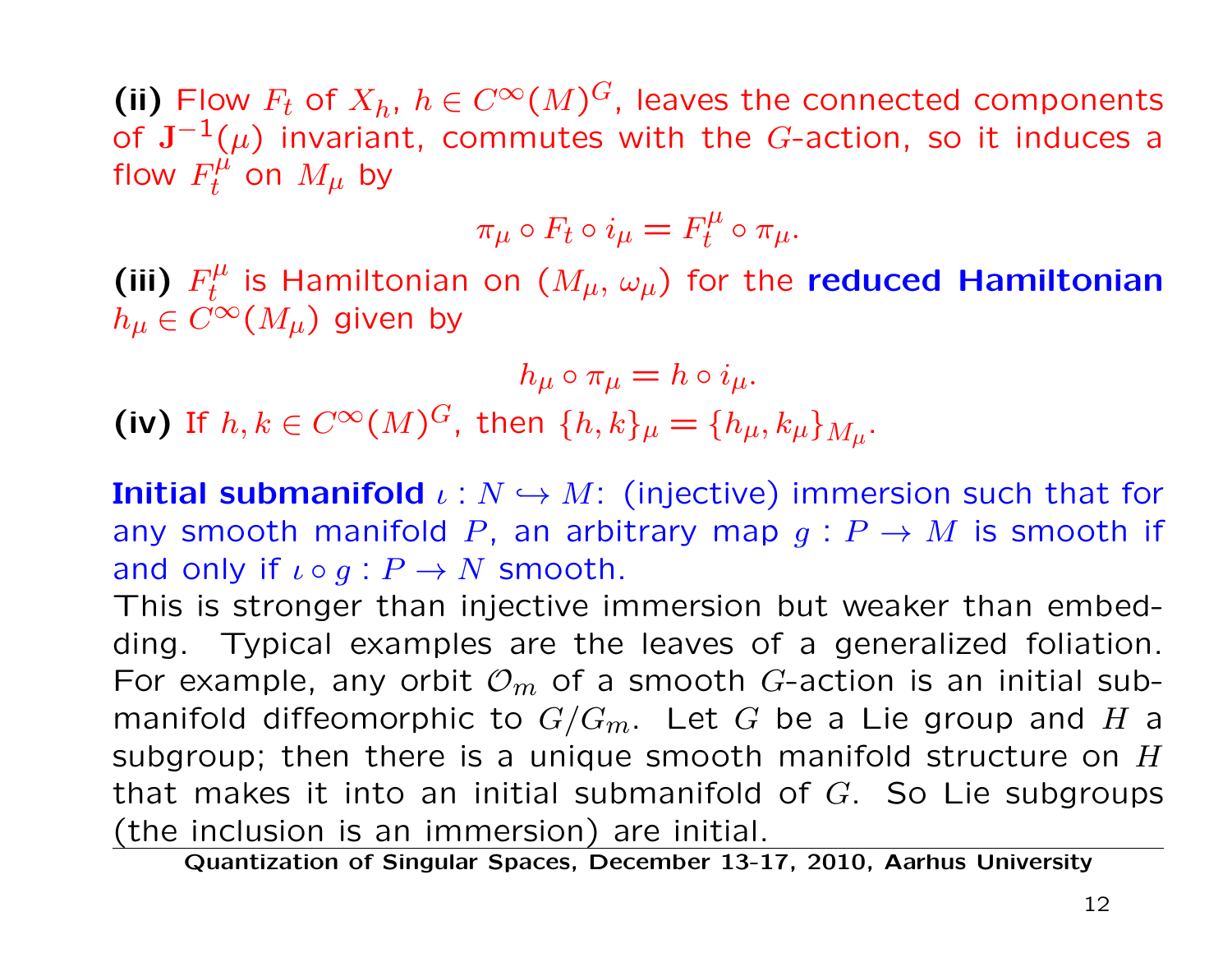#### ORBIT REDUCTION

(i) On  $M_{\mathcal{O}_\mu} := \mathrm{J}^{-1}(\mathcal{O}_\mu)/G$  there is a unique symplectic form  $\omega_{\mathcal{O}_\mu}$ characterized by  $\iota^*_{\ell}$  $\omega_\mu$  $\omega = \pi^*_{\ell}$  $\stackrel{*}{\mathcal{O}}_{\mu}\omega_{\mathcal{O}_{\mu}}+\mathtt{J}_{\mathcal{O}_{\mu}}^{*}$  $\omega_{\mathcal{O}_\mu}^+.\quad \iota_{\mathcal{O}_\mu} \, : \, \mathrm{J}^{-1}(\mathcal{O}_\mu) \, \hookrightarrow \, M,$  $\mathbf{J}_{\mathcal{O}_\mu}:=\mathbf{J}|_{\mathbf{J}^{-1}(\mathcal{O}_\mu)},$  and  $\omega_{\mathcal{O}_\mu}^+$ is the +-symplectic structure on the affine orbit  $\mathcal{O}_{\mu}$ .  $(M_{\mathcal{O}_{\mu}}, \omega_{\mathcal{O}_{\mu}})$  is the symplectic orbit reduced space. (ii)  $h \in C^{\infty}(M)^G$ . The flow  $F_t$  of  $X_h$  leaves the connected components of  $J^{-1}(\mathcal{O}_\mu)$  invariant and commutes with the G-action, so it induces a flow  $F_t^{C\mu}$  on  $M_{\mathcal{O}_\mu}$ , determined by  $\pi_{\mathcal{O}_\mu}\circ F_t\circ \iota_{\mathcal{O}_\mu}=F_t^{C\mu}\circ \pi_{\mathcal{O}_\mu}.$ (iii) Vector field generated by the flow  $F_t^{\mathcal{O}\mu}$  on  $(M_{\mathcal{O}\mu}, \omega_{\mathcal{O}\mu})$  is Hamiltonian with associated reduced Hamiltonian  $h_{\mathcal{O}_\mu} \in C^\infty(M_{\mathcal{O}_\mu})$  defined by  $h_{{\cal O}_\mu} \circ \pi_{{\cal O}_\mu} = h \circ \iota_{{\cal O}_\mu}$ .  $X_h$  and  $X_{h_{{\cal O}_\mu}}$  are  $\pi_{{\cal O}_\mu}$ -related. (iv)  $h, k \in C^{\infty}(M)^G \Rightarrow \{h, k\} \in C^{\infty}(M)^G$  and  $\{h, k\}_{\mathcal{O}_\mu} = \{h_{\mathcal{O}_\mu}, k_{\mathcal{O}_\mu}\}_{M_{\mathcal{O}_\mu}}$ , where  $\{\cdot,\cdot\}_{M_{\mathcal{O}_\mu}}$  denotes the Poisson bracket associated to the symplectic form  $\omega_{\mathcal{O}_\mu}$  on  $M_{\mathcal{O}_\mu}$ . (v)  $M_{\mu}$  and  $M_{\mathcal{O}_{\mu}}$  are symplectomorphic.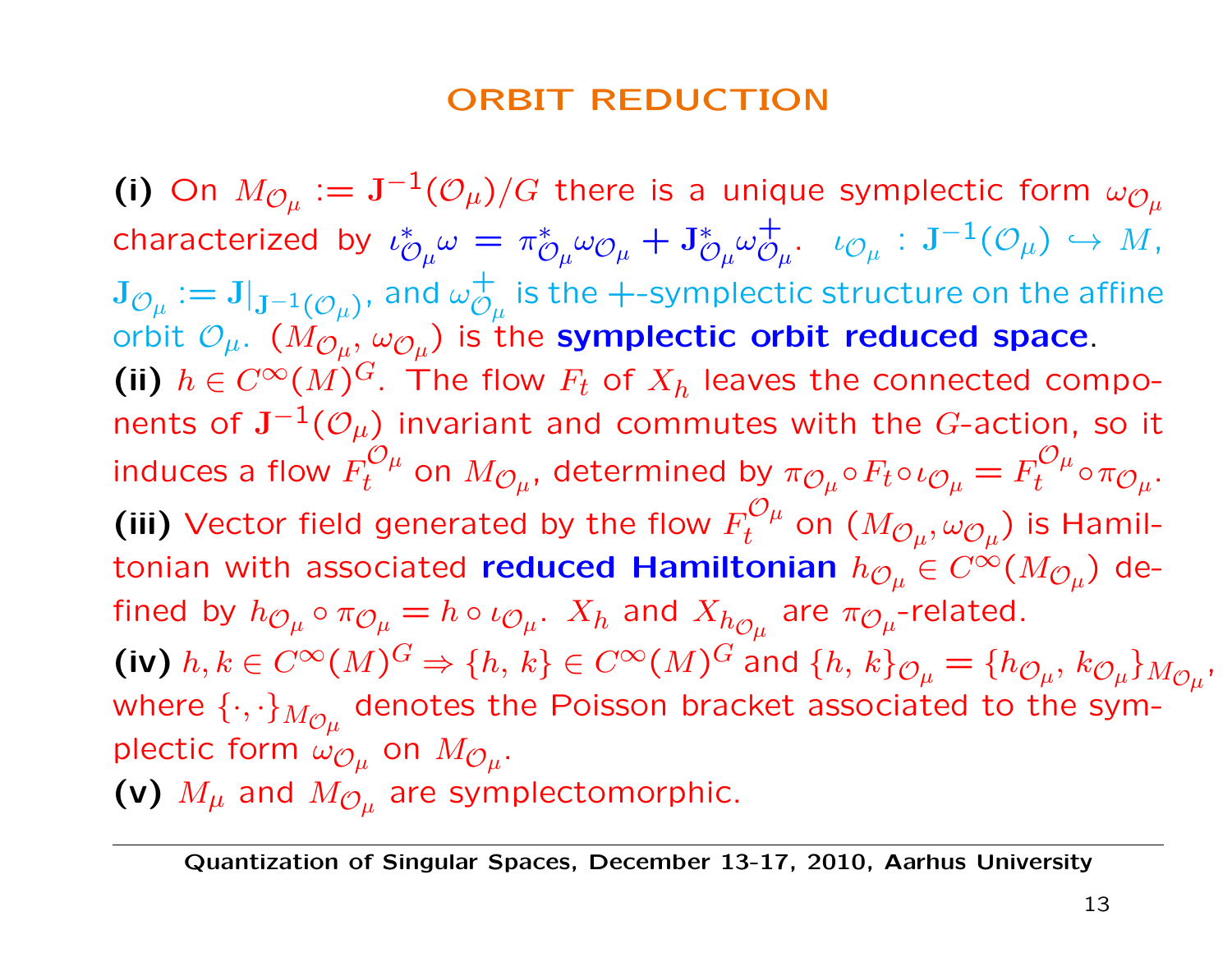#### Problems with the symplectic reduction procedure

1.) Momentum map may not exist. This is particularly acute in the Poisson case. Any Poisson action that admits a momentum map must preserve the leaves. This is too strong! Many examples.

2.) Where is conservation of isotropy? The momentum map does NOT get it.  $J^{-1}(\mu)$  are not the smallest invariant sets. Reduction completely ignores this point.

**3.)**  $M_{\mu}$  is not a smooth manifold.

4.) If  $G$  is discrete, the momentum map is zero. What is reduction in that case?

5.) For G-manifolds  $M_{(H)}$  are the natural objects and  $M_H$  appear as technical tools. For symplectic geometry,  $M_H$  is natural and there is no reason to work with  $M_{(H)}$  that has no structure.

Issues 2-4 are related to bifurcation problems.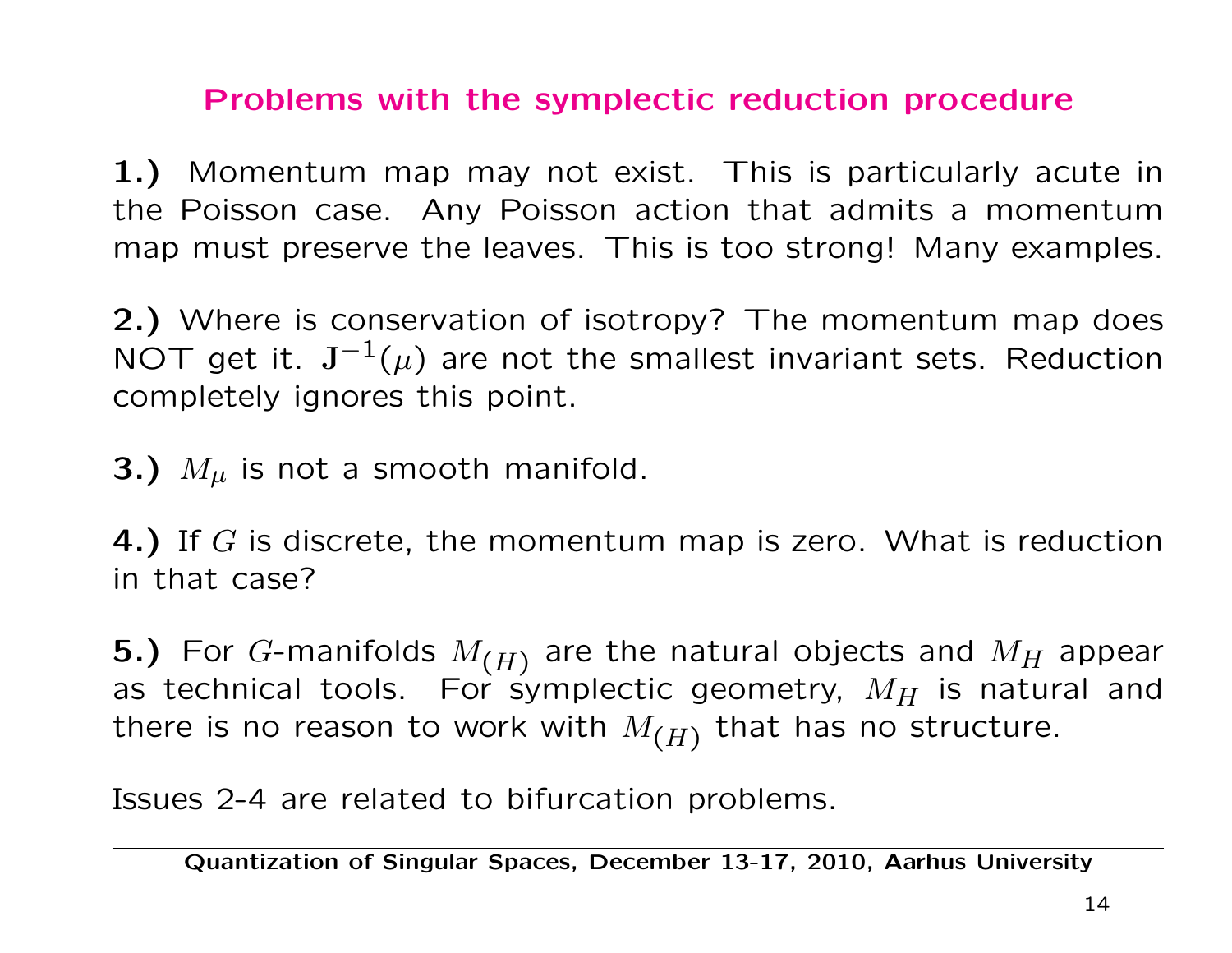# POISSON REDUCTION

Fernandes-Ortega-Ratiu [2009]

 $\Phi: G \times P \to P$  proper Poisson action,  $H \subset G$  an isotropy subgroup,  $N(H)$  its normalizer.

 $P_H$  is a Lie-Dirac submanifold of P with Poisson bracket given by

 ${f,h}_{M_H} := {\overline{f}, \overline{h}}|_{M_H}, \quad \forall f, h \in C^{\infty}(M_H)$ 

where  $\overline{f}, \overline{h} \in C^{\infty}(M)^{H}$  are arbitrary H-invariant extensions of  $f, h$ . Natural action of  $L(H) := N(H)/H$  on  $P_H$  is proper free Poisson so  $M_H/L(H)$  is Poisson: char. projection  $M_H \to M_H/L(H)$  is Poisson.

 $N$  ⊂ P is Lie-Dirac if  $\exists E \subset TM|_N$  vector subbundle such that E<sup>o</sup> is a Lie subalgebroid of  $T^*M \iff$  the vector subbundle E is a coisotropic submanifold of the tangent Poisson manifold  $TP$ .

 $M = \bigsqcup M_{(H)}$ ,  $M/G = \bigsqcup M_{(H)}/G$ ,  $\pi : M \to M/G$ .  $C^{\infty}(M/G) := \{f \in C^{0}(M/G) \mid f \circ \pi \in C^{\infty}(M)^{G}\}\$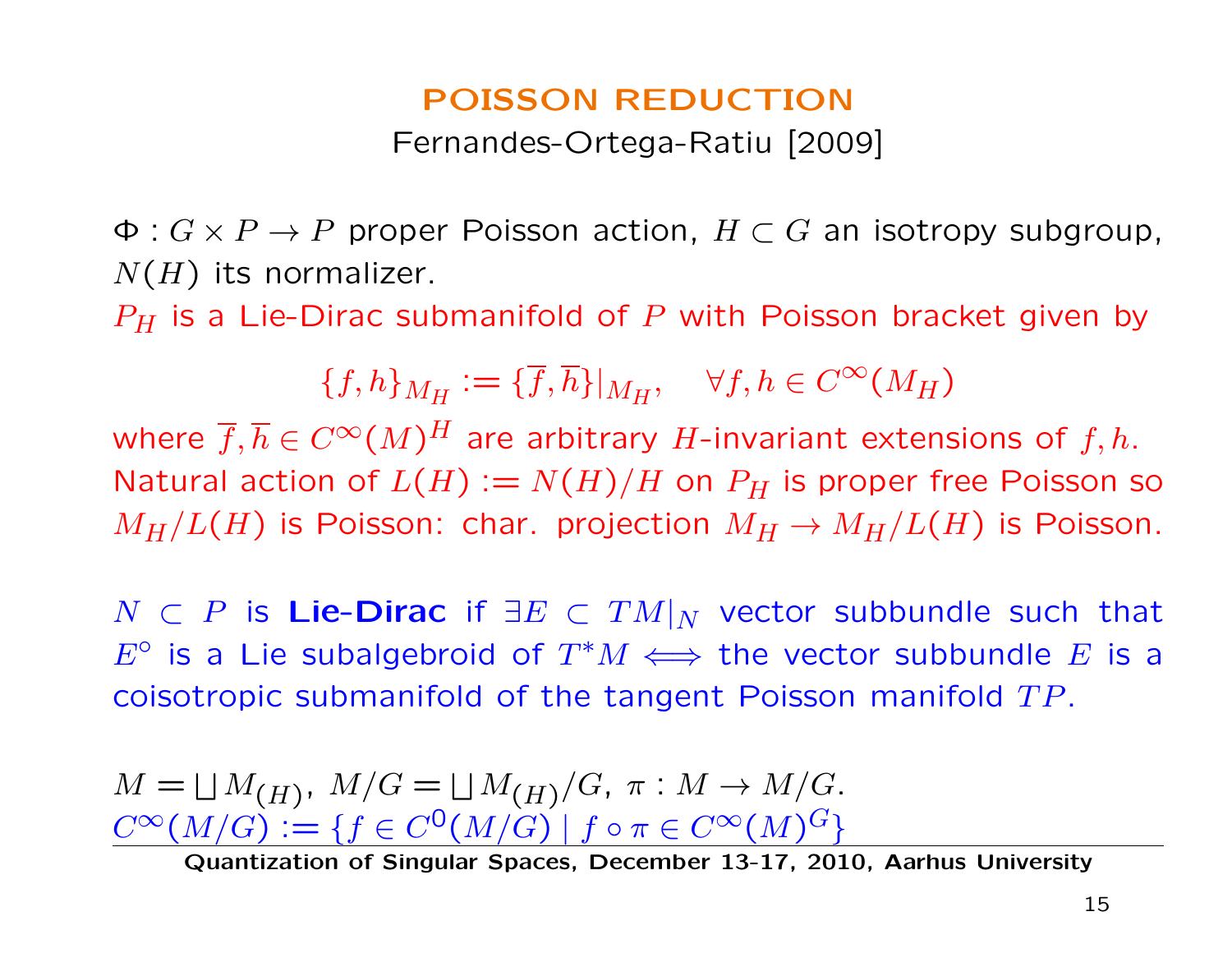X a topological space. A **Poisson stratification** of X is a stratification  $S = \{S_i\}_{i \in I}$  into Poisson manifolds  $S_i$  with a Poisson algebra  $(C^{\infty}(P), \{ , \}_{X})$  such that all inclusions  $s_i : S_i \hookrightarrow X$  are Poisson:  $\{f, h\}_X \circ s_i = \{f \circ s_i, h \circ s_i\}_{S_i}, \forall f, h \in C^{\infty}(X), i \in I.$ 

 $\Phi: G \times P \to P$  proper Poisson action, H an isotropy subgroup. Then  $M_H/L(H) \rightarrow M_{(H)}/G$  (the quotient of the inclusion) is a diffeomorphism thereby endowing  $M_{(H)}/G$  with a Poisson structure. If  $H_1, H_2 \in (H)$ , the Poisson structures on  $M_{(H)}/G$  induced by  $M_{H_1}/L(H_1)$  and  $M_{H_2}/L(H_2)$  coincide. Can characterize Poisson structure on  $M_{(H)}/G$  in terms of Dirac geometry.

Diagram of Dirac manifolds (relevant structures are Dirac)



inclusions are backward and projections are forward Dirac maps.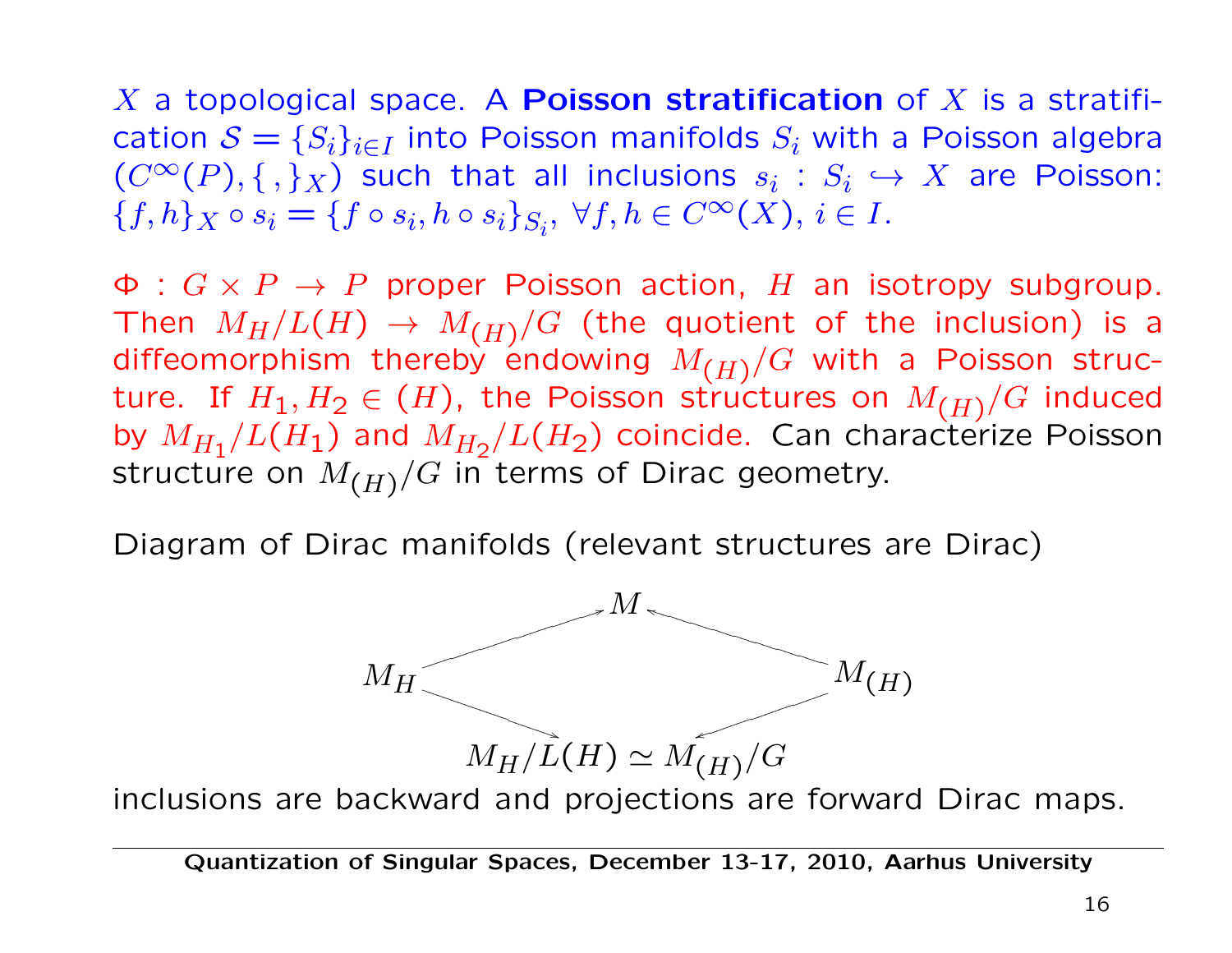### SINGULAR POINT REDUCTION

Sjamaar[1990], SjLe[1991], BaLe[1997], OrRa[2004]

 $\mathbf{J}: (M, \omega) \to \mathfrak{g}^*, \ M$  connected or  $\mathbf{J}$  equivariant,

 $\sigma(g):=\mathbf{J}(g\cdot z)-\mathsf{Ad}_{g^{-1}}^{*}\mathbf{J}(z),\hspace{0.5cm}\sigma:G\to\mathfrak{g}^{*},$  Souriau one-cocycle  $\Theta(g,\nu) := \mathsf{Ad}_{g^{-1}}^*\nu + \sigma(g)$ , affine action

 $M_H^m$  connected component of  $M_H$  containing  $m$ ,

$$
H := G_m, \quad J(m) = \mu, \quad G_\mu \text{ is the } \Theta\text{-isotropy at } \mu
$$

(i)  $\mathbf{J}^{-1}(\mu) \cap (G_{\mu} \cdot M_H^m)$  is embedded in  $M$ . (ii)  $M_\mu^{(H)} := [\mathbf{J}^{-1}(\mu) \cap (G_\mu \cdot M_H^m)]/G_\mu$  has a unique quotient manifold structure such that

$$
\pi^{(H)}_{\mu}: \mathbf{J}^{-1}(\mu)\cap (G_{\mu}\cdot M^{m}_{H})\longrightarrow M^{(H)}_{\mu}
$$

is a surjective submersion.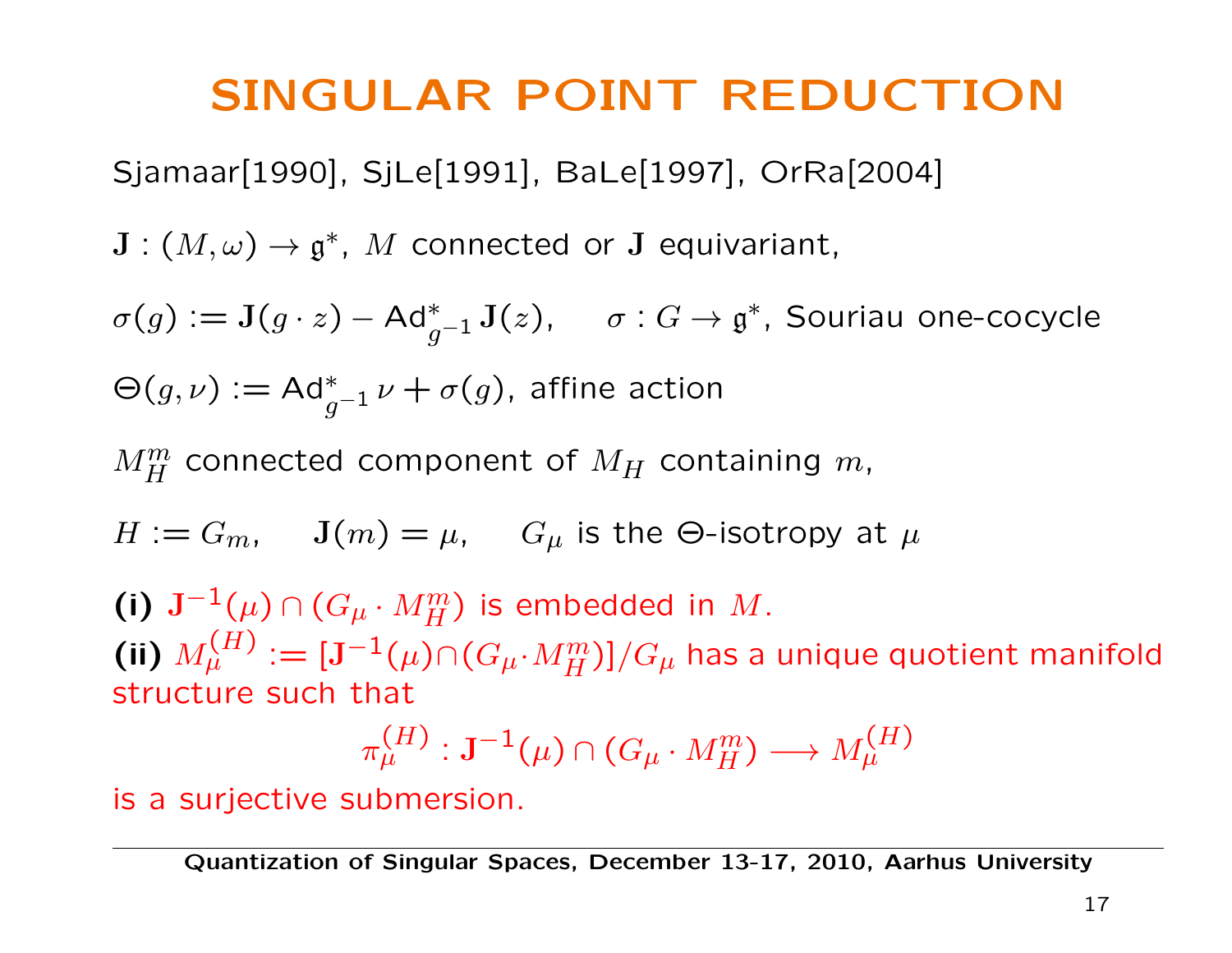(iii)  $\exists !\omega_{\mu}^{(H)} \in \Omega^2(M_{\mu}^{(H)})$  symplectic, characterized by

$$
\iota_{\mu}^{(H)*}\omega = \pi_{\mu}^{(H)*}\omega_{\mu}^{(H)},
$$

ι  $^{(H)}_{\mu}$  :  $\mathbf{J}^{-1}(\mu)\cap (G_{\mu}\cdot M_{H}^{m})\,\hookrightarrow\, M$  inclusion.  $\;\;(M_{\mu}^{(H)},\omega_{\mu}^{(H)})$  are the singular symplectic point strata.

(iv)  $h \in C^{\infty}(M)^G$ . Flow  $F_t$  of  $X_h$  leaves the connected components of  $\mathbf{J}^{-1}(\mu)\cap (G_\mu\cdot M_H^m)$  invariant and commutes with the  $G_\mu$ -action, so it induces flow  $F_t^\mu$  on  $M_\mu^{(H)}$  characterized by

$$
\pi_{\mu}^{(H)} \circ F_t \circ \iota_{\mu}^{(H)} = F_t^{\mu} \circ \pi_{\mu}^{(H)}.
$$

(v)  $F^\mu_t$  is the flow of  $X_{h^{(H)}_\mu} \in \mathfrak{X}(M^{(H)}_\mu,\omega^{(H)}_\mu)$  for the reduced Hamiltonian  $h^{(H)}_{\mu}:M^{(H)}_{\mu}\rightarrow \mathbb{R}$  given by  $h^{(H)}_{\mu}\circ \pi^{(H)}_{\mu}=h\circ \iota^{(H)}_{\mu}.$  $X_h$  and  $X_{h^{(H)}_{\mu}}$ are  $\pi_{\mu}^{(H)}$ -related. (vi)  $h, k \in C^{\infty}(M)^G \Rightarrow \{h, k\} \in C^{\infty}(M)^G$ ,  $\{h, k\}_{\mu}^{(H)} = \{h_{\mu}^{(H)}, k_{\mu}^{(H)}\}_{M_{\mu}^{(H)}}$  $\mu$ , where  $\left\lbrace\cdot,\cdot\right\rbrace_{M_\mu^{(H)}}$ is the Poisson bracket induced by the symplectic structure on  $M^{(H)}_{\mu}$ .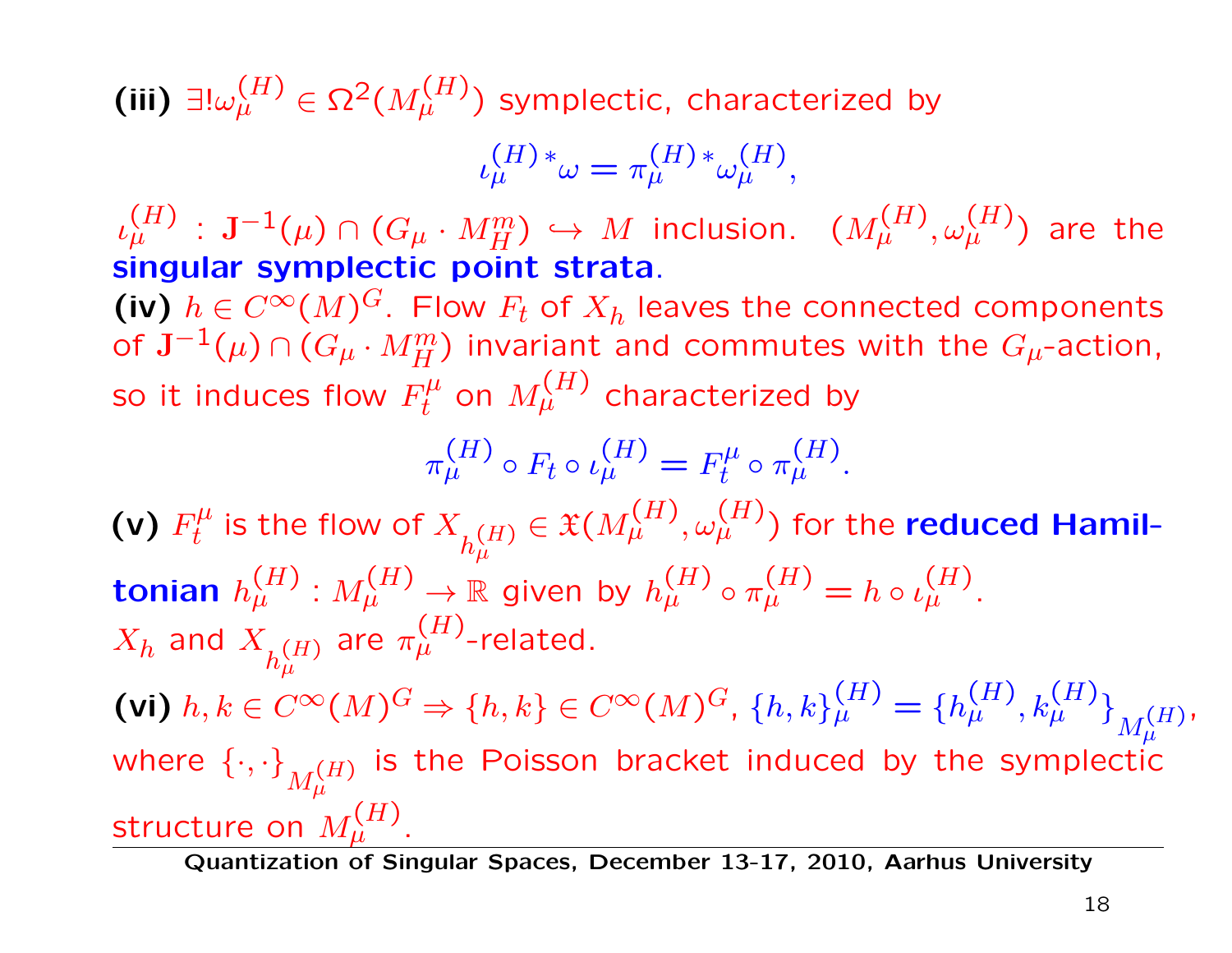#### Sjamaar point reduction principle

GOAL: Realize the strata as usual reduced spaces.

- Remember that  $m \in M$  is fixed,  $H := G_m$ ,  $\mu := \mathbf{J}(m)$ .
- $N(H)^m := \{ n \in N(H) \mid n \cdot M_H^m \subset M_H^m \}.$

 $N(H)^m$  is open hence closed in  $N(H)$ . Also  $H \subset N(H)^m$ . Thus  $\text{Lie}(N(H)^m/H) = \text{Lie}(N(H)/H) =: \mathfrak{l}$ 

 $\bullet$   $L^m := N(H)^m/H$  acts freely properly and symplectically on  $M_H^m$ with momentum map

$$
\mathbf{J}_{L^m}:M_H^m\ni z\longmapsto \mathsf{\Lambda}(\mathbf{J}|_{M_H^m}(z)-\mu)\in (\mathsf{Lie}(L^m))^*
$$

 $\bullet$   $\Lambda: ({\mathfrak{g}}_{m}^{\circ})^{H} \to (\mathsf{Lie}(L^{m}))^{\ast},\ L^{m}$ -equivariant isomorphism

$$
\left\langle \Lambda(\beta), \frac{d}{dt} \Big|_{t=0} (\exp t\xi) H \right\rangle = \langle \beta, \xi \rangle,
$$

- $\beta \in (\mathfrak{g}_m^{\circ})^H$ ,  $\, \xi \in \mathsf{Lie}(N(H)^m) = \mathsf{Lie}(N(H))$
- $\mathfrak{g}_m^{\circ}$  denotes the annihilator of  $\mathfrak{g}_m$  in  $\mathfrak{g}^*$
- $\bullet$   $(\mathfrak{g}_m^{\circ})^H$  are the  $H$ -fixed points in  $\mathfrak{g}_m^{\circ}$
- Non-equivariance 1-cocycle  $\tau$  of  $\mathbf{J}_{L^{m}}$ :  $\forall l=nH\in L^{m},\ \forall n\in N(H)^{m}$

$$
\tau: L^m \ni l \longmapsto \Lambda(\sigma(n) + n \cdot \mu - \mu) \in (\mathsf{Lie}(L^m))^*.
$$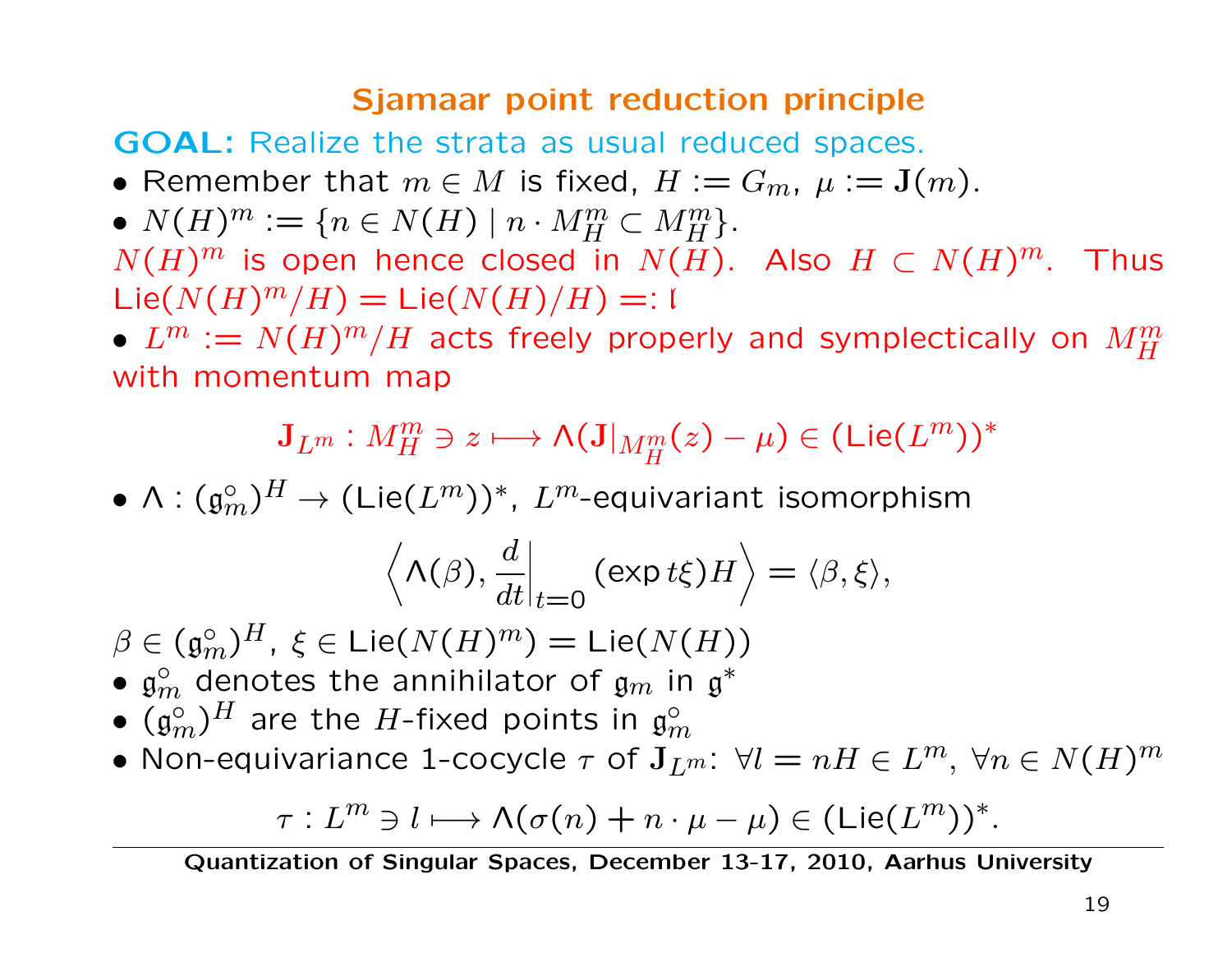(i)  $\pi_{\mu}^{(H)}: \mathbf{J}^{-1}(\mu) \cap (G_{\mu} \cdot M_H^m) \to M_{\mu}^{(H)}:=[\mathbf{J}^{-1}(\mu) \cap (G_{\mu} \cdot M_H^m)]/G_{\mu}$ smooth bundle with fiber  $G_\mu/H$  and structure group  $N_{G_\mu}(H)^m/H$ . (ii)  $(M_H^m)_0 := J_{L^m}^{-1}(0)/L_0^m = [J^{-1}(\mu) \cap M_H^m]/(N_{G_\mu}(H)^m/H)$ ;  $L_0^m \neq$  $L^m$ , in general since the action is affine. (iii)  $\pi_0: \mathbf{J}_{L^m}^{-1}(0) \to (M_H^m)_0$  is a principal  $L_0^m$ -bundle.  $G_\mu/H$  is a right  $(N_{G_\mu}(H)^m/H)$ -space and  $\mathbf{J}^{-1}(\mu)\cap M_H^m$  is a left  $(N_{G_\mu}(H)^m/H)$ -space. Associated bundle with fiber  $G_\mu/H$ 

$$
G_{\mu}/H \times_{N_{G_{\mu}}(H)^m/H} \left( \mathbf{J}^{-1}(\mu) \cap M_H^m \right) \longrightarrow
$$
  

$$
[\mathbf{J}^{-1}(\mu) \cap M_H^m]/(N_{G_{\mu}}(H)^m/H).
$$

is  $G_{\mu}$ -symplectomorphic to

$$
\pi_{\mu}^{(H)} : \mathbf{J}^{-1}(\mu) \cap (G_{\mu} \cdot M_H^m) \longrightarrow M_{\mu}^{(H)}, \quad \text{ i.e.,}
$$

- $\bullet \: G_\mu/H \times_{N_{G_\mu}(H)^m/H} \left( \mathbf{J}^{-1}(\mu) \cap M_H^m \right)$  $\Big) \cong_{G_{\mu}}\mathbf{J}^{-1}(\mu)\cap (G_{\mu}\cdot M_{H}^{m})$  diffeo.
- $\bullet$   $(M_H^m)_0 = \mathrm{J}_{L^m}^{-1}(0)/L_0^m = (\mathrm{J}^{-1}(\mu) \cap M_H^m)/(N_{G_\mu}(H)^m/H)$  is symplectomorphic to  $M^{(H)}_{\mu}$  .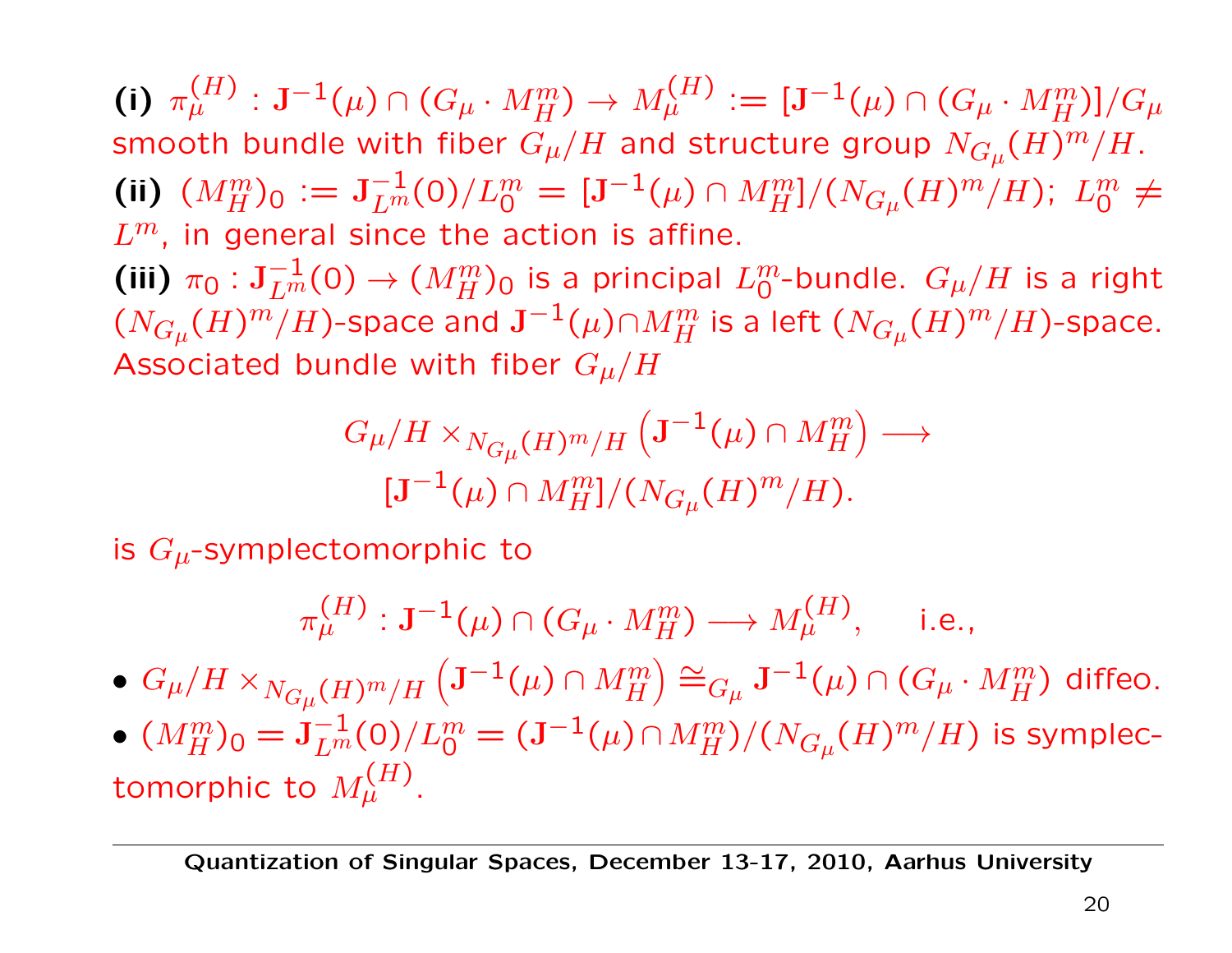#### Stratification theorems

 ${\{J^{-1}(\mu)\cap (G_\mu\cdot M^m_H)\,\mid\, J(m)\;=\; \mu\}}$  Whitney (B) stratification of  $J^{-1}(\mu)$ .

 $\{M_\mu^{(H)}\mid (H)\}$  is a symplectic Whitney (B) stratification of the cone space  $M_{\mu} := J^{-1}(\mu)/G_{\mu}$ .

Each connected component of  $M_{\mu}$  contains a unique open stratum that is connected, open, and dense in the connected component of  $M_{\mu}$  that contains it.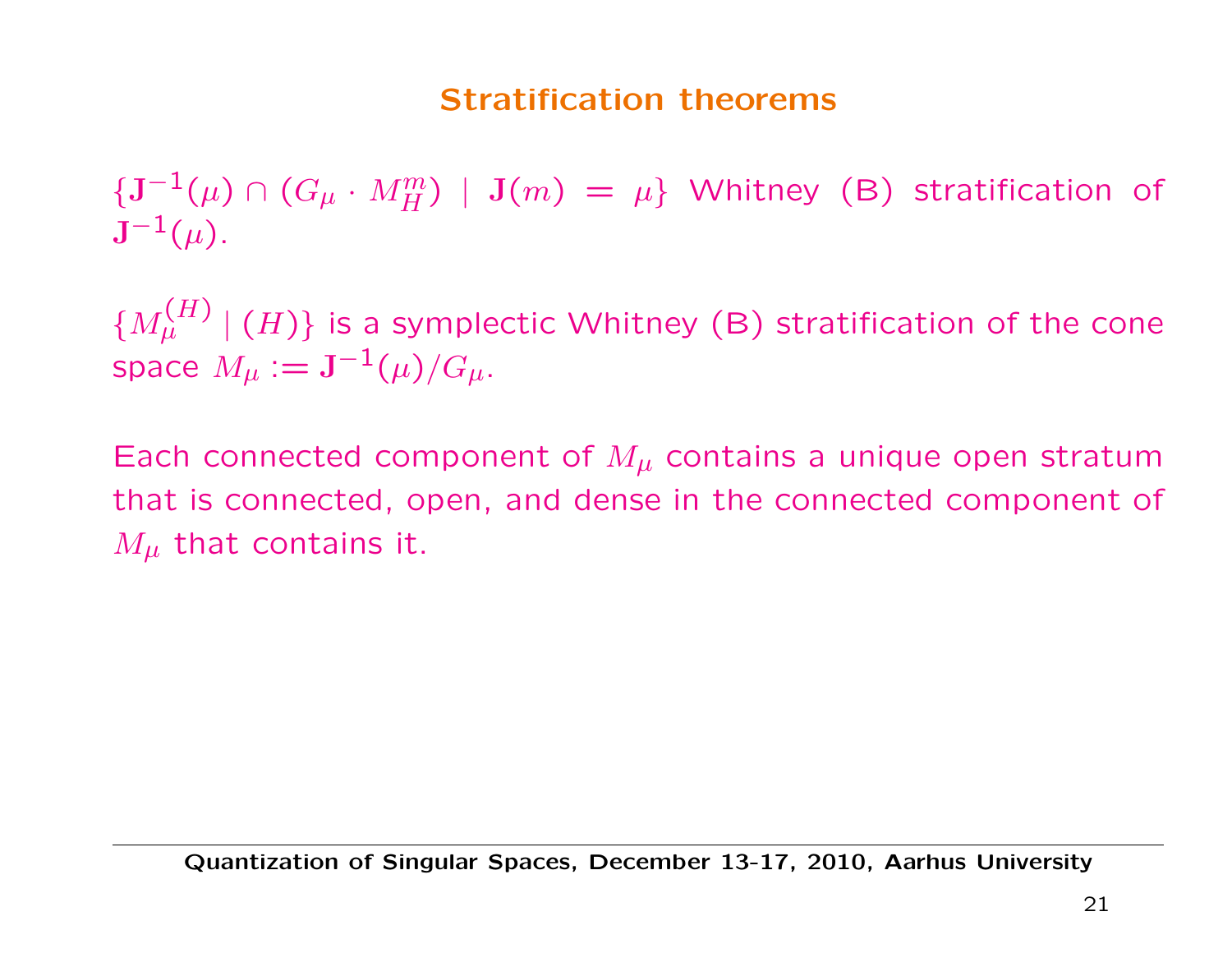# SINGULAR ORBIT REDUCTION

 $(M, \omega, G, \mathbf{J} : M \to \mathfrak{g}^*)$ , M connected or J equivariant affine action  $\Theta$  associated to group one-cocyle  $\sigma: G \to \mathfrak{g}^*$ induced  $\Sigma \in Z^2(\mathfrak{g}; \mathbb{R})$ 

$$
\Sigma(\xi,\eta):=\mathbf{J}^{[\xi,\eta]}(z)-\{\mathbf{J}^{\xi},\mathbf{J}^{\eta}\}(z),\quad z\in M
$$

Affine Lie-Poisson structure on  $g^*$ 

$$
\{f,g\}^{\Sigma}_{\pm}(\mu) := \pm \left\langle \mu, \left[ \frac{\delta f}{\delta \mu}, \frac{\delta g}{\delta \mu} \right] \right\rangle \mp \Sigma \left( \frac{\delta f}{\delta \mu}, \frac{\delta g}{\delta \mu} \right)
$$

Orbit symplectic form

$$
\omega_{\mathcal{O}_{\mu}}^{\pm}(\nu)(\xi_{\mathfrak{g}^*}(\nu), \eta_{\mathfrak{g}^*}(\nu)) = \pm \langle \nu, [\xi, \eta] \rangle \mp \Sigma(\xi, \eta),
$$
  
where  $\xi_{\mathfrak{g}^*}(\nu) := -ad_{\xi}^*\nu + \Sigma(\xi, \cdot).$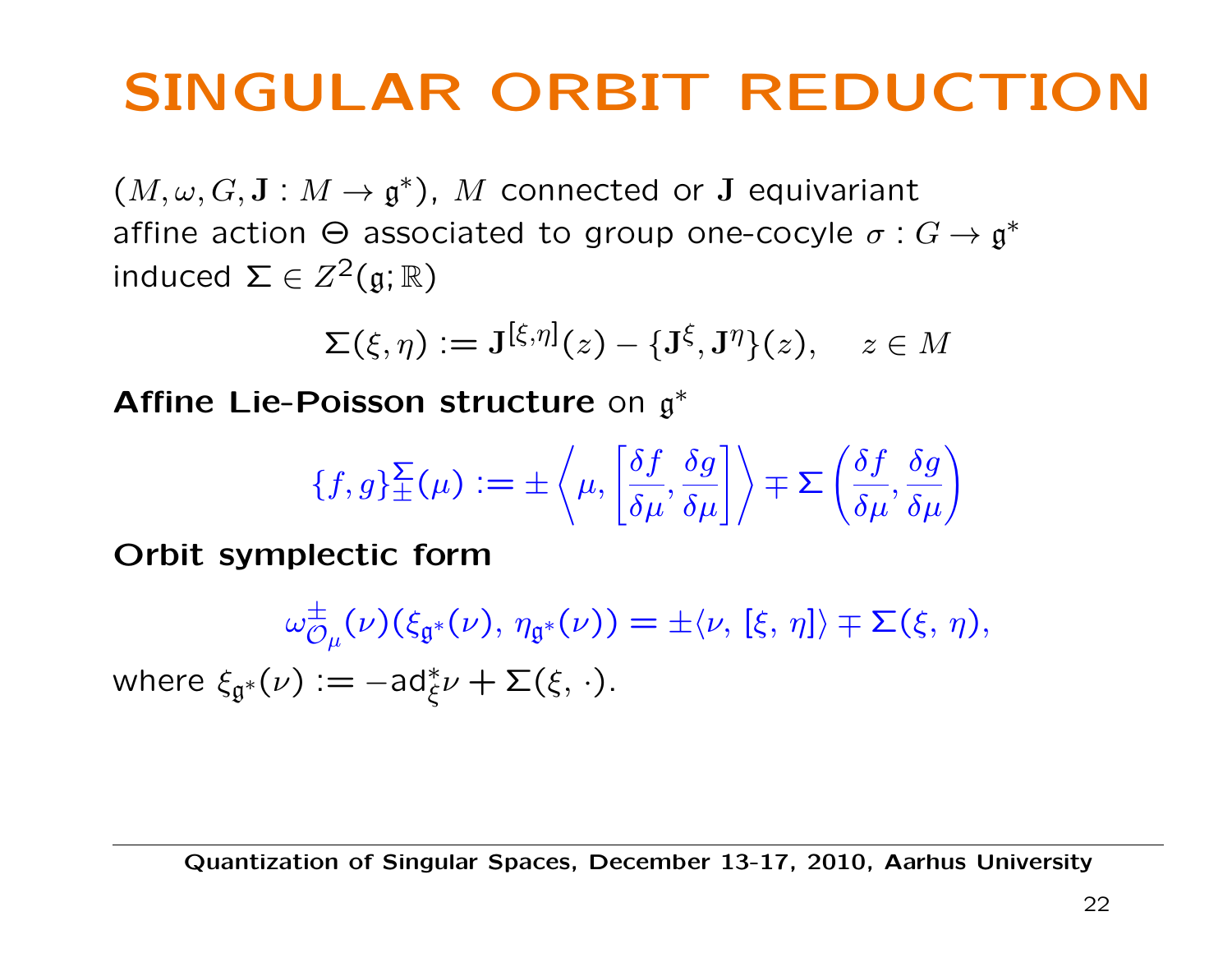What topology should we put on  $J^{-1}(\mathcal{O}_\mu)$ ? For  $J^{-1}(\mu)$  we took the induced topology. Wrong now! We shall take the initial topology induced by the map  $J_{\mathcal{O}_\mu} := J|_{\mathbf{J}^{-1}(\mathcal{O}_\mu)} : \mathbf{J}^{-1}(\mathcal{O}_\mu) \to \mathcal{O}_\mu$ , where  $\mathcal{O}_\mu \approx \mathcal{O}_\mu \otimes \mathcal{O}_\mu$  $G/G_{\mu}$  comes with its own manifold structure. Then

$$
f: G \times_{G_{\mu}} \mathbf{J}^{-1}(\mu) \ni [g, z] \longmapsto g \cdot z \in \mathbf{J}^{-1}(\mathcal{O}_{\mu})
$$

is a homeomorphism. Consistent with regular case.

(i) 
$$
G \cdot (\mathbf{J}^{-1}(\mu) \cap M_H^m)
$$
 is an initial submanifold of  $M$   
\n
$$
T_z \left( G \cdot (\mathbf{J}^{-1}(\mu) \cap M_H^m) \right) =
$$
\n
$$
\text{span}\{\xi_M(z) + X_f(z) \mid \xi \in \mathfrak{g}, \, f \in C^\infty(M)^G \}.
$$

(ii)  $M_{\mathcal{O}_\mu}^{(H)}:=[G\cdot (\mathbf{J}^{-1}(\mu)\cap M_H^m)]/G$  has a unique quotient differentiable structure such that the projection

$$
\pi^{(H)}_{\mathcal{O}_\mu} : G \cdot (\mathbf{J}^{-1}(\mu) \cap M_H^m) \longrightarrow M_{\mathcal{O}_\mu}^{(H)}
$$

is a surjective submersion.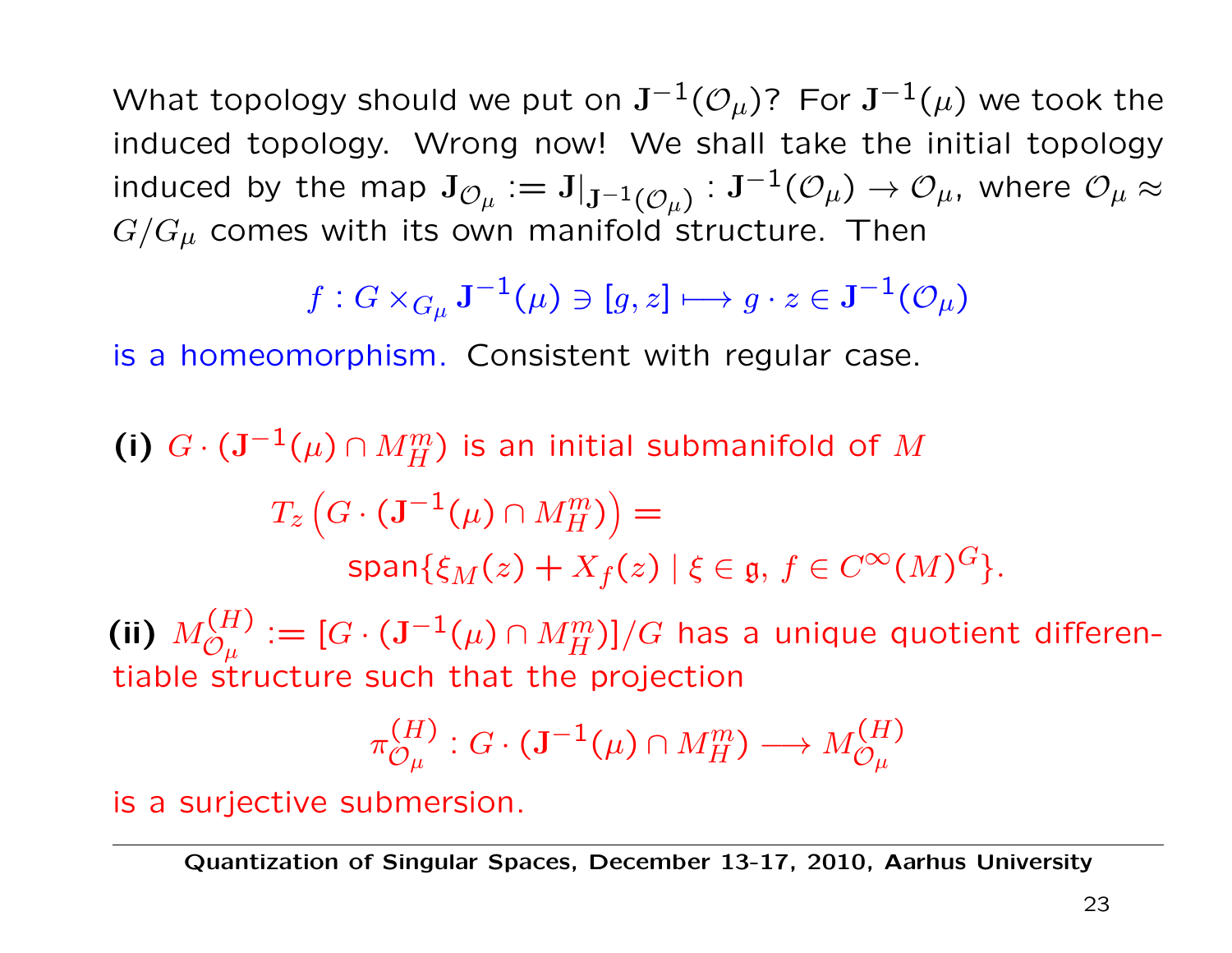(iii) ∃! symplectic form  $\omega^{(H)}_{{\cal O}_\mu} \in \Omega^2(M_{\cal O_\mu}^{(H)})$  characterized by

$$
\iota_{\mathcal{O}_{\mu}}^{(H)*}\omega = \pi_{\mathcal{O}_{\mu}}^{(H)*}\omega_{\mathcal{O}_{\mu}}^{(H)} + \mathcal{J}_{\mathcal{O}_{\mu}}^{(H)*}\omega_{\mathcal{O}_{\mu}}^{+},
$$

ι (H)  $\begin{split} (H) : G \cdot (\mathbf{J}^{-1}(\mu) \cap M_H^m) &\hookrightarrow M \, \text{ inclusion, } \, \mathbf{J}^{(H)}_{\mathcal{O}_\mu} : G \cdot (\mathbf{J}^{-1}(\mu) \cap M_H^m) \to \mathcal{O}_\mu \end{split}$ is obtained by restriction of the momentum map

(iv)  $h \in C^{\infty}(M)^G$ . Flow  $F_t$  of  $X_h$  leaves connected components of  $G \cdot (\mathbf{J}^{-1}(\mu) \cap M_H^m)$  invariant and commutes with the G-action, so it induces a flow  $F_t^{\mathcal{O}_\mu}$  on  $M_{\mathcal{O}_\mu}^{(H)}$ given by  $\pi_{\mathcal{O}_{\psi}}^{(H)}$  $\mathcal{O}_{\mu}^{(II)} \circ F_t \circ \iota$ (H)  $\omega_\mu$  $=F_t^{\mathcal{O}_\mu}\circ \pi_{\mathcal{O}_\mu}^{(H)}.$ (v)  $F_t^{ \mathcal{O} \mu}$  is the flow of  $X_{h_{\mathcal{O}\mu}^{(H)}}$  $\mathcal{O}_{\mu}$  $\phi \in \mathfrak{X}(M_{\mathcal{O}_\mu}^{(H)}, \omega_{\mathcal{O}_\mu}^{(H)})$  relative to the <code>reduced</code> Hamiltonian  $h_{\mathcal{O}_n}^{(H)}$  $\omega_\mu$ :  $M_{\mathcal{O}_{\ldots}}^{(H)}$  $\mathcal{O}_{\mu}^{(H)} \to \mathbb{R}$  defined by  $h_{\mathcal{O}_{\mu}}^{(H)} \circ \pi_{\mathcal{O}_{\mu}}^{(H)} = h \circ \iota_{\mathcal{O}_{\mu}}^{(H)}.$  $X_h$  and  $X_{h^{(H)}_{\mathcal{O}_\omega}}$  $\mathcal{O}_{\pmb{\mu}}$ are  $\pi_{\mathcal{O}_{\alpha}}^{(H)}$  $\omega_\mu$ -related. (vi)  $h, k \in C^{\infty}(M)^G \Rightarrow \{h, k\} \in C^{\infty}(M)^G$ ,  $\{h, k\}_{\mathcal{O}_\mu}^{(H)} = \{h_{\mathcal{O}_\mu}^{(H)}, k_{\mathcal{O}_\mu}^{(H)}\}_{M_{\mathcal{O}_\mu}^{(H)}}$  $\mathcal{O}_{\pmb{\mu}}$ ,  $\{\cdot,\cdot\}_{M_{\mathcal{O}_H}^{(H)}}$  $\mathcal{O}_{\pmb{\mu}}$ Poisson bracket induced by the symplectic form on  $M_{\mathcal{O}_\mu}^{(H)}.$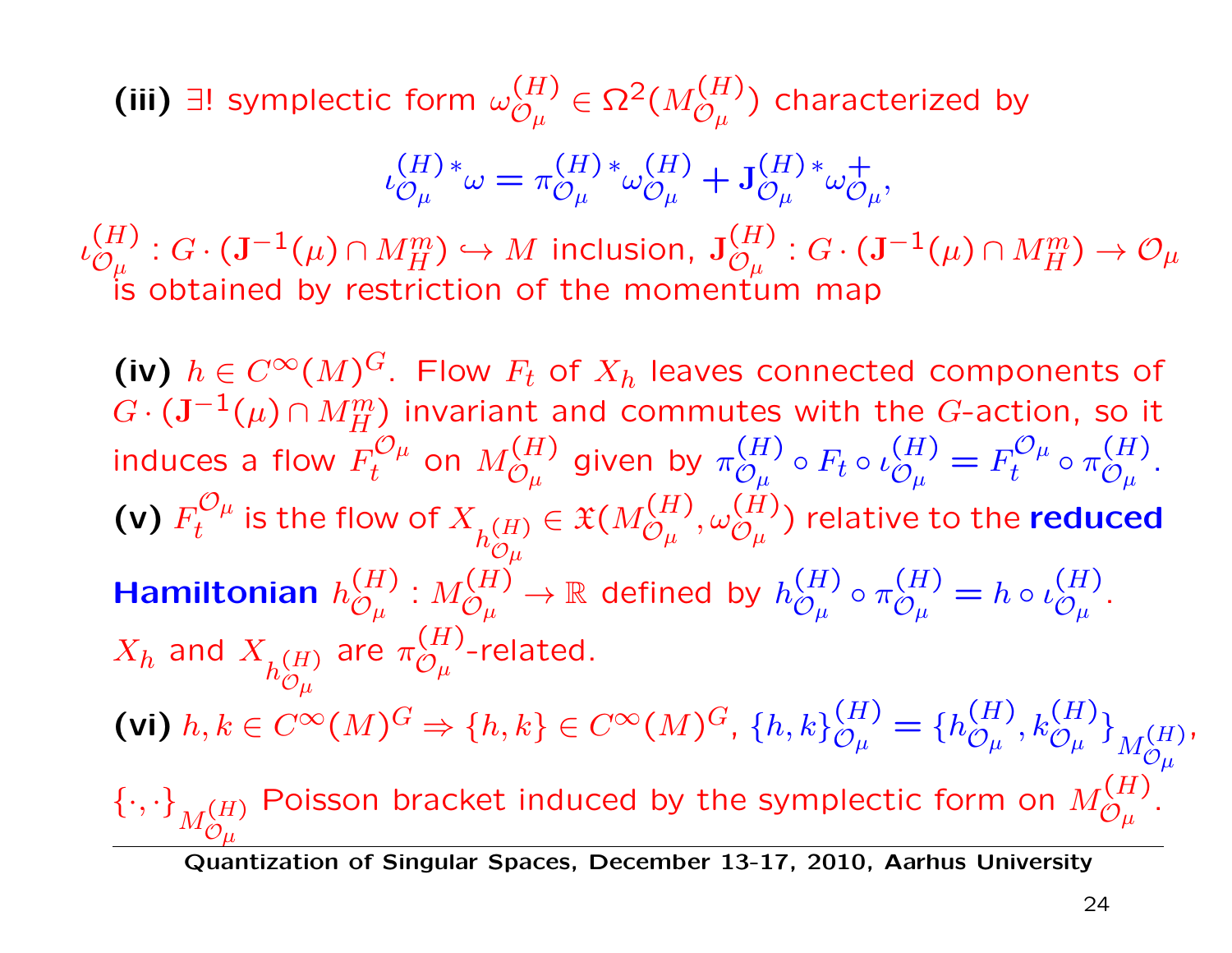#### Sjamaar orbit reduction principle

GOAL: Realize the strata as usual reduced spaces.

(i) 
$$
\pi_{\mathcal{O}_\mu}^{(H)}: G \cdot (\mathbf{J}^{-1}(\mu) \cap M_H^m) \longrightarrow M_{\mathcal{O}_\mu}^{(H)} = [G \cdot (\mathbf{J}^{-1}(\mu) \cap M_H^m)]/G
$$

defines a smooth fiber bundle with fiber  $G/H$  and structure group  $N(H)^m/H$ . Recall that  $N(H)^m$  is the open and hence closed subgroup of  $N(H)$  that leaves  $M_H^m$  invariant (as a set) and  $\mathbf{J}(m)=\mu$ .

(ii)  $L^m := N(H)^m / H$  acts freely properly and canonically on  $M_H^m$ . It admits an associated momentum map

$$
\mathbf{J}_{L^m}:M_H\ni z\longmapsto \mathsf{\Lambda}(\mathbf{J}|_{M_H^m}(z)-\mu)\in \mathfrak{l}^*.
$$

The regular orbit reduced space  $(M_H^m)_{\mathcal{O}_0}$  at the affine orbit corresponding to  $0 \in \mathfrak{l}^*$  is given by

$$
(M_H^m)_{\mathcal{O}_0} = \mathbf{J}_{L^m}^{-1}(\mathcal{O}_0)/L^m
$$
  
= 
$$
\left[\mathbf{J}^{-1}(N(H)^m \cdot \mu) \cap M_H^m\right]/(N(H)^m/H)
$$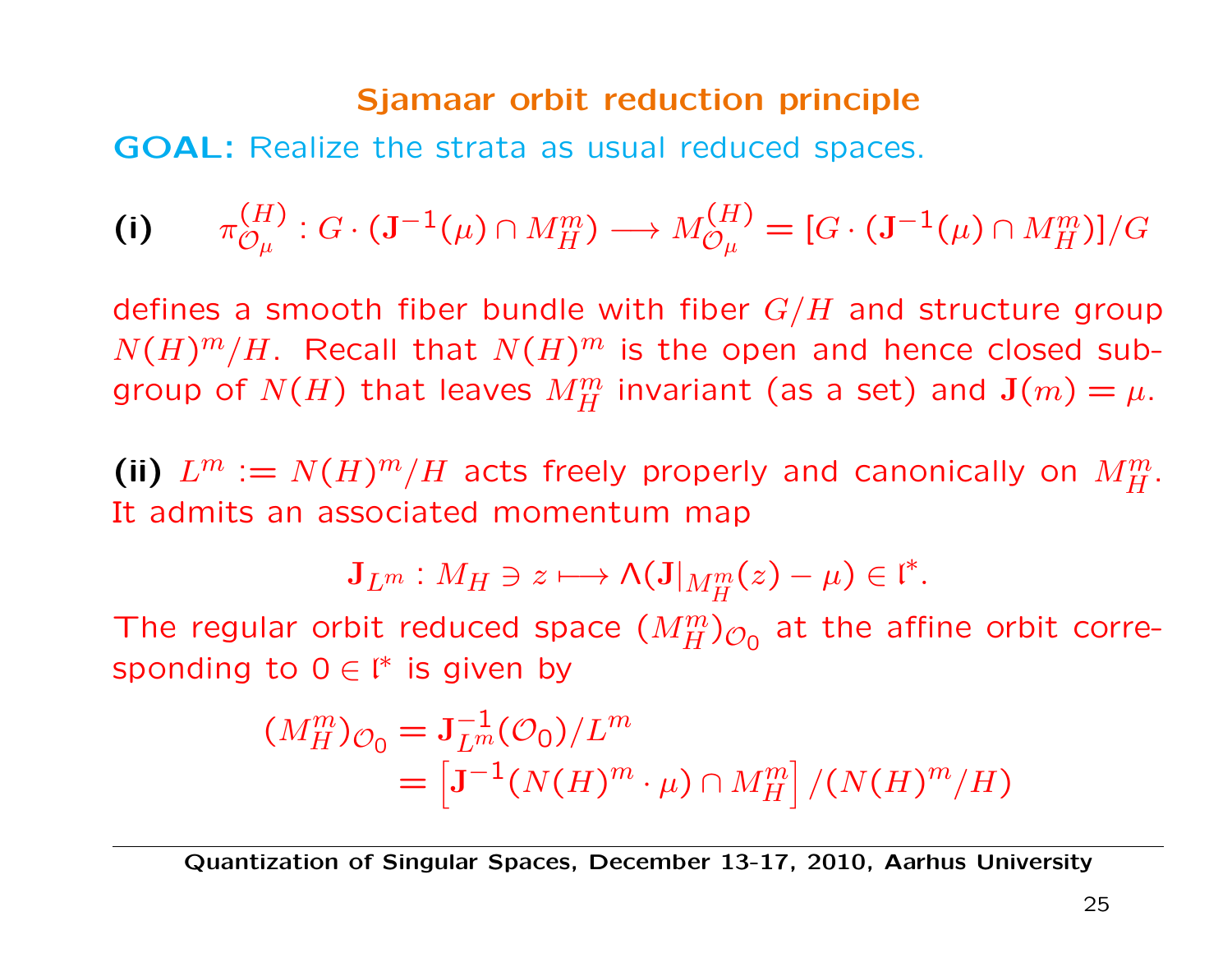(iii)  $\pi_{\mathcal{O}_0}$  :  $J_{L^m}^{-1}(\mathcal{O}_0) \rightarrow (M_H^m)_{\mathcal{O}_0}$  is a principal  $L^m$ -bundle.  $G/H$ is a right  $(N(H)^m/H)$ -space and  $\mathbf{J}^{-1}(N(H)^m\cdot \mu)\cap M_H^m$  is a left  $(N(H)^m/H)$ -space. The associated bundle

$$
G/H \times_{N(H)^m/H} \left( \mathbf{J}^{-1}(N(H)^m \cdot \mu) \cap M_H^m \right) \longrightarrow \left[ \mathbf{J}^{-1}(N(H)^m \cdot \mu) \cap M_H^m \right] / (N(H)^m/H).
$$

is G-symplectomorphic to

$$
\pi_{\mathcal{O}_\mu}^{(H)}: G \cdot (\mathbf{J}^{-1}(\mu) \cap M_H^m) \longrightarrow M_{\mathcal{O}_\mu}^{(H)}, \quad \text{i.e.,}
$$

 $\bullet \,\, G/H \times_{N(H)^m/H} \left( \mathrm{J}^{-1}(N(H)^m \cdot \mu) \cap M_H^m \right)$ ) is  $G$ -diffeomorphic to  $G\cdot (\mathbf{J}^{-1}(\mu)\cap M_H^m)$ 

$$
\bullet \ (M_H^m)_{\mathcal{O}_0} = \mathbf{J}_{L^m}^{-1}(\mathcal{O}_0)/L^m =
$$

 $\left[\mathbf{J}^{-1}(N(H)^m\cdot \mu)\cap M_H^m\right]/(N(H)^m/H)$ |<br>|<br>|

is symplectomorphic to  $M_{\mathcal{O}_\mu}^{(H)}.$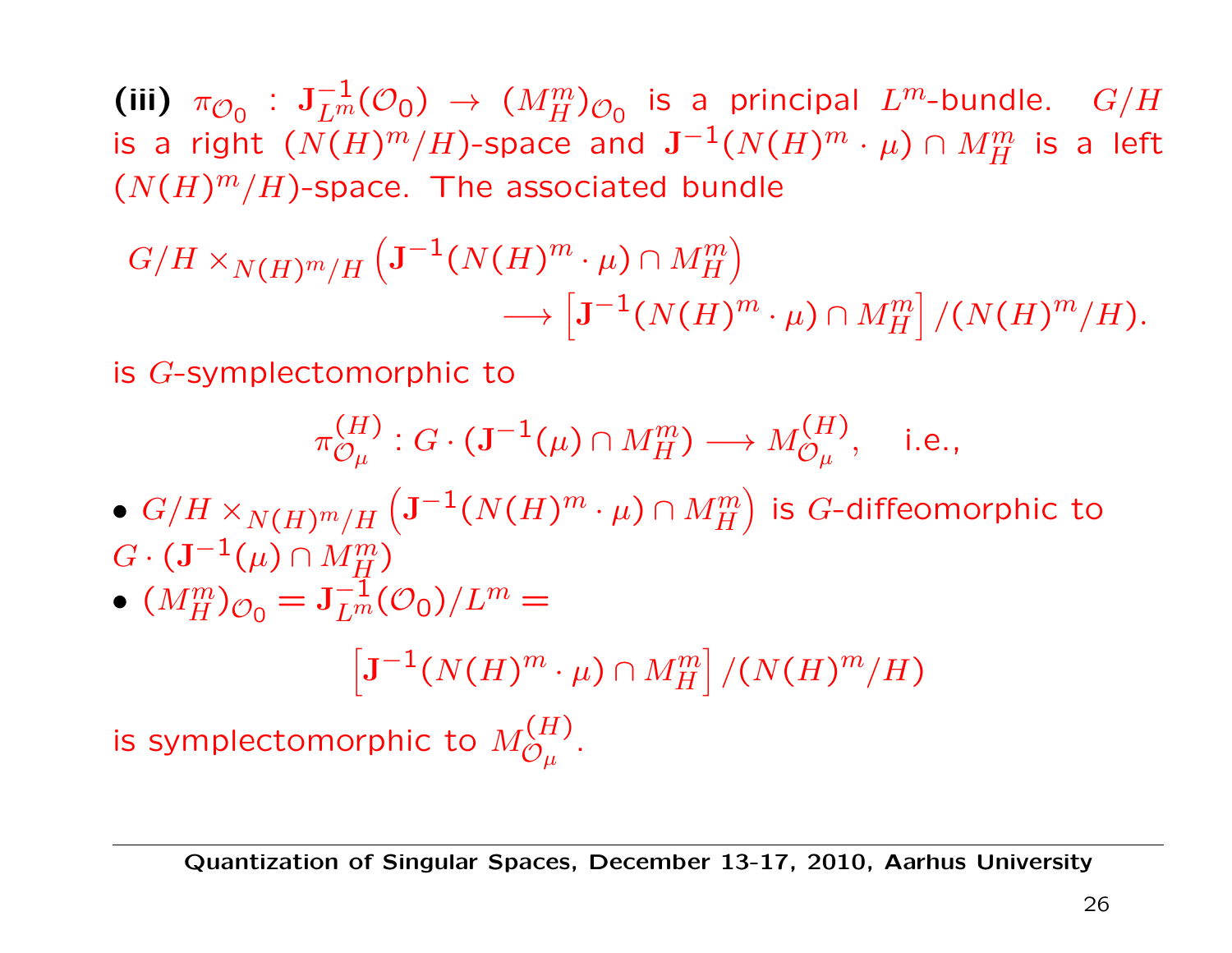#### Stratification theorems

 $l_\mu: \mathbf{J}^{-1}(\mu) \hookrightarrow \mathbf{J}^{-1}(\mathcal{O}_\mu)$  inclusion and  $L_\mu: \mathbf{J}^{-1}(\mu)/G_\mu \rightarrow \mathbf{J}^{-1}(\mathcal{O}_\mu)/G$ be defined by the commutative diagram

$$
\begin{array}{ccccc} {\rm\bf J}^{-1}(\mu)&\stackrel{l_{\mu}}{\longrightarrow}&{\rm\bf J}^{-1}({\cal O}_{\mu})\\ & &\pi_{\mu}\big\downarrow&&\big\downarrow\pi_{{\cal O}_{\mu}}\\ {\rm\bf J}^{-1}(\mu)/G_{\mu}&\stackrel{L_{\mu}}{\longrightarrow}&{\rm\bf J}^{-1}({\cal O}_{\mu})/G.\end{array}
$$

Consider  $J^{-1}(\mu)/G_{\mu}$  as a smooth symplectically stratified topological space. Then: (i)  $\left\{ M_{\mathcal{O}_\mu}^{(H)} \mid (H) \right.$  $\mathcal{L}$ is a smooth symplectic Whitney (B) stratification on  $J^{-1}(\mathcal{O}_\mu)/G$ . (ii)  $L_{\mu}$  is a homeomorphism of smooth symplectic Whitney (B) stratified spaces.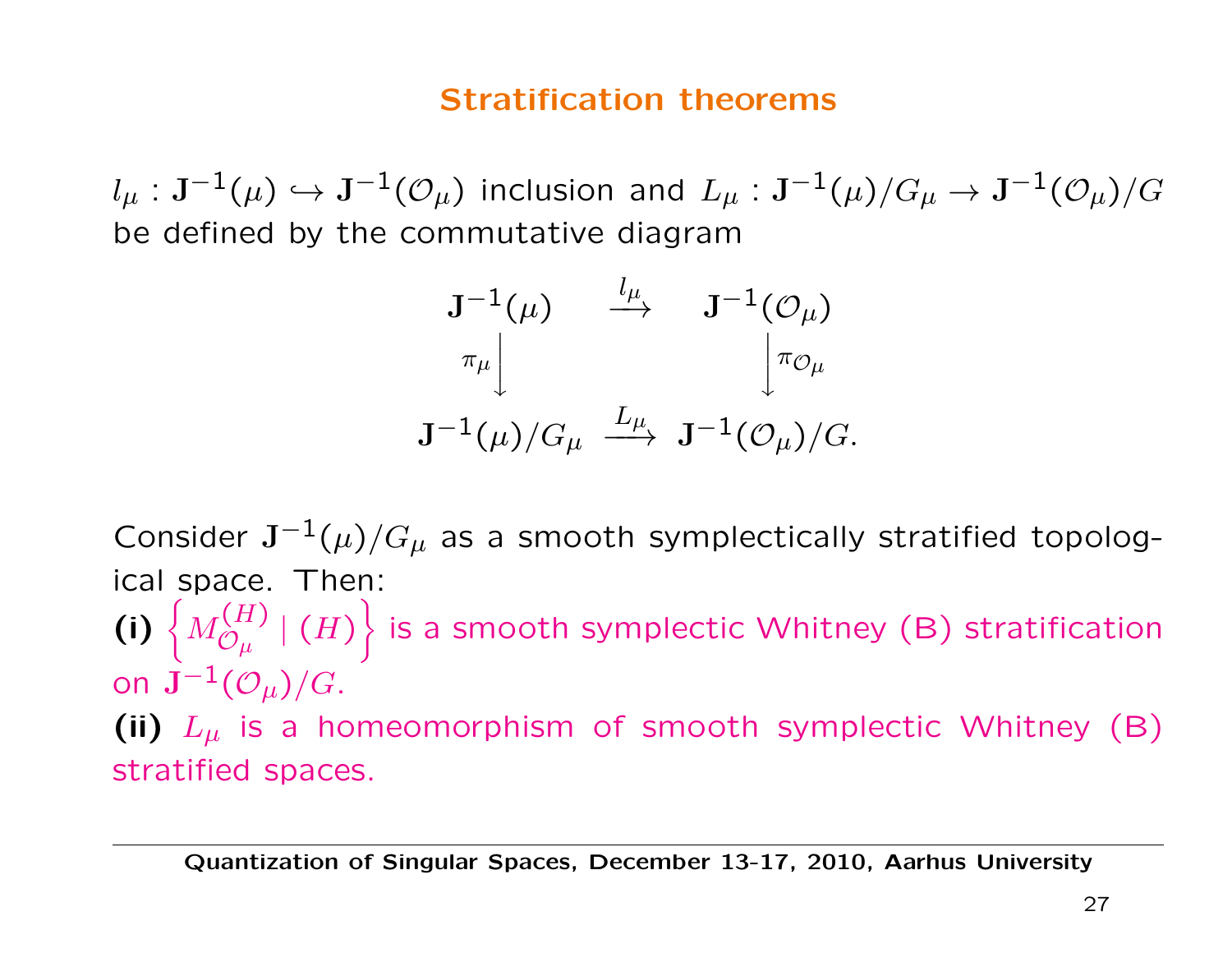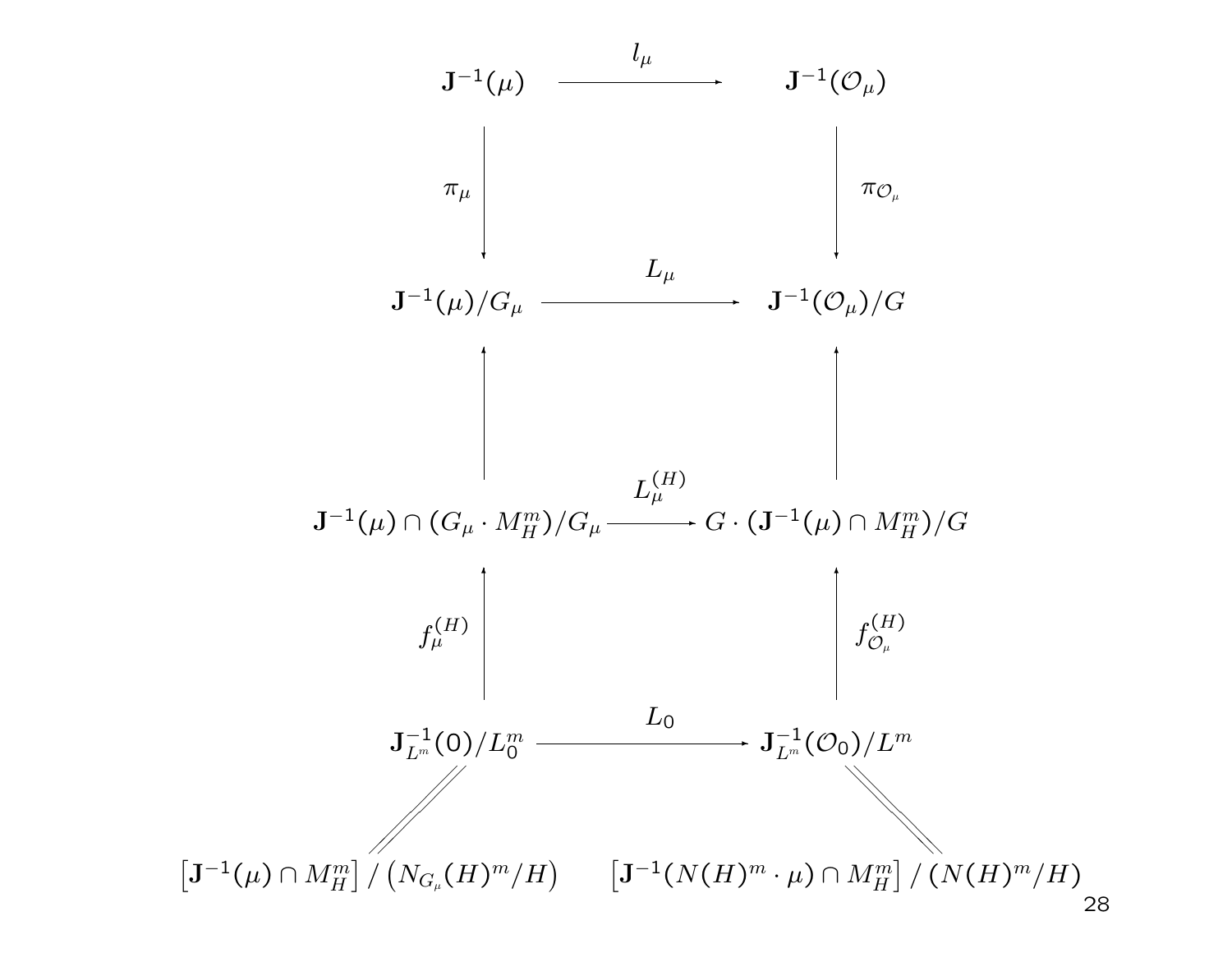$l_\mu : \mathbf{J}^{-1}(\mu) \hookrightarrow \mathbf{J}^{-1}(\mathcal{O}_\mu)$  is the inclusion

 $L_{\mu}$  is an isomorphism of symplectic cone (hence Whitney (B)) stratified spaces; in particular it is a homeomorphism

$$
L_0: \mathbf{J}_{L^m}^{-1}(0)/L_0^m \to \mathbf{J}_{L^m}^{-1}(\mathcal{O}_0)/L^m
$$
 and  

$$
L_{\mu}^{(H)}: \mathbf{J}^{-1}(\mu) \cap (G_{\mu} \cdot M_H^m)/G_{\mu} \to G \cdot (\mathbf{J}^{-1}(\mu) \cap M_H^m)/G
$$
 are symplectomorphisms

 $L_{\mu}^{(H)}$  is the restriction of  $L_{\mu}$  to the stratum determined by  $H:=G_m$ 

 $\pi_\mu:\mathbf{J}^{-1}(\mu)\rightarrow\mathbf{J}^{-1}(\mu)/G_\mu$  and  $\pi_{{\mathcal{O}}_\mu}:\mathbf{J}^{-1}({\mathcal{O}}_\mu)\rightarrow\mathbf{J}^{-1}({\mathcal{O}}_\mu)/G$ are projections onto quotient manifolds

 $f^{(H)}_\mu:\mathbf{J}_{L^m}^{-1}(0)/L^m_0\to \mathbf{J}^{-1}(\mu)\cap (G_\mu\cdot M^m_H)/G_\mu$  and  $f^{(H)}_{\mathcal{O}_\mu}: \mathbf{J}^{-1}_{L^m}(\mathcal{O}_0)/L^m \rightarrow G\cdot\left(\mathbf{J}^{-1}(\mu)\cap M_H^m\right)$  $\mathcal{O}_{\mu}$  $\overline{ }$  $\sqrt{G}$ are the Sjamaar principle diffeomorphisms

Second pair of upwards pointing arrows are the inclusions of the stratum in the ambient stratified space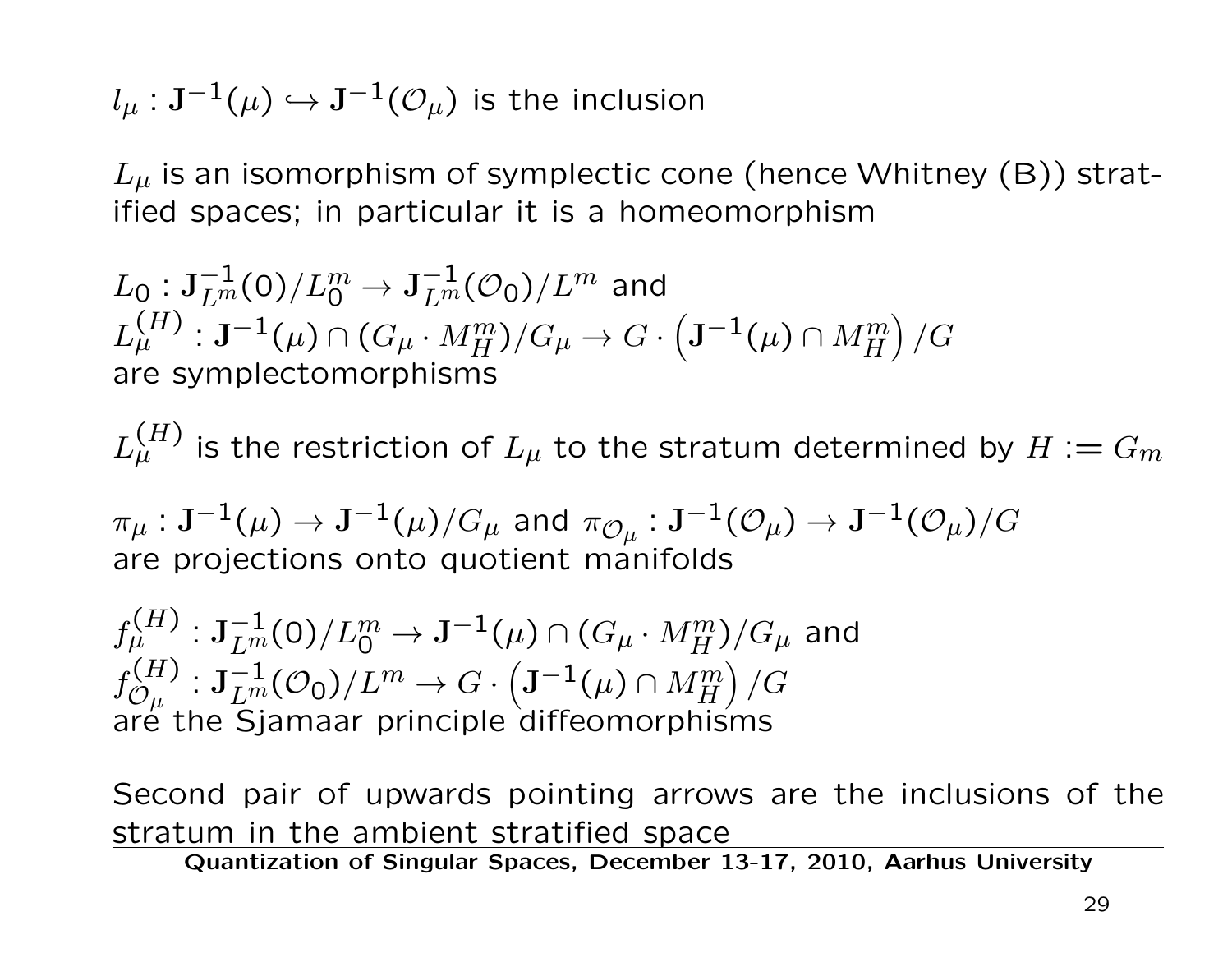# COTANGENT BUNDLE REDUCTION

Regular case: G acts freely and properly on Q and by lift on  $T^*Q$ .

**Problem:** Relate the reduced space  $(T^*Q)_{\mu} \cong (T^*Q)_{\mathcal{O}_{\mu}}$  to  $T^*(Q/G_{\mu})$ and  $T^*(Q/G)$ . There is obviously a problem because

$$
\begin{aligned} \dim\left(T^*(Q/G_\mu)\right) &= 2\dim Q - 2\dim G_\mu \\ &\ge 2\dim Q - \dim G - \dim G_\mu = \dim((T^*Q)_\mu) \\ &\ge 2\dim Q - 2\dim G = \dim\left(T^*(Q/G)\right) \end{aligned}
$$

So one expects two theorems: an embedding theorem into  $T^*(Q/G_\mu)$ and a fibration theorem over  $T^*(Q/G)$ . In addition, there should be a Poisson theorem giving explicit expressions to the bracket on  $(T^*Q)/G$ . This is indeed the case and we will discuss these results.

Equivariant momentum map  $J : T^*Q \to \mathfrak{g}^*$ 

$$
\langle \mathbf{J}(\alpha_q), \xi \rangle = \alpha_q(\xi_Q(q)), \quad \alpha_q \in T_q^*Q, \ \xi \in \mathfrak{g}
$$

Form reduced manifold  $((T^*Q)_\mu, \omega_\mu)$ ,  $(T^*Q)_\mu = \mathbf{J}^{-1}(\mu)/G_\mu$ .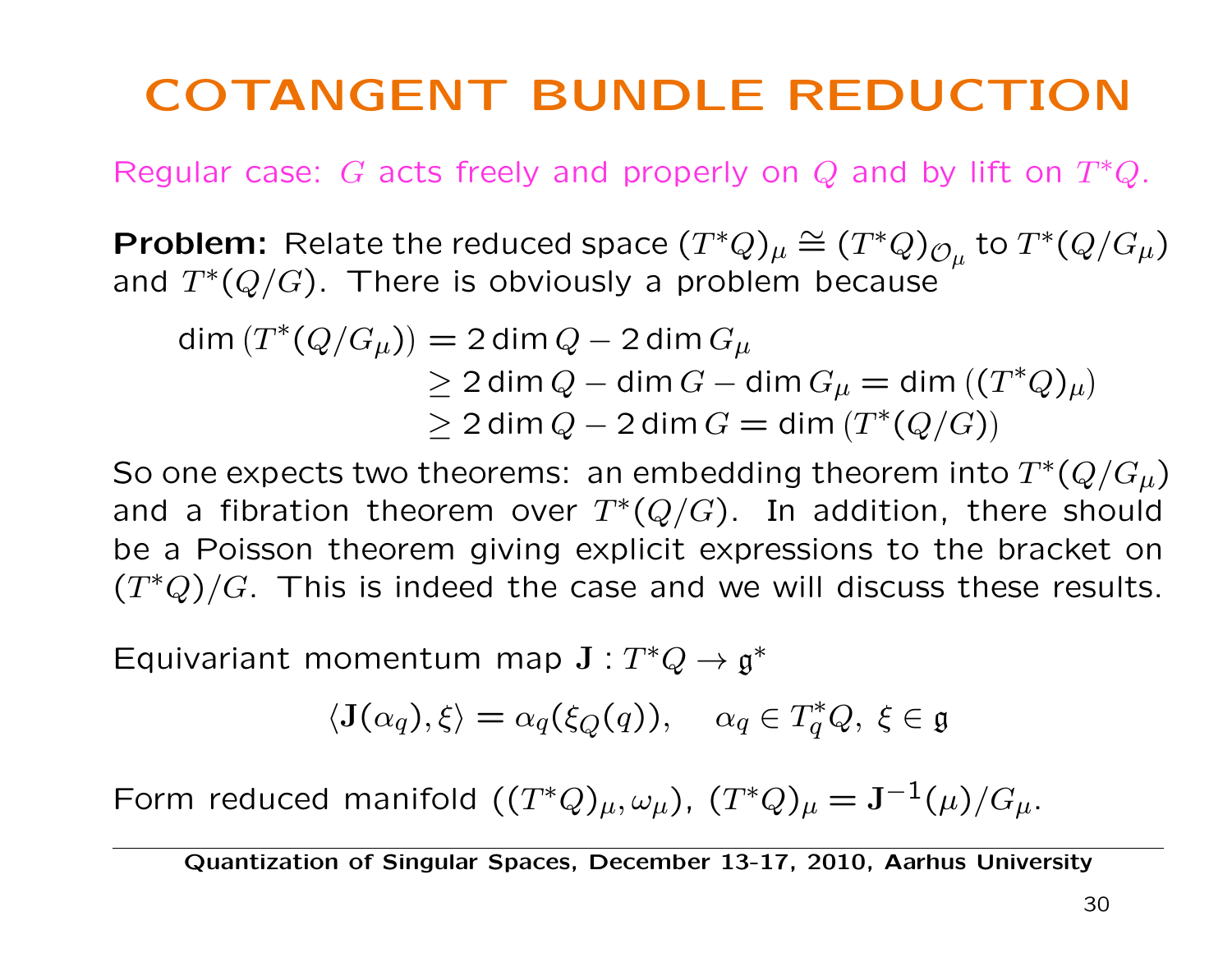#### Embedding version

- $\bullet$   $\pi_{Q,G_\mu}:Q\to Q_\mu:=Q/G_\mu$  surjective submersion
- $G_{\mu}$ -momentum map  $\mathbf{J}^{\mu}: T^{*}Q \to \mathfrak{g}_{\mu}^{*}$ ,  $\mathbf{J}^{\mu}(\alpha_{q}) = \mathbf{J}(\alpha_{q})|_{\mathfrak{g}_{\mu}}$ .

Note:  $\mathbf{J}^{-1}(\mu) \subset (\mathbf{J}^{\mu})^{-1}(\mu')$  where  $\mu' := \mu|_{\mathfrak{g}_{\mu}} \in \mathfrak{g}_{\mu}^*$ 

Since the action is free and proper,  $\mu$  and  $\mu'$  are regular values.

 $\mu'$  is  $G_{\mu}$ -invariant but  $\mu$  is not

Assume there is a  $G_{\mu}$ -invariant  $\alpha_{\mu} \in \Omega^1(Q)$  such that: (H1)  $\alpha_{\mu}(Q)$  ⊂  $({\bf J}^{\mu})^{-1}({\mu}')$ , or (H2)  $\alpha_{\mu}(Q) \subset J^{-1}(\mu)$ 

 $\xi\in\mathfrak{g}_\mu,~q\in Q\Rightarrow(\mathbf{i}_{\xi_Q}\alpha_\mu)(q)=\langle\mathbf{J}(\alpha_\mu(q)),\xi\rangle\stackrel{(H1)}{=}\langle\mu',\xi\rangle\Rightarrow\mathbf{i}_{\xi_Q}\alpha_\mu$  is a constant function on  $Q$ , so  ${\rm i}_{\xi_Q}{\rm d}\alpha_\mu=\pounds_{\xi_Q}\alpha_\mu-{\rm di}_{\xi_Q}\alpha_\mu=0$   $\stackrel{\sim}{\Rightarrow}$  ∃! $\beta_\mu\in$  $\Omega^2(Q_\mu)$  closed such that  $\pi_{Q,G_\mu}^* \beta_\mu = \mathrm{d} \alpha_\mu.$ Let  $B_\mu:=\pi_{Q_\mu}^*\beta_\mu\in\Omega^2(T^*Q_\mu)$ , where  $\pi_{Q_\mu}:T^*Q_\mu\to Q_\mu$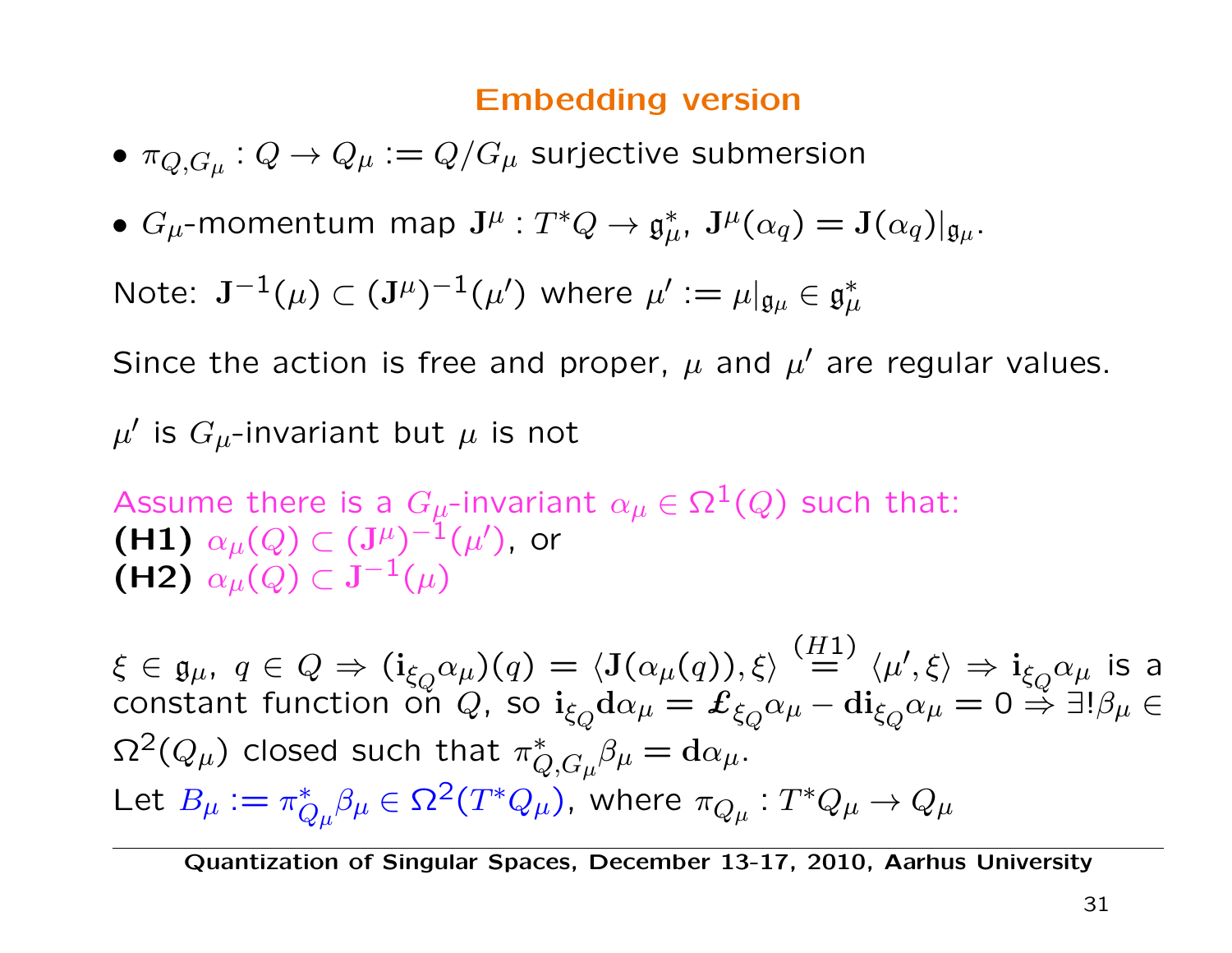(i) If hypothesis (H1) holds, then there is a symplectic embedding

 $\varphi_{\mu}:((T^*Q)_{\mu},\omega_{\mu})\rightarrow(T^*Q_{\mu},\omega_{\text{can}}-B_{\mu})$  $\langle \varphi_\mu([\alpha_q]_\mu), T_q \pi_{Q, G_\mu}(v_q) \rangle = \langle \alpha_q - \alpha_\mu(q), v_q \rangle \, , \quad \forall v_q \in T_q Q$ 

onto a submanifold of  $T^*Q_\mu$  covering the base  $Q_\mu = Q/G_\mu$ .

(ii)  $\varphi_{\mu}$  is a symplectic diffeomorphism if and only if  $\mathfrak{g} = \mathfrak{g}_{\mu}$ .

(iii) If (H2) holds, then the image of  $\varphi_{\mu}$  is the vector subbundle  $[T\pi_{Q,G_\mu}(V)]^\circ \subset T^*Q_\mu$ , where  $V \subset TQ$  is the vector subbundle with fibers  $V_q = \{\xi_Q(q) | \xi \in \mathfrak{g}\}\$ , and  $\circ$  denotes the annihilator.

(iv) If (H1) holds and  $A^{\mu} \in \Omega^1(Q; \mathfrak{g}_{\mu})$  is a connection on the principal  $G_\mu$ -bundle  $\pi_{Q,G_\mu}:Q\to Q/G_\mu,$  take  $\alpha_\mu:=\langle\mu',{\mathcal A}^\mu\rangle\in\Omega^1(Q).$ Then  $d\alpha_{\mu} = \langle \mu', \mathcal{B}^{\mu} \rangle$ ,  $\mathcal{B}^{\mu} \in \Omega^2(Q; \mathfrak{g}_{\mu})$  is the curvature of  $\mathcal{A}^{\mu}$ .

(iv) If (H2) holds and  $A \in \Omega^1(Q; \mathfrak{g})$  is a connection on the principal G-bundle  $\pi_{Q,G}: Q \to Q/G$ , take  $\alpha_{\mu} := \langle \mu, A \rangle \in \Omega^1(Q)$ . Then  $d\alpha_{\mu} =$  $\langle \mu, \mathcal{B} \rangle + \langle \mu, [\mathcal{A}, \mathcal{A}] \rangle = \langle \mu, d\mathcal{A} \rangle, \ \mathcal{B} \in \Omega^2(Q; g)$  is the curvature of A.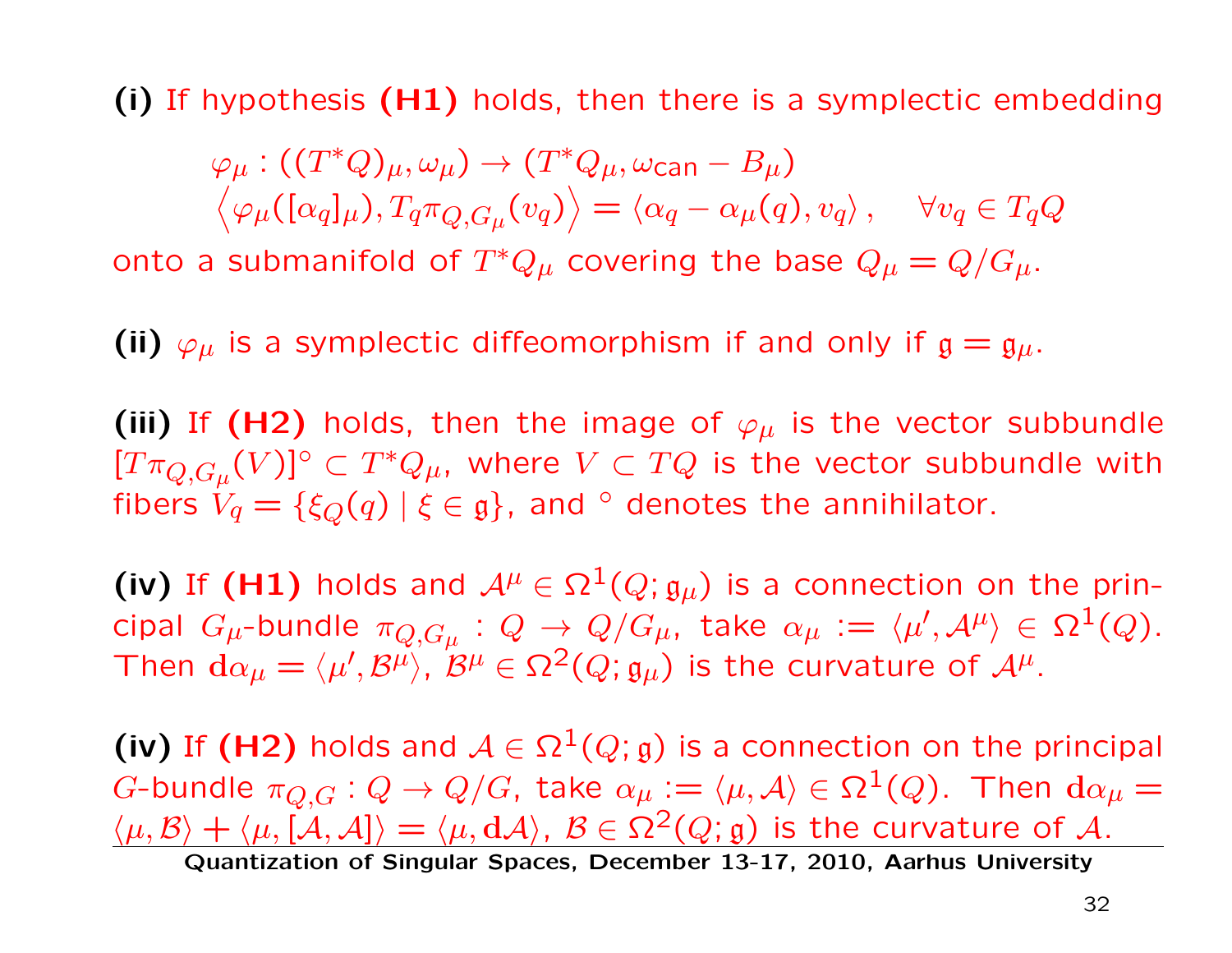#### The mechanical connection

 $(Q, \langle\langle , \rangle\rangle)$  Riemannian manifold. G acts freely properly by isometries on  $Q$ . Horizontal bundle  $H:=$  metric orthogonal to vertical bundle  $V$ ; defines the **mechanical connection**. Its connection one-form?

The momentum map can be interpreted as  $J: TQ \to \mathfrak{g}^*$ ,  $\langle \mathbf{J}(v_q), \xi \rangle = \langle \langle v_q, \xi_Q(q) \rangle \rangle, \ \forall \xi \in \mathfrak{g}. \ \ H_q = \{v_q \in T_qQ \mid \mathbf{J}(v_q) = 0\}.$ 

Locked inertia tensor:  $\mathbb{I}(q)$  :  $\mathfrak{g} \to \mathfrak{g}^*$ ,  $\langle \mathbb{I}(q)\eta, \zeta \rangle = \langle \langle \eta_Q(q), \zeta_Q(q) \rangle \rangle$ ,  $\forall \eta, \zeta \in \mathfrak{g}$ . Since the action is free,  $\mathbb{I}(q)$  is invertible.

Mechanical connection one-form  $A \in \Omega^1(Q; \mathfrak{g})$  is

$$
\mathcal{A}(q)(v_q) = \mathbb{I}(q)^{-1}(\mathbf{J}(v_q)).
$$

Then  $\alpha_{\mu} = \langle \mu, \mathcal{A} \rangle$  is characterized by (Smale [1970])  $\|\alpha_{\mu}(q)^{\sharp}\|^2 = \inf\{\|\beta_q^{\sharp}\|^2 \mid \beta_q \in \mathbf{J}^{-1}(\mu) \cap T_q^*Q\}.$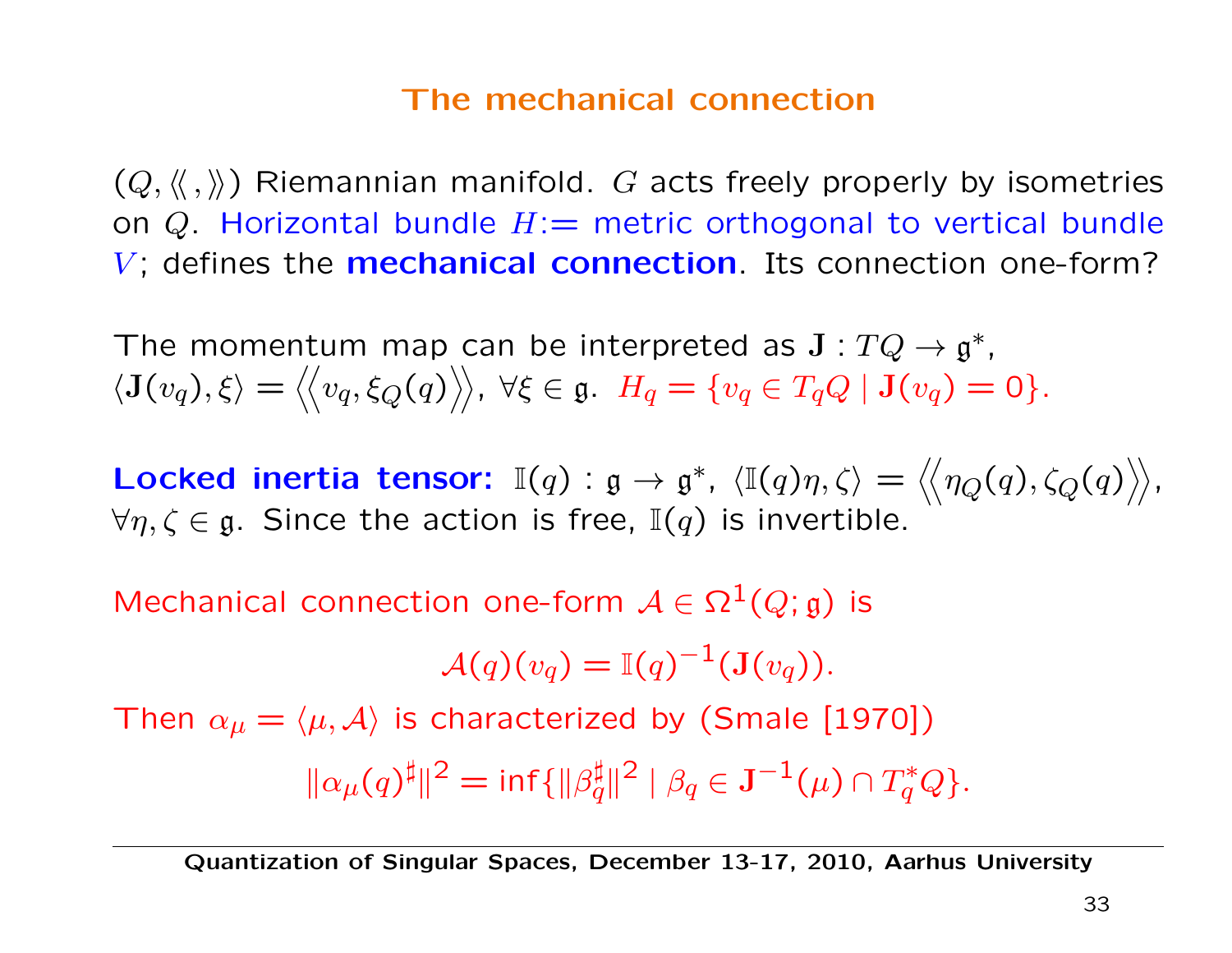#### Bundle version

**Adjoint bundle:**  $\tilde{\mathfrak{g}} := Q \times_G \mathfrak{g} := (Q \times \mathfrak{g})/G$  for the G-action  $(g, (q, \xi)) \in G \times (Q \times \mathfrak{g}) \mapsto (g \cdot q, \mathrm{Ad}_q \xi) \in Q \times \mathfrak{g}$ . The vector bundle  $\pi_{\tilde{\mathfrak{g}}} : \tilde{\mathfrak{g}} \to Q/G$ ,  $\pi_{\tilde{\mathfrak{g}}}(g, \xi) := \pi_{Q,G}(q) = [q]$  is a Lie algebra bundle: that is, its fibers are Lie algebras defining the bracket:

$$
[\pi_{\widetilde{\mathfrak{g}}}(g,\xi),\pi_{\widetilde{\mathfrak{g}}}(g,\eta)]\mathrel{\mathop:}=\pi_{\widetilde{\mathfrak{g}}}(g,[\xi,\eta]),\quad \forall g\in G,\ \forall \xi,\eta\in\mathfrak{g}
$$

Defines a Lie bracket on every fiber; smooth as a function of  $[q]$ .

 $\pi: Q \to Q/G$  principal G-bundle,  $\mathcal{A} \in \Omega^1(Q; \mathfrak{g})$  connection.

Vector bundle isomorphisms over  $Q/G$  (CeMaRa[2001])

 $\alpha_{\mathcal{A}}$  :  $TQ/G \ni [v_q] \longmapsto T_q \pi(v_q) \oplus [q, \mathcal{A}(q)(v_q)] \in T(Q/G) \oplus \widetilde{\mathfrak{g}}$  $\alpha_{\mathcal{A}}$  ,  $I \vee I \vee I$  of  $I^{q}$   $\rightarrow$   $I^{q}$  $\wedge$   $\vee$  $q$  $\vee$   $I^{q}$ ,  $\wedge$   $\wedge$   $\wedge$  $\wedge$  $\wedge$  $\wedge$   $\wedge$   $\wedge$   $\wedge$   $\wedge$   $\wedge$   $\wedge$   $\wedge$   $\wedge$   $\wedge$   $\wedge$   $\wedge$   $\wedge$   $\wedge$   $\wedge$   $\wedge$   $\wedge$   $\wedge$   $\wedge$   $\wedge$  $\alpha_A^{-1}$ A  $\Big)^* : T^*Q/G \ni [\alpha_q] \longmapsto \mathsf{hor}_q^*\alpha_q \, \oplus \, [q,\mathbf{J}(\alpha_q)] \quad \in T^*(Q/G) \oplus \widetilde{\mathfrak{g}}^*$ hor<sub>q</sub>:  $T_{[q]}(Q/G) \rightarrow T_qQ$  is the horizontal lift map.

Poisson bracket on  $T^*(Q/G) \oplus \tilde{\mathfrak{g}}^*$ : for  $f, h \in C^\infty(T^*(Q/G) \oplus \tilde{\mathfrak{g}}^*)$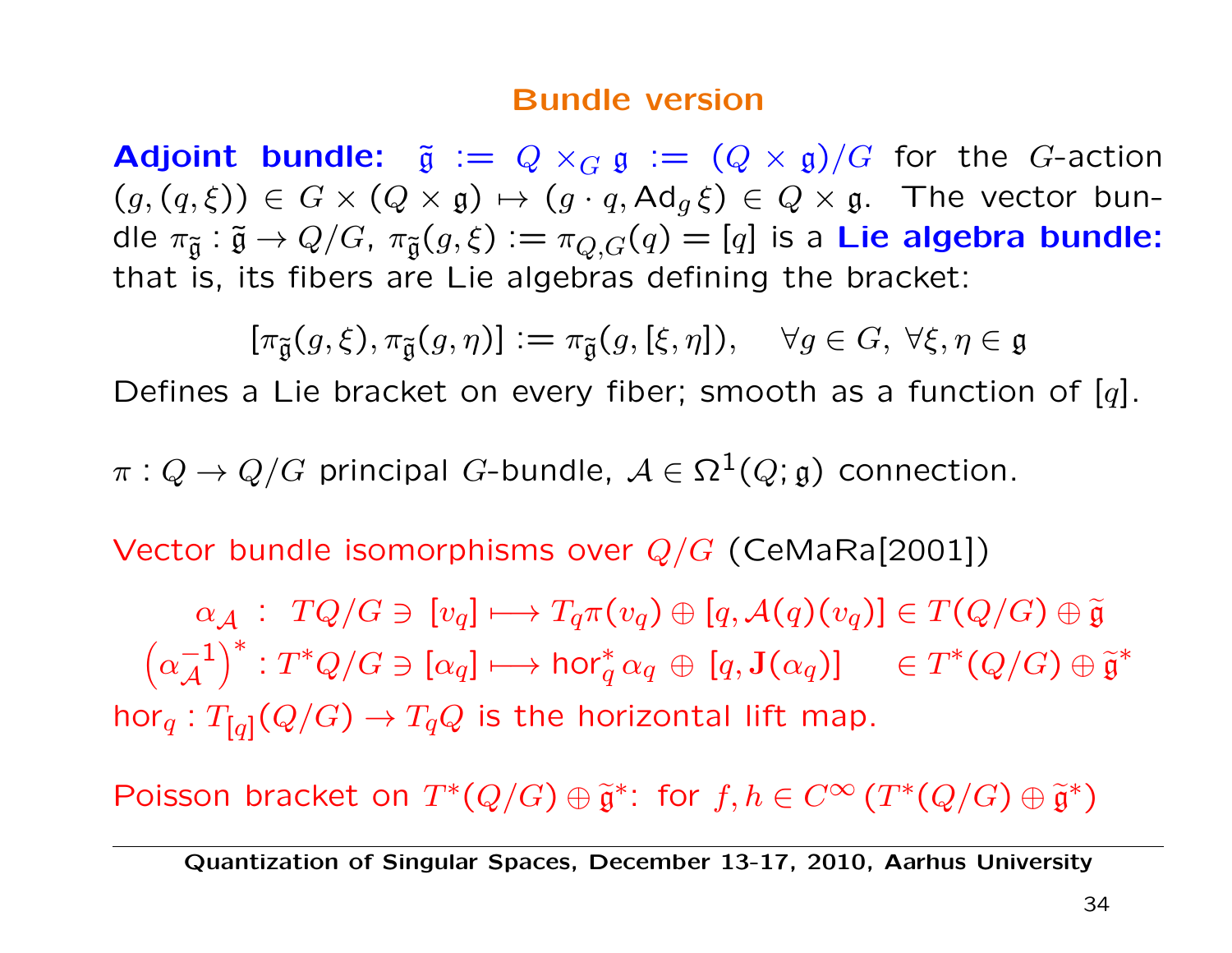$$
\{f, h\}(x, y, \overline{\mu}) = \frac{\partial f}{\partial x} \frac{\partial h}{\partial y} - \frac{\partial f}{\partial y} \frac{\partial h}{\partial x} + \left\langle \overline{\mu}, \overline{\beta} \left( \frac{\partial f}{\partial y}, \frac{\partial h}{\partial y} \right) \right\rangle + \left\langle \overline{\mu}, \left[ \frac{\partial h}{\partial \overline{\mu}}, \frac{\partial f}{\partial \overline{\mu}} \right] \right\rangle
$$

- First two terms: symbolic for the canonical bracket on  $T^*(Q/G)$
- $\partial f/\partial y \in T(Q/G)$  and  $\partial f/\partial \overline{\mu} \in \widetilde{\mathfrak{g}}$  are fiber derivatives
- $\beta$  is the curvature thought of as a  $\tilde{g}$ -valued two-form on  $Q/G$ MoMaRa[1984], Montgomery[1986], CeMaPeRa[2003]

The leaves are the orbit reduced spaces  $(T^*Q)_{\mathcal{O}} = J^{-1}(\mathcal{O})/G$ .

 $(\alpha_{\mathcal{A}}^{-1})^*(\mathbf{J}^{-1}(\mathcal{O})/G) = T^*(Q/G) \times_{Q/G} \widetilde{\mathcal{O}} \cong (V^{\circ} \times \mathcal{O})/G \longrightarrow T^*(Q/G),$ associated bundle  $\mathcal{O} = (Q \times \mathcal{O})/G$  for coadjoint action of G on  $\mathcal{O}.$ The symplectic form is  $\omega_{\text{can}} - \beta$ , where  $\omega_{\text{can}} \in \Omega^2(T^*(Q/G))$  is the canonical symplectic form and  $\beta \in \Omega^2(\widetilde{\mathcal{O}})$  is the unique two-form determined by  $\pi_{\widetilde{\mathcal{O}}}^* \beta = d\alpha + \pi_2^* \omega_{\mathcal{O}}^+, \ \pi_{\widetilde{\mathcal{O}}} : Q \times \mathcal{O} \to \widetilde{\mathcal{O}}, \ \pi_2 : V^\circ \times \mathcal{O} \to \mathcal{O},$  $\alpha\in\Omega^1(Q\times\mathcal{O})$  is defined by  $\alpha(q,\nu)(v_q,-\texttt{ad}_\xi^*\nu):=\langle\nu,\mathcal{A}(q)(v_q)\rangle$  and  $\text{d}\alpha(q,\nu)((u_q, -\text{ad}_\xi^*\nu),(v_q, -\text{ad}_\eta^*\nu))$  $= -\langle \nu, [\mathcal{A}(q)(u_q), \eta] \rangle - \langle \nu, [\xi, \mathcal{A}(q)(v_q)] \rangle + \langle \nu, [\xi, \eta] \rangle + \langle \nu, \mathcal{B}(q)(u_q, v_q) \rangle$ MaPe[2000], Zaalani[1999], CuSn[1999]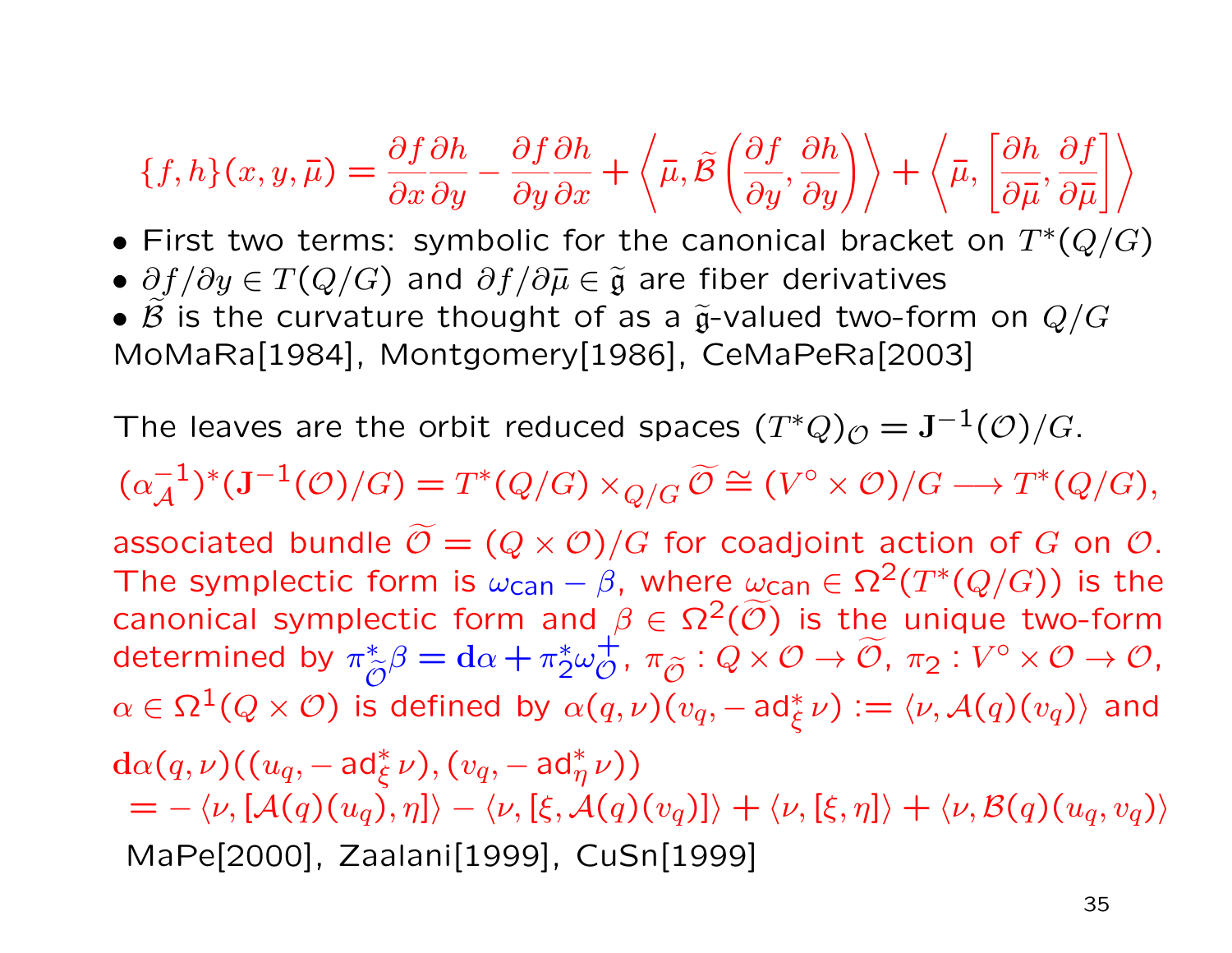Extreme case 1:  $Q = G \Rightarrow Q/G =$ point  $\Rightarrow$  $\mathcal{O} = (Q \times \mathcal{O})/G = g \times \mathcal{O})/G = \mathcal{O}$ and  $\omega_{\text{can}} - \beta = \omega_{\mathcal{O}}^-$ .

Extreme case 2: G commutative  $\Rightarrow$  fibers of  $O$  collapse and we are left with  $T^*(Q/G)$ . The symplectic form is magnetic:  $\omega_{\text{can}} - \langle \mu, \mathcal{B} \rangle$ , where  $\mathcal{O} = {\{\mu\}}$ .

−−−−−−−−−−−−−−−−−−−−−−−−−−−

Singular cotangent bundle reduction is not a finished subject yet. The results presented below are due to PeRoSo[2007], PeRo2006], Rodriguez[2006]. Complete results are for reduction at 0. The study in complete generality, i.e., reduction at an arbitrary  $\mu \in \mathfrak{g}^*$ , is in PeRaRo[2011], almost finished.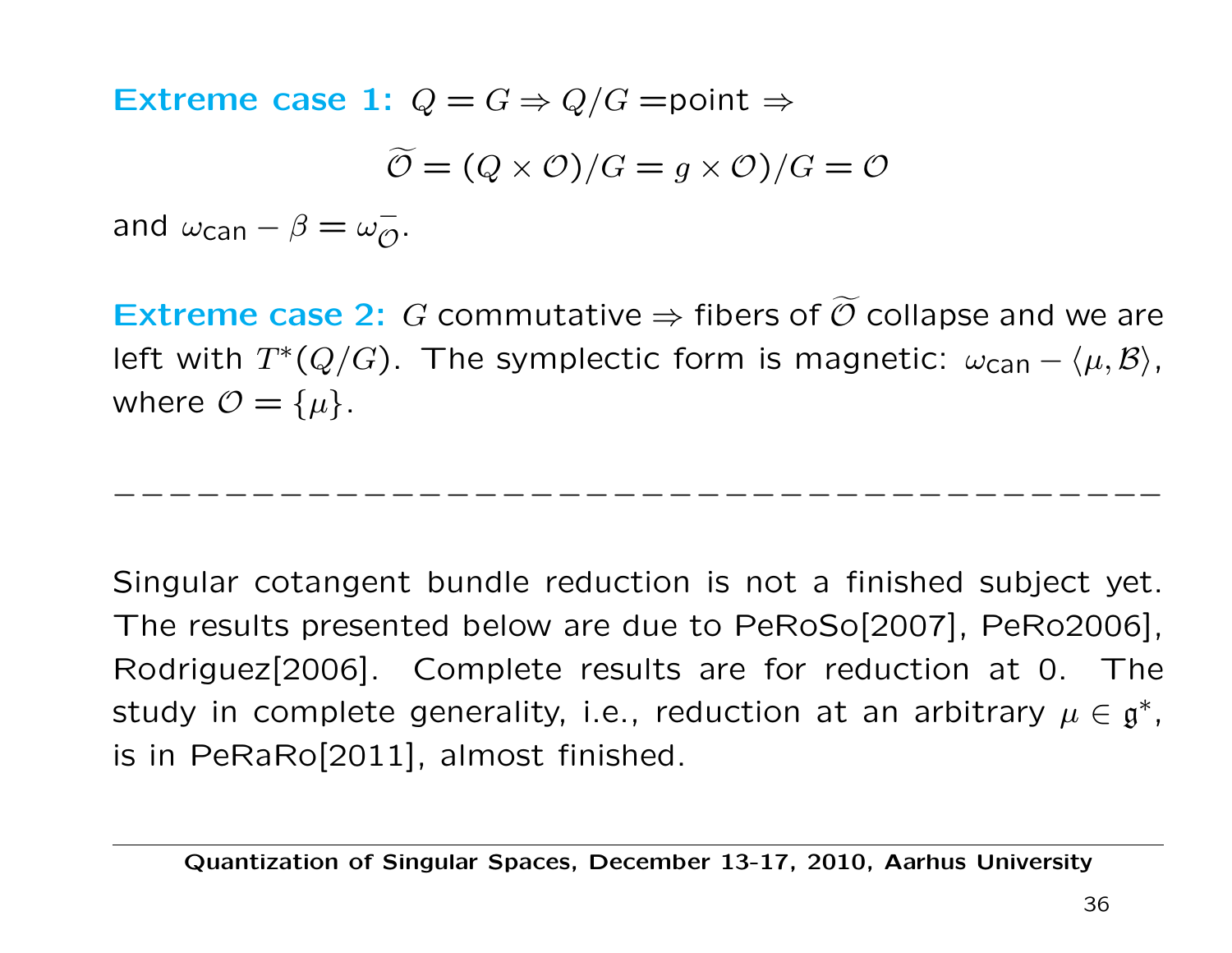### SINGULAR COTANGENT BUNDLE REDUCTION

- $(T^*Q)_0$  is a stratified symplectic space.
- $Q/G$  has an orbit type stratification

$$
Q/G = \bigsqcup_{(K)\in I(G,Q)} Q_{(K)}/G
$$

 $I(G,Q)$  lattice of isotropy subgroups of G-action on Q

•  $J^{-1}(0)/G$  has an orbit type stratification

 $J^{-1}(0)/G =$  | |  $(L)\in I(G,\mathbf{J}^{-1}(0))$  $(J^{-1}(0) \cap (T^*Q)_{(L)})$  $\sqrt{G}$  $=:\qquad \qquad \bigsqcup \qquad \qquad (T^*Q)^{(L)}_0$  $(L)\in I(G,\mathbf{J}^{-1}(0))$ 

 $I(G, J^{-1}(0))$  lattice of isotropy subgroups of G-action on  $J^{-1}(0)$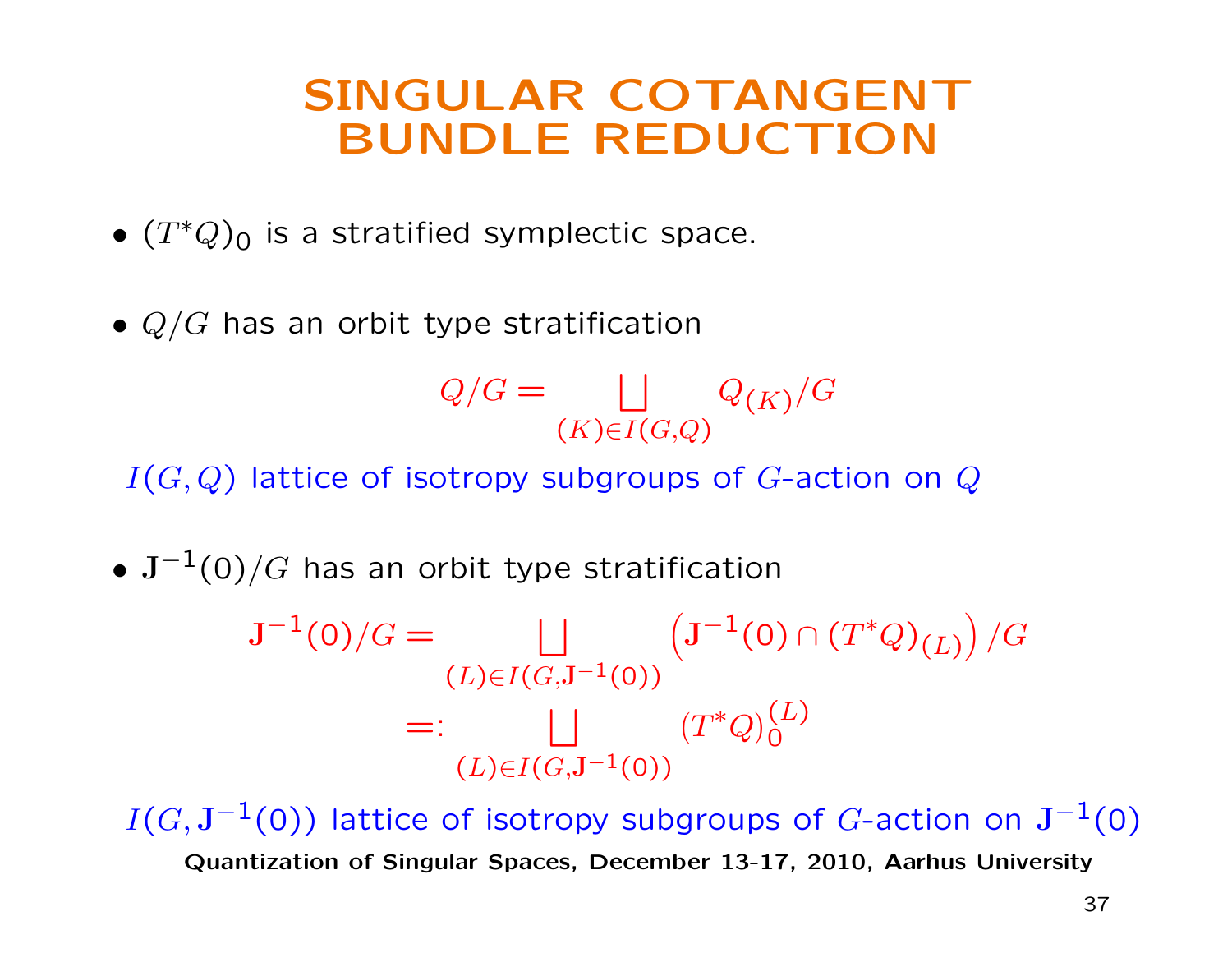QUESTION: Is  $J^{-1}(0)/G \to Q/G$  a stratified fibration? NO! The **coisotropic stratification** appears here. Explain it.

Standard notation:  $(K) \preceq (H) \Leftrightarrow H$  conjugate to a subgroup of K

 $\bullet \,\, {\rm J}^{-1}(0) \cap T^*_qQ = (\mathfrak{g} \cdot q)^{\circ} \Rightarrow {\rm J}^{-1}(0)|_{Q_{(H)}} \subset (T^*Q)|_{Q_{(H)}}$  vector subbundle. It carries a G-action.

- $\left(\mathbf{J}^{-1}(0)|_{Q(H)}\right)_{(K)}\neq\varnothing$  if and only if  $(K)\in I(G,Q)$  and  $(H)\preceq(K)$
- $\left( {\bf J}^{-1}(0)|_{Q_{(H)}} \right)$ (K) is a fiber bundle over  $Q_{(H)}$ . Its quotient

 $S_{(H)\preceq(K)} := (J^{-1}(0)|_{Q_{(H)}})$  $(K)$  $\sqrt{G} =$  $\operatorname{J}^{-1}(0)\cap(T^*Q)_{(H)}\cap(T^*Q)|_{(K)}$ G is called a seam from H to K if  $(H) \prec (K)$  (Schmah[2002]).

•  $\mathbf{J}^{-1}(0)/G \to Q/G$  restricts to a fibration  $S_{(H) \prec (K)} \to Q_{(H)}/G$ .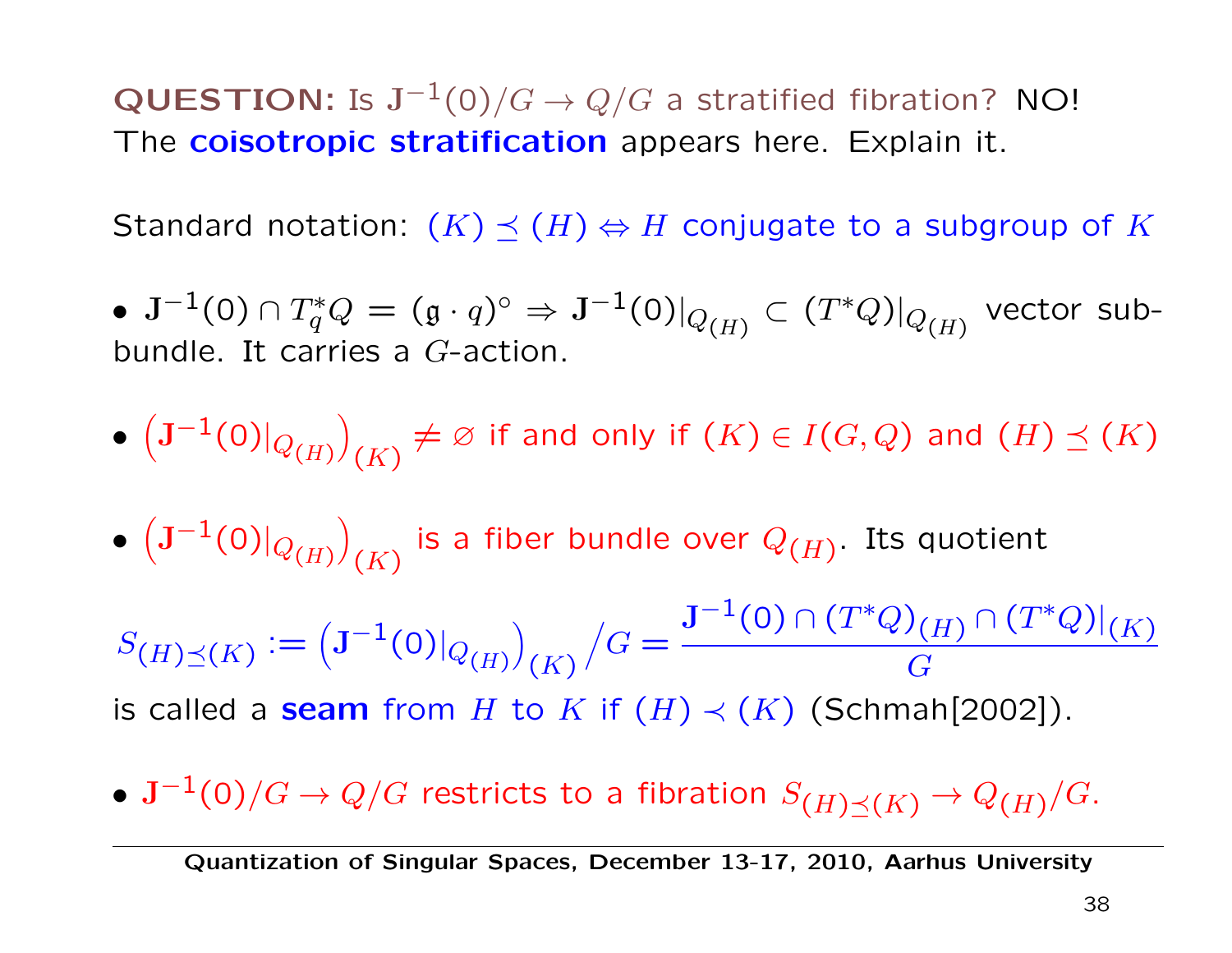- $(L) \in I(G, \mathbf{J}^{-1}(0)) \Longleftrightarrow (L) \in I(G, Q).$
- Therefore, stratum  $(T^*Q)_0^{(L)} \neq \varnothing$  if and only if  $(L) \in I(G,Q)$ .
- The symplectic stratum  $(T^*Q)^{(L)}_0$  admits the following partition:

$$
(T^*Q)_0^{(L)} = \bigsqcup_{(H)\preceq(L)} S_{(H)\preceq(L)} = \left(\mathbf{J}_{(L)}^{-1}(0)/G\right) \bigsqcup_{(H)\prec(L)} S_{(H)\prec(L)}
$$

where  $S_{(H)\preceq(L)}$  is the seam from H to L and  $J_{(L)} : T^*(Q_{(L)}) \to \mathfrak{g}^*$ is the momentum map for the lifted action of G on  $Q_{(L)}$ .

• So we get the *finer* stratification

$$
\mathbf{J}^{-1}(0)/G = \bigsqcup_{(H)\preceq(L)\in I(G,Q)} S_{(H)\preceq(L)}
$$

refining the symplectic stratification:  $S_{(H)\prec(L)} \subseteq (\mathbf{J}^{-1}(0) \cap (T^*Q)_{(H)}/G$ .

- $S_{(H)\preceq(L)}$  is a coisotropic submanifold of  $(J^{-1}(0) \cap (T^*Q)_{(L)}/G)$ .
- $S_{(L)\preceq (L)}=\mathrm{J}_{(L)}^{-1}(0)/G$  is open and dense in  $(T^*Q)^{(L)}_0$ , projection  $(T^*Q)_0^{(L)} \rightarrow \overline{Q_{(L)}/G} =: \overline{Q^{(L)}}$  is a stratified surjective submersion.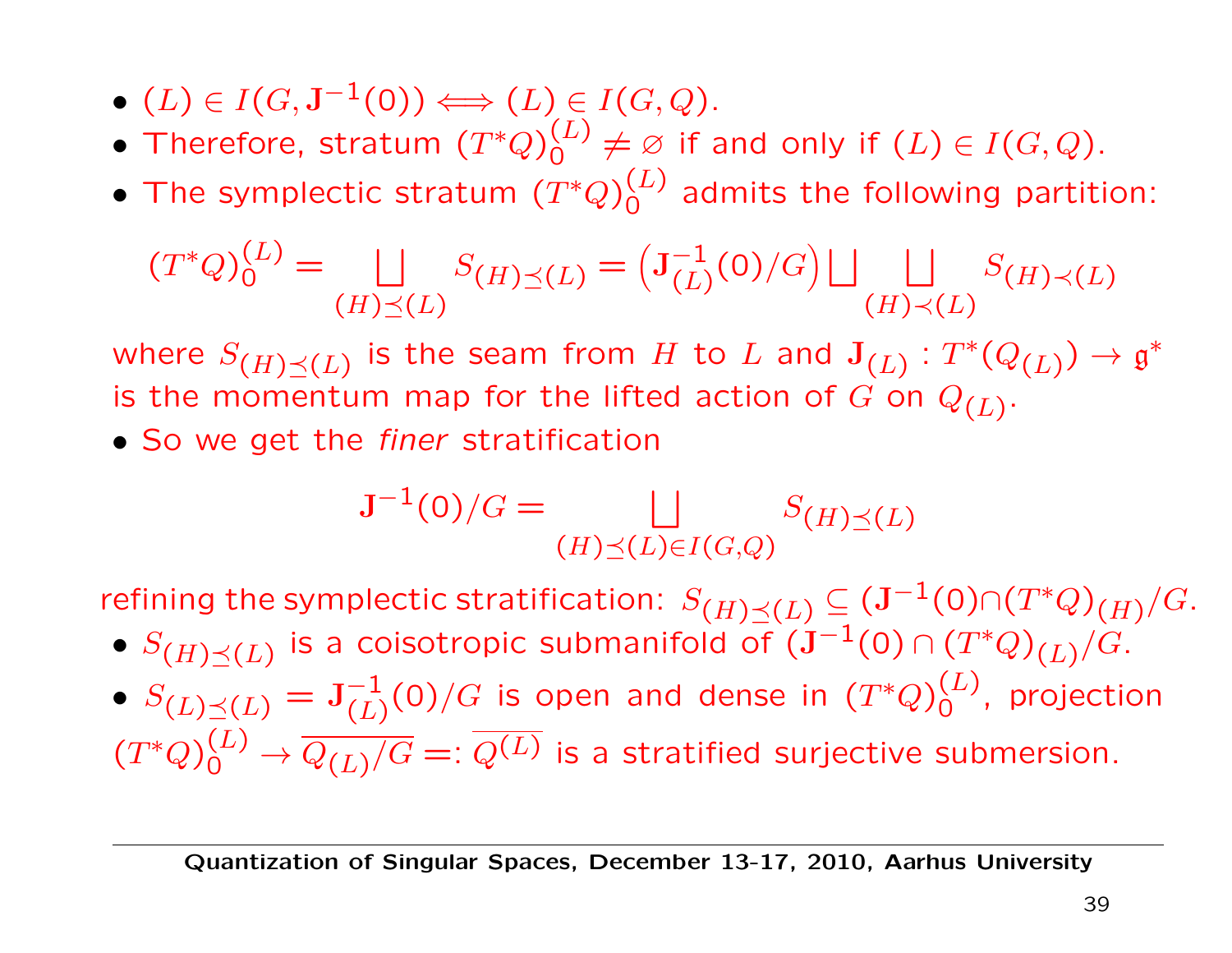•  $(T^*Q)_0 \rightarrow Q/G$  is a stratified surjective submersion relative to the coisotropic stratification on  $(T^*Q)_0$  and the usual orbit type stratification on  $Q/G$ .

 $\bullet$  The reduced symplectic form  $\omega_{\mathsf{O}}^{(L)}$  on  $(T^*Q)_{\mathsf{O}}^{(L)}$  coincides with the symplectic form on  $\mathbf{J}_{(L)}^{-1}(0)/G$  obtained by reduction of  $T^*(Q_{(L)})$ and, conversely, this reduced symplectic form on  $J_{(L)}^{-1}(0)/G$  has a unique extension to  $(T^*Q)^{(L)}_0$  which is  $\omega^{(L)}_0$ .

• The open dense stratum  $S_{(L)\preceq(L)} = \mathbf{J}_{(L)}^{-1}(0)/G$  is a maximal symplectic submanifold of the symplectic stratum  $((T^*Q)_0^{(L)}, \omega_0^{(L)})$ A and is symplectomorphic to the canonical cotangent bundle  $\left(T^*Q^{(\vec{L})},\omega_L\right)$ - .

ROUGHLY: Each stratum of the singular reduced space  $J^{-1}(0)/G$ is the union of a cotangent bundle with coisotropic seams. So,  $J^{-1}(0)/G$  is a bunch of cotangent bundles glued together by the coisotropic seams.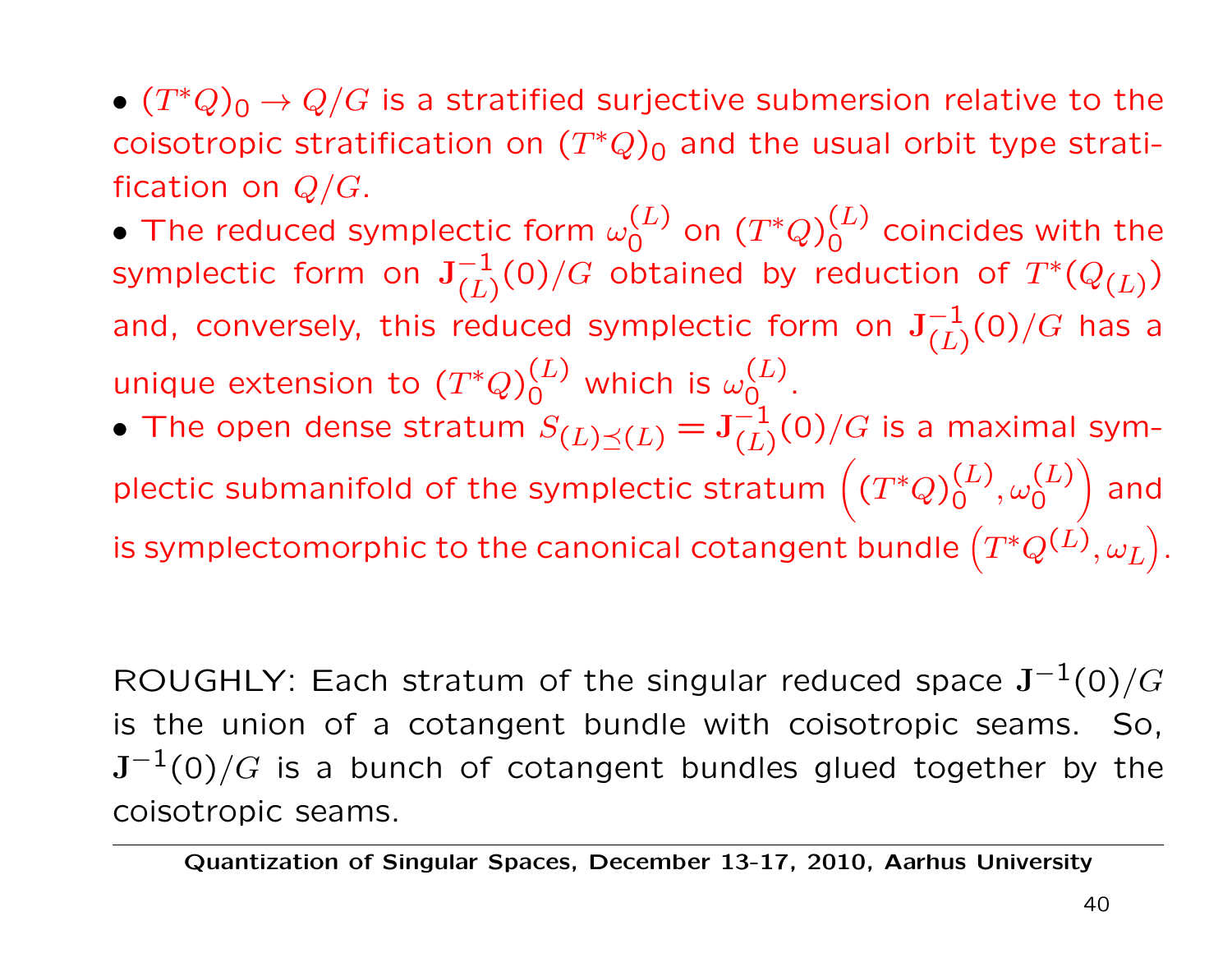What happens for  $J^{-1}(\mu)/G_\mu$ ?

The first question to be answered is: How do the orbit type stratifications on Q relate to those on  $T^*Q$ . Since  $G_{\alpha q} \subset G_q$  and  $G_{\alpha q} \neq G_q$ , in general, even the isotropy lattices do not coincide.

 $L \subset G$  closed subgroup. Then  $(L) \in I(G, T^*Q) \Longleftrightarrow \exists (H_1), (H_2) \in$  $I(G,Q),$   $(K) \in I(H_2,\mathfrak{h}_2^{\circ})$  such that  $(H_1) \succeq (H_2)$  and  $L = H_1 \cap K$ .

The next step is to stratify all concepts in the bundle version of cotangent bundle reduction; e.g., have singular connections, etc. Replace the Sternberg construction

$$
V^{\circ} \longrightarrow Q
$$
\n
$$
\downarrow \qquad \qquad \downarrow \qquad \qquad \text{by}
$$
\n
$$
T^*(Q/G) \longrightarrow Q/G.
$$
\n
$$
\tilde{Q} \longrightarrow N^*Q
$$
\n
$$
\downarrow \qquad \qquad \downarrow
$$
\n
$$
\mathbf{J}^{-1}(0)/G \longrightarrow Q/G.
$$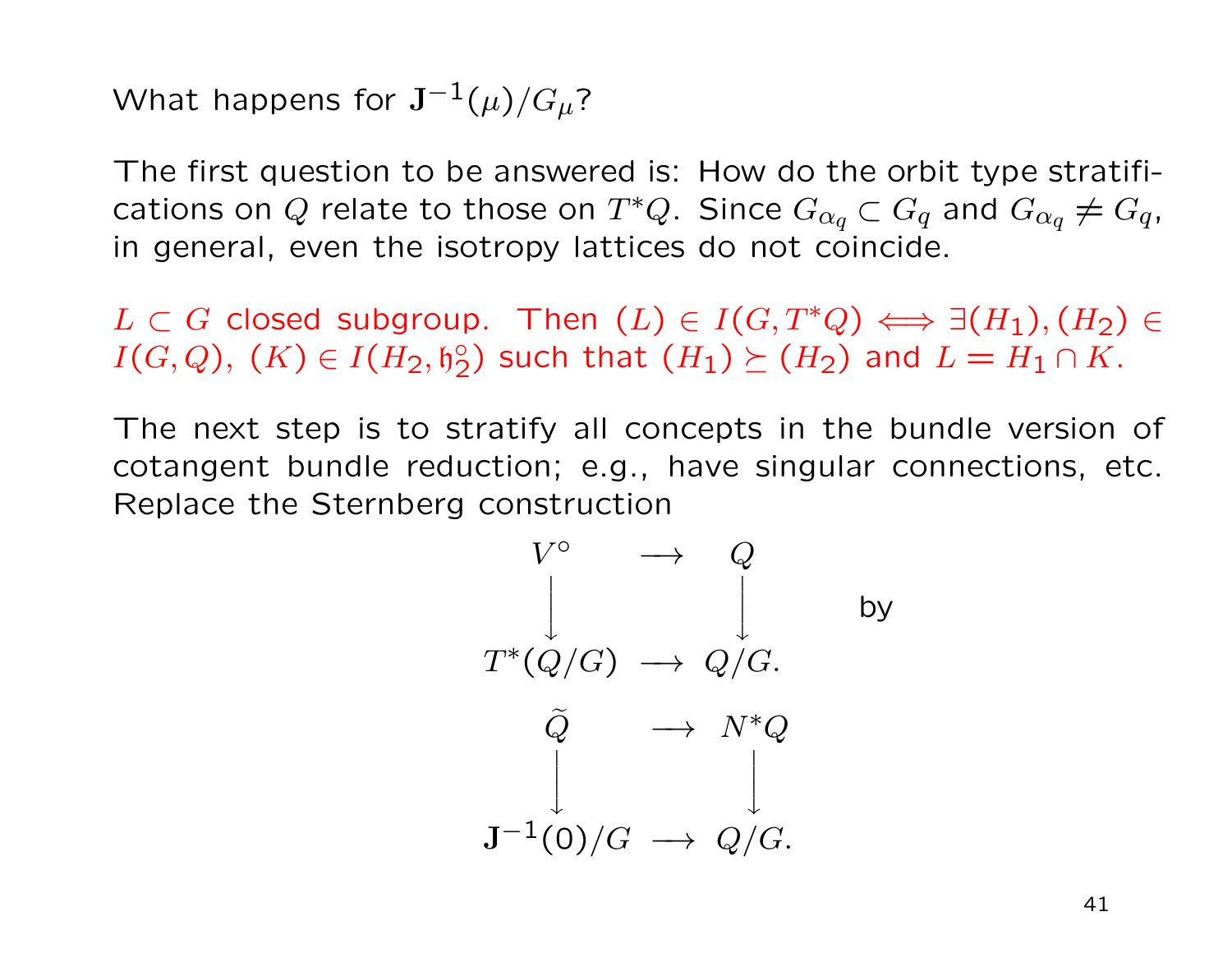### BANACH POISSON MANIFOLDS

 $(P, \{\cdot, \cdot\})$  Poisson manifold:  $C^{\infty}(P)$  has a Lie algebra bracket  $\{\cdot, \cdot\}$ satisfying the Leibniz property in each factor.

Joint work with Anatol Odzijewicz

What happens in infinite dimensions? By the Leibniz property, the value of the Poisson bracket at a given point  $p \in P$  depends only on the differentials  $df(p)$ ,  $dg(p) \in T_p^*P$  which implies that there is a smooth section  $\varpi$  of the vector bundle  $\Lambda^2 T^{**}P$  satisfying

$$
\{f,g\}=\varpi(\mathbf{d}f,\mathbf{d}g).
$$

So, for each  $p \in P$  the map  $\varpi_p : T_p^* P \times T_p^* P \to \mathbb{R}$  is a continuous bilinear antisymmetric map that depends smoothly on the base point  $p$ . Let  $\sharp : T^*P \to T^{**}P$  be the bundle map covering the identity defined by  $\sharp_p(\mathrm{d}h(p)) := \varpi(\cdot, \mathrm{d}h)(p)$ , that is,  $\sharp_p(\mathrm{d}h(p))(\mathrm{d}g(p)) = \{g, h\}(p)$ , for any locally defined functions  $g$  and  $h$ .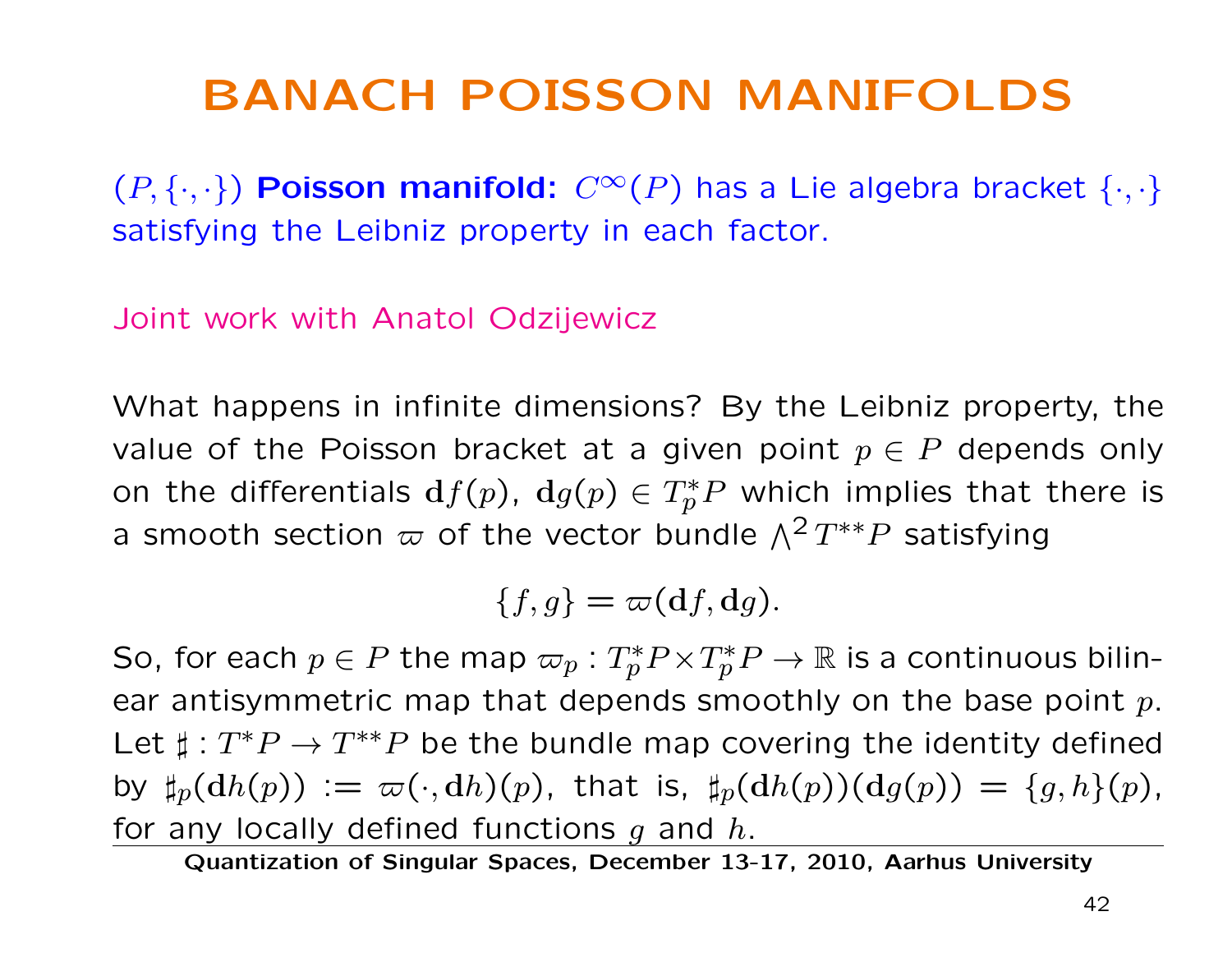$X_f := \varpi(\cdot, \mathrm{d}f) = \sharp(\mathrm{d}f)$ , or, as a derivation,  $X_f = \{\cdot, f\}$  is a smooth section of  $T^{**}P$  and hence is not, in general, a vector field on P. In analogy with the finite dimensional case, we want  $X_f$  to be the Hamiltonian vector field defined by the function  $f$ . In order to achieve this, we are forced to make the assumption that the Poisson bracket on P satisfies the condition  $\sharp(T^*P) \subset TP \subset T^{**}P$ .

A Banach Poisson manifold is a pair  $(P, \{\cdot, \cdot\})$  consisting of a smooth Banach manifold and a bilinear operation  $\{\cdot,\cdot\}$  satisfying the following conditions:

(i)  $(C^{\infty}(P), \{\cdot, \cdot\})$  is a Lie algebra;

(ii)  $\{\cdot,\cdot\}$  satisfies the Leibniz identity on each factor;

(iii) the vector bundle map  $\sharp : T^*P \to T^{**}P$  covering the identity satisfies  $\sharp(T^*P) \subset TP$ .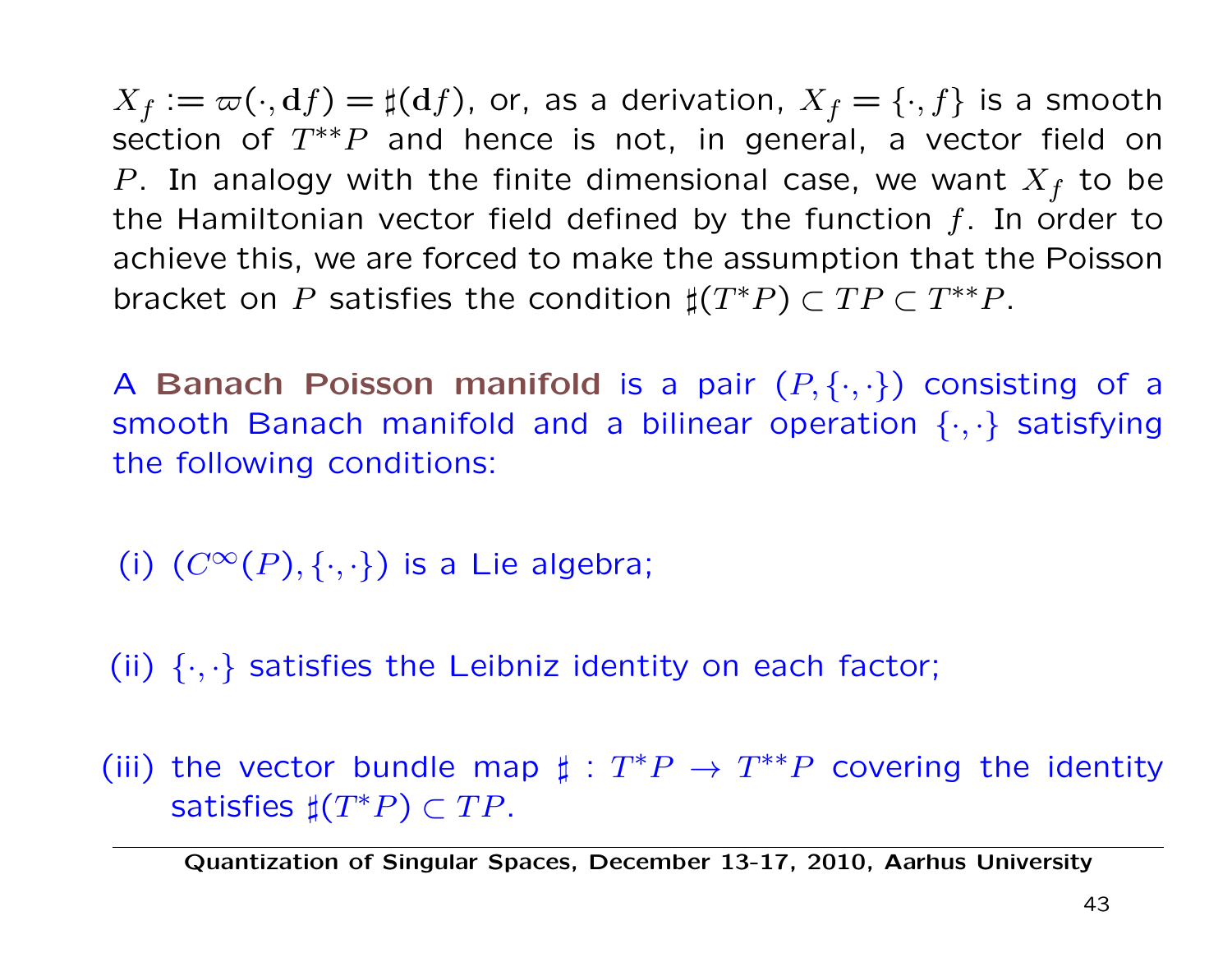By (iii), every  $h \in C^{\infty}(P)$  defines a **Hamiltonian vector field** by

$$
X_h[f] := \langle \mathbf{d}f, X_h \rangle = \{f, h\}
$$

where  $f$  is an arbitrary smooth locally defined function on  $P$ .

 $\varphi:(P_1,\{,\}_1)\to (P_2,\{,\}_2)$  is **canonical** or **Poisson** if

$$
\varphi^*\{f,g\}_2 = \{\varphi^*f,\varphi^*g\}_1
$$

for any two smooth locally defined functions f and g on  $P_2$ . Using (iii), this is equivalent to

$$
X_f^2 \circ \varphi = T\varphi \circ X_{f \circ \varphi}^1
$$

for any smooth locally defined function f on  $P_2$ . Therefore, the flow of a Hamiltonian vector field is a Poisson map and Hamilton's equations in Poisson bracket formulation are valid.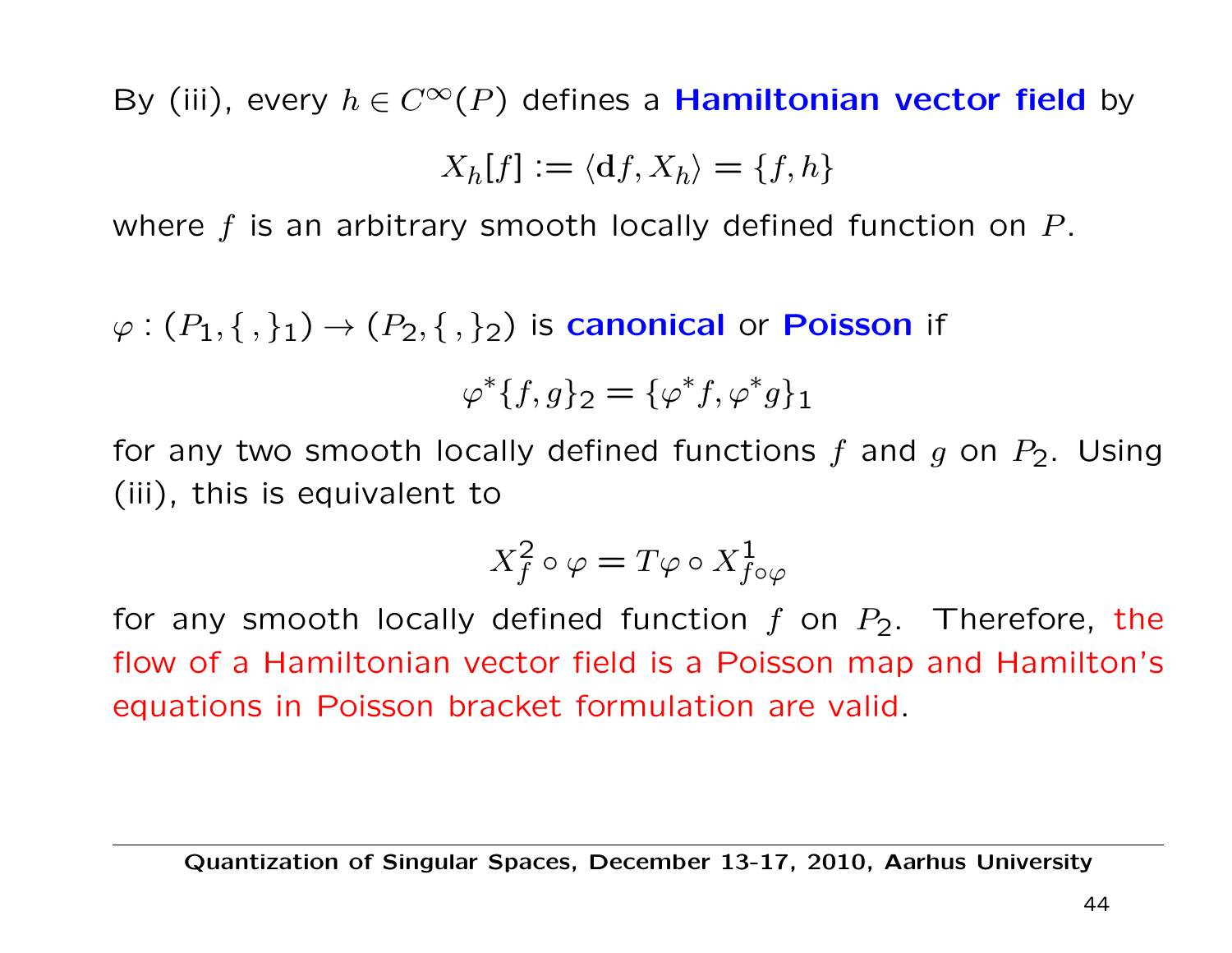#### Banach symplectic manifolds

If the continuous linear map  $v_p\in T_pP \mapsto \omega(p)(v_p,\cdot)\in T^*_pP$  is

- injective,  $\omega$  is said to be weak,
- bijective,  $\omega$  is said to be strong.

Any strong symplectic Banach manifold  $(P, \omega)$  is a Banach Poisson manifold: for any  $f \in C^{\infty}(P)$  there exists a vector field  $X_f$  such that  $df = \omega(X_f, \cdot)$ . The Poisson bracket is defined by  $\{\dot{f}, g\}$  =  $\omega(X_f, X_g) = \langle df, X_g \rangle$ , thus  $\sharp df = X_f$ , so  $\sharp (T^*P) \subset TP$ .

If  $(P, \omega)$  is weak, this is not possible. So we generalize here the notion of strong symplectic manifold. In the weak case, a different approach must be taken by restricting the function spaces and working with vector fields that are only densely defined.

Classical Poisson reduction holds for Banach Poisson manifolds (with the usual condition but taking the closure of a non-direct sum).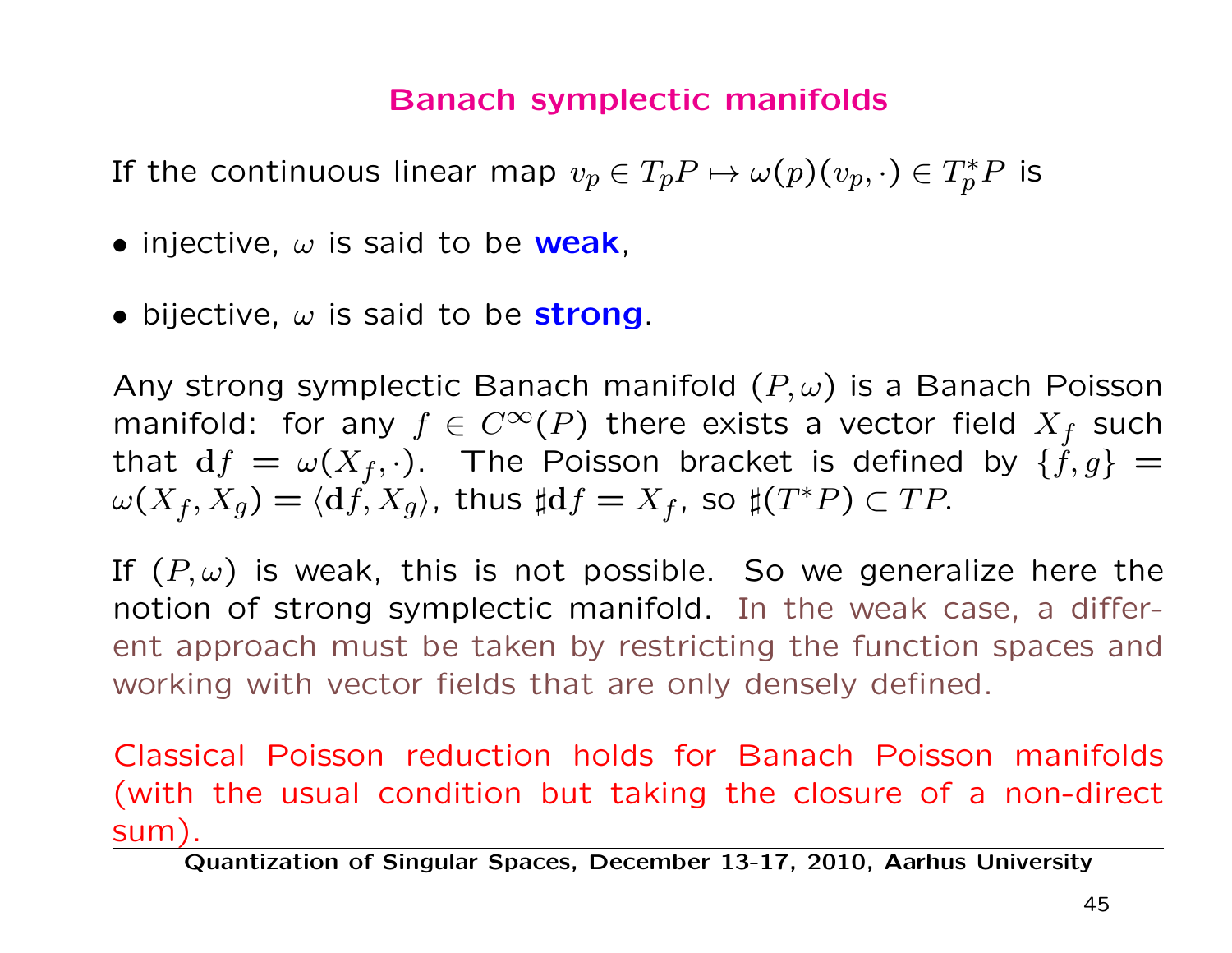### BANACH LIE-POISSON SPACES

 $(b, \{\cdot,\cdot\})$  a Poisson manifold with b a Banach space and  $\mathfrak{b}^* \subset C^\infty(\mathfrak{b})$ is a Banach Lie algebra under the Poisson bracket operation.

b is a Banach Lie-Poisson space if and only if b∗ is a Banach Lie algebra  $(\mathfrak{b}^*,[\cdot,\cdot])$  satisfying ad $_x^*\mathfrak{b}\subset \mathfrak{b}\subset \mathfrak{b}^{**}$  for all  $x\in \mathfrak{b}^*.$  Moreover, the Poisson bracket of  $f, g \in C^{\infty}(\mathfrak{b})$  is given by

 ${f, g}(b) = \langle [Df(b), Dg(b)], b \rangle, \quad b \in \mathfrak{b},$ 

where D is the Fréchet derivative. If  $h \in C^{\infty}(P)$ ,

$$
X_h(b) = -\operatorname{ad}^*_{\operatorname{D}h(b)}b.
$$

A morphism between two Banach Lie-Poisson spaces  $\mathfrak{b}_1$  and  $\mathfrak{b}_2$ is a continuous linear map  $\phi : \mathfrak{b}_1 \to \mathfrak{b}_2$  that preserves the Poisson bracket structure, that is,

$$
\{f\circ\phi,g\circ\phi\}_1=\{f,g\}_2\circ\phi
$$

for any  $f, g \in C^{\infty}(\mathfrak{b}_2)$ ;  $\phi$  is also called a linear Poisson map.<br>Quantization of Singular Spaces, December 13-17, 2010, Aarhus University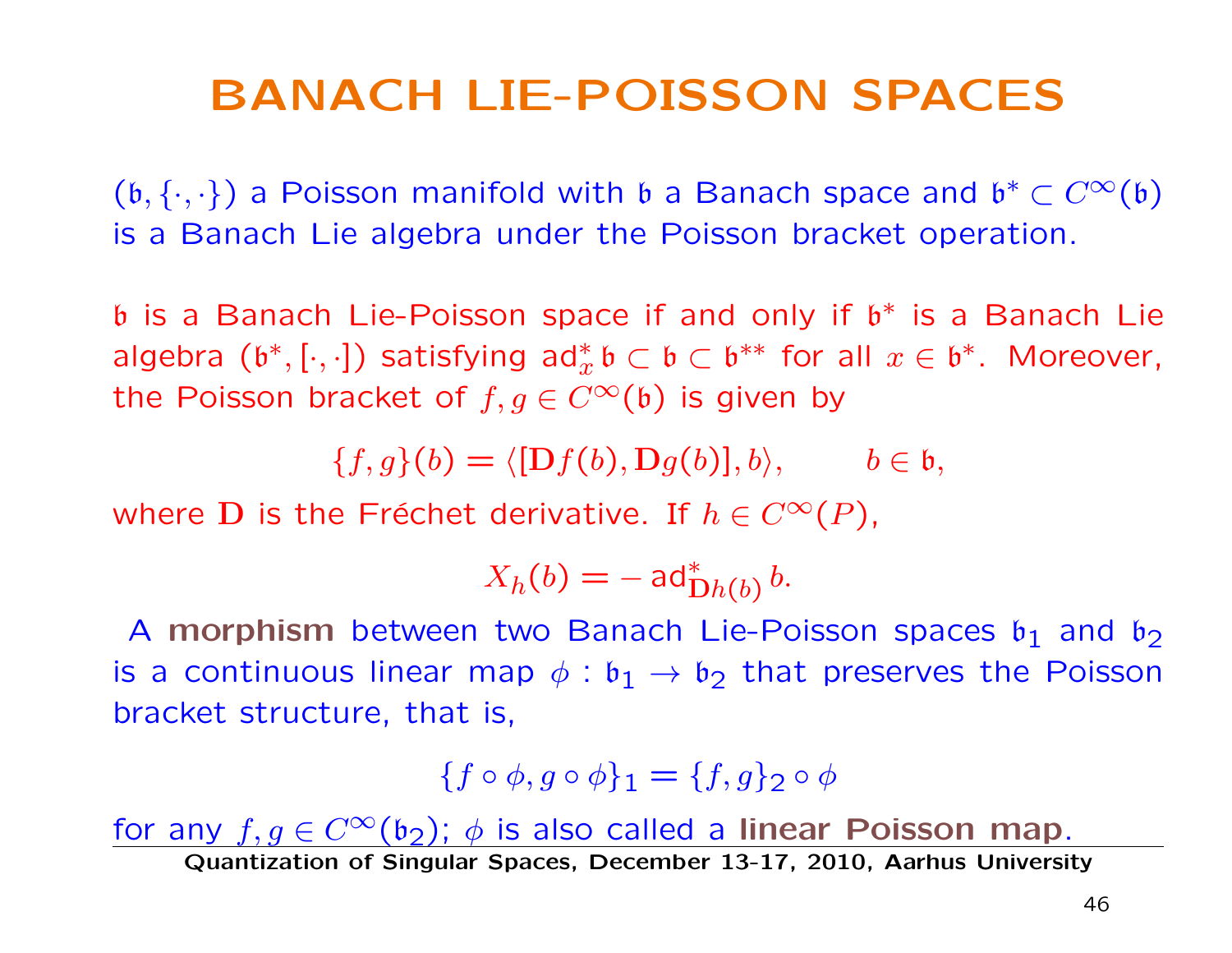Example: Operator Algebra Brackets.  $H$  complex Hilbert space.

- $\mathfrak{S}(\mathcal{H})=L^1(\mathcal{H})$ , trace class operators
- $\mathfrak{H}\mathfrak{S}(\mathcal{H}) = L^2(\mathcal{H})$ , Hilbert-Schmidt operators
- $\mathfrak{K}(\mathcal{H})$ , compact operators
- $\mathfrak{B}(\mathcal{H})=L^{\infty}(\mathcal{H})$ , bounded operators

They form involutive Banach algebras.  $\mathfrak{S}(\mathcal{H})$ ,  $\mathfrak{H}\mathfrak{S}(\mathcal{H})$ ,  $\mathfrak{K}(\mathcal{H})$  are self adjoint ideals in  $\mathfrak{B}(\mathcal{H})$ .

 $\mathfrak{S}(\mathcal{H}) \subset \mathfrak{H}\mathfrak{S}(\mathcal{H}) \subset \mathfrak{K}(\mathcal{H}) \subset \mathfrak{B}(\mathcal{H})$ 

 $\mathfrak{K}(\mathcal{H})^* \cong \mathfrak{S}(\mathcal{H}), \quad \mathfrak{H}\mathfrak{S}(\mathcal{H})^* \cong \mathfrak{H}\mathfrak{S}(\mathcal{H}), \quad \mathfrak{S}(\mathcal{H})^* \cong \mathfrak{B}(\mathcal{H});$ 

the right hand sides are all Banach Lie algebras.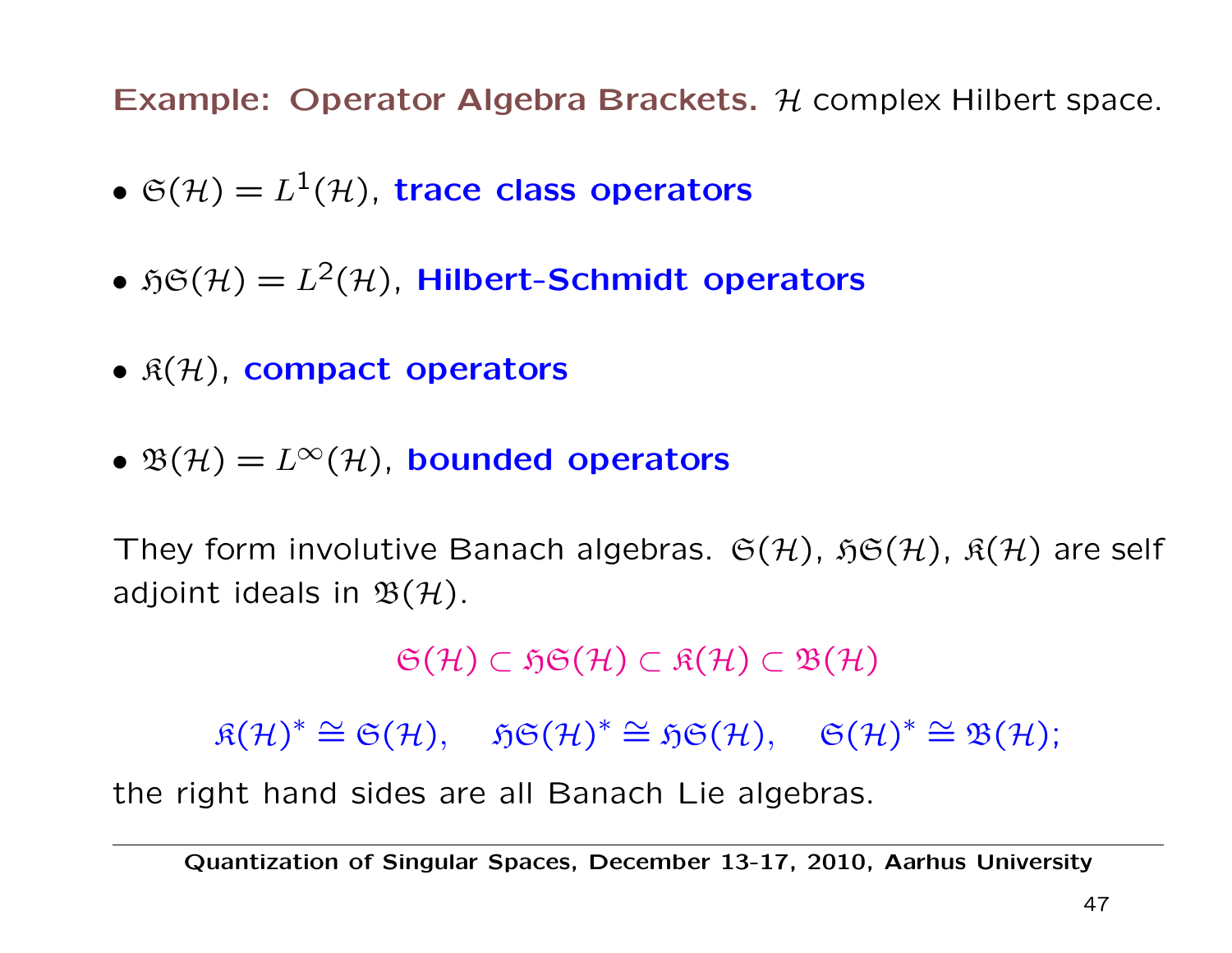Dualities are implemented by the strongly non-degenerate pairing

 $\langle x, \rho \rangle$  = trace  $(x\rho)$ 

where  $x \in \mathfrak{S}(\mathcal{H})$ ,  $\rho \in \mathfrak{K}(\mathcal{H})$  for the first isomorphism,  $\rho, x \in \mathfrak{H}\mathfrak{S}(\mathcal{H})$ for the second isomorphism, and  $x \in \mathfrak{B}(\mathcal{H})$ ,  $\rho \in \mathfrak{S}(\mathcal{H})$  for the third isomorphism.

The Banach spaces  $\mathfrak{S}(\mathcal{H})$ ,  $\mathfrak{H}\mathfrak{S}(\mathcal{H})$ , and  $\mathfrak{K}(\mathcal{H})$  are Banach Lie-Poisson spaces. The Lie-Poisson bracket becomes in this case

 ${F, H}(\rho) = \pm \operatorname{trace} ([DF(\rho), DH(\rho)]\rho)$ 

where  $\rho$  is an element of  $\mathfrak{S}(\mathcal{H})$ ,  $\mathfrak{H}\mathfrak{S}(\mathcal{H})$ , or  $\mathfrak{K}(\mathcal{H})$ , respectively. The bracket  $[DF(\rho), DH(\rho)]$  denotes the commutator bracket of operators. The Hamiltonian vector field associated to  $H$  is given by

 $X_H(\rho) = \pm [DH(\rho), \rho].$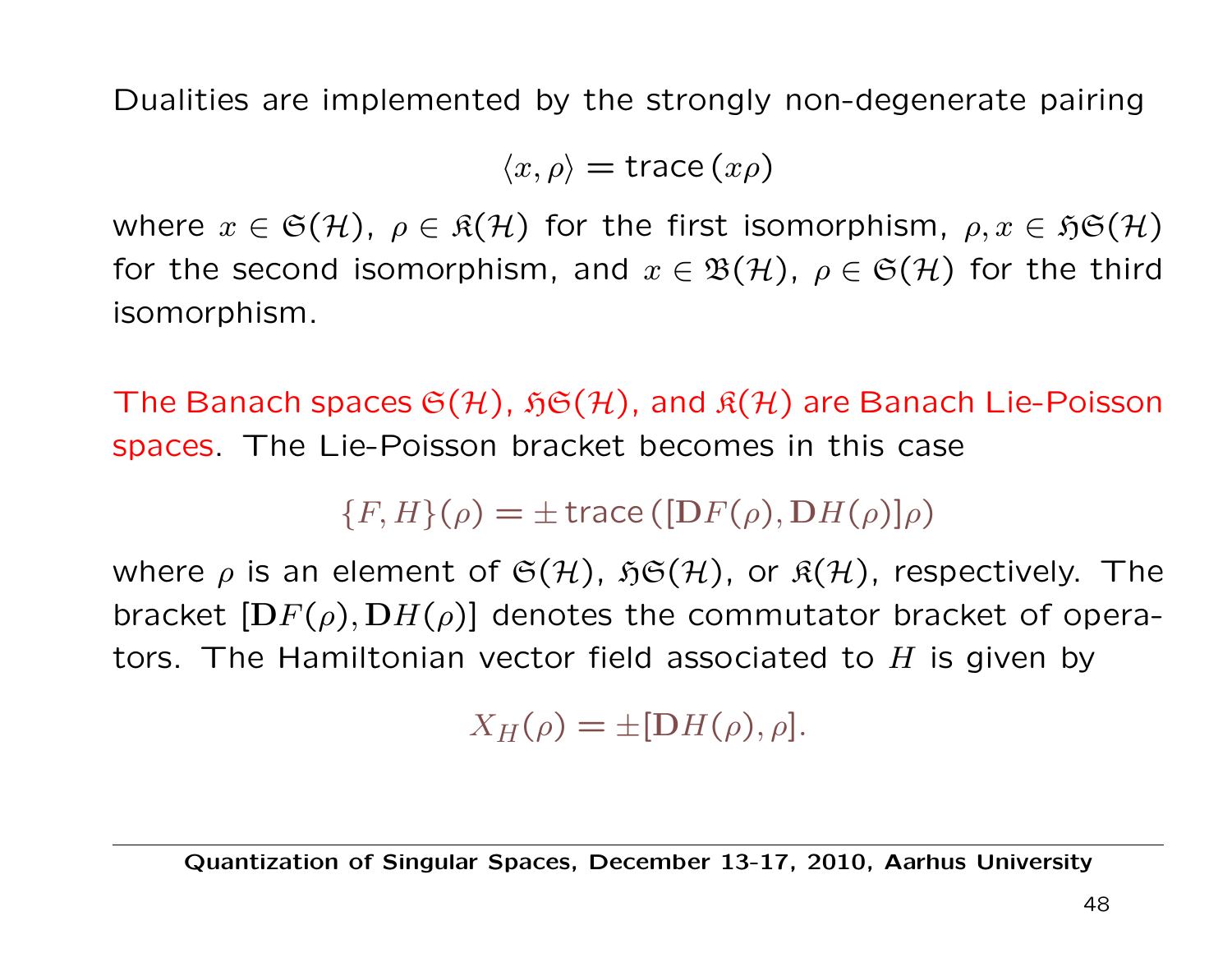Example: Preduals of  $W^*$ -algebras. A  $W^*$ -algebra is a  $C^*$ -algebra m with predual Banach space  $m_*,$  i.e.,  $m = (m_*)^*$ ; predual is unique.

Since  $\mathfrak{m}^* = (\mathfrak{m}_*)^{**} \Rightarrow \mathfrak{m}_*$  canonically embeds into the Banach space m<sup>∗</sup> dual to m. Always think of m<sup>∗</sup> as a Banach subspace of m∗.

A net  $\{x_\alpha\}_{\alpha\in A}$   $\subset$  m converges to  $x \in \mathfrak{m}$  in the  $\sigma$ -topology if  $\lim_{\alpha \in A} \langle x_\alpha, b \rangle = \langle x, b \rangle$  for all  $b \in \mathfrak{m}_*$ .  $\sigma$ -topology is Hausdorff. Alaoglu's theorem states that the unit ball of m is compact in the  $\sigma$ -topology.

 $m_* = \{\alpha \in \mathfrak{m}^* \mid \alpha \text{ is } \sigma\text{-continuous}\}\$ is a Banach Lie-Poisson space.

a a  $C^*$ -algebra. Then its dual  $\mathfrak{a}^*$  is a Banach Lie-Poisson space.

m a  $W^*$ -algebra,  $m_*$  its predual. The inclusion  $\iota : m_* \hookrightarrow m^*$  is an injective linear Poisson map and the Poisson structure induced by it from m<sup>∗</sup> coincides with the original Lie-Poisson structure on m∗.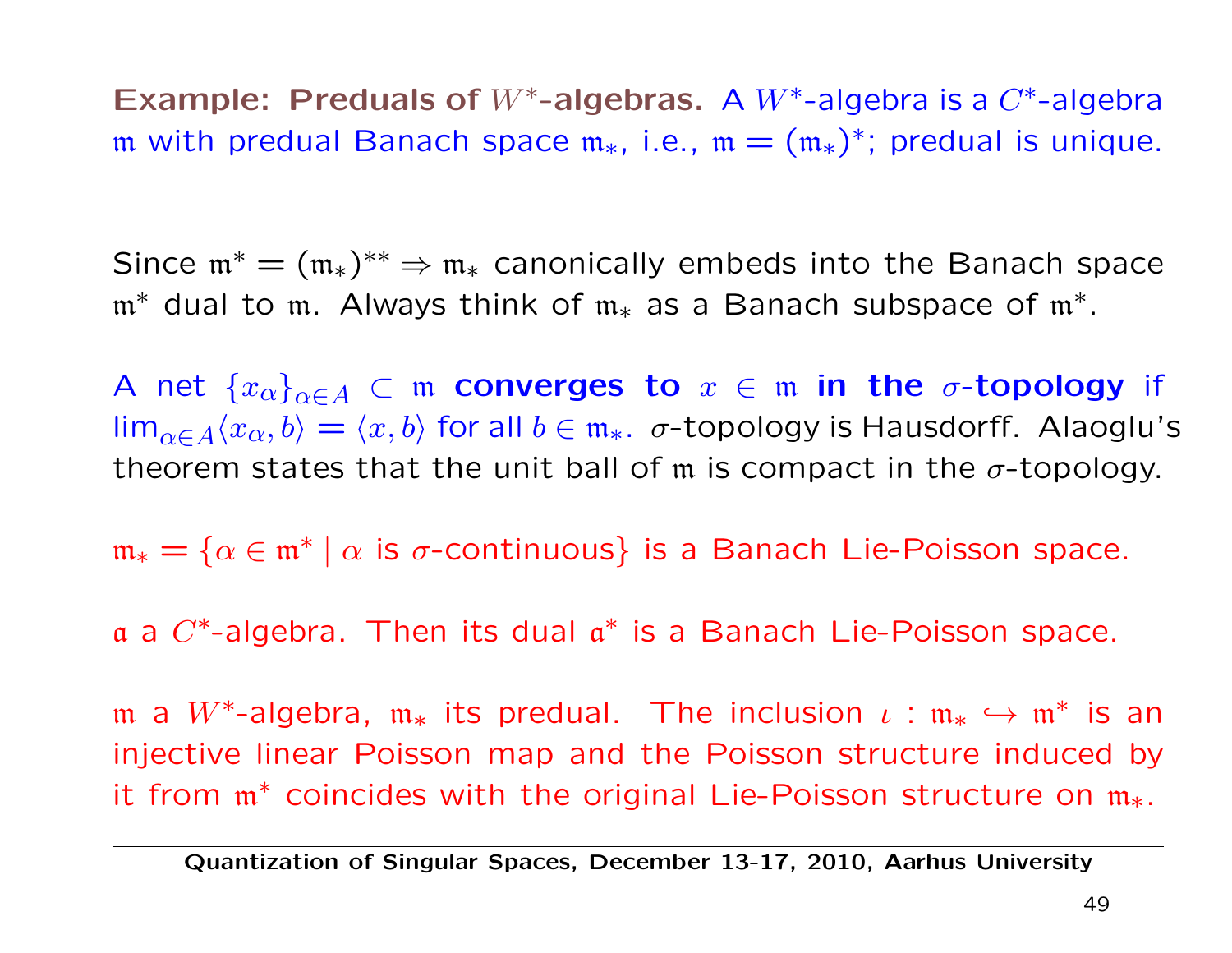### SYMPLECTIC LEAVES AND COADJOINT ORBITS

A smooth map  $f : M \to N$  between Banach manifolds is called a: (i) immersion if for every  $m \in M$  the tangent map  $T_m f : T_m M \rightarrow$  $T_{f(m)}N$  is injective with closed split range; (i) quasi immersion if for every  $m \in M$  the tangent map  $T_m f$ :  $T_mM \to T_{f(m)}N$  is injective with closed range; (iii) weak immersion if for every  $m \in M$  the tangent map  $T_m f$ :  $T_m M \to T_{f(m)} N$  is injective.

 $(P, \{\cdot, \cdot\}_P)$  Banach Poisson manifold. Characteristic subspace at p:  $S_p := \{X_f(p) \mid f \in C^\infty(U), U$  open in  $P, p \in U\} \subset T_pP$ ; not always closed in  $T_pP$ . Characteristic distribution:  $S := \cup_{p \in P} S_p \subset TP$ , the **characteristic distribution**; not a subbundle of  $TP$ , in general. S is always smooth:  $\forall v_p \in S_p \subset T_pP$ ,  $\exists$  a locally defined smooth vector field (namely some  $X_f$ ) whose value at p is  $v_p$ .

Assume that the characteristic distribution is integrable. For finite dimensional manifolds this is automatic by the Stefan-Sussmann theorem which is not available in infinite dimensions.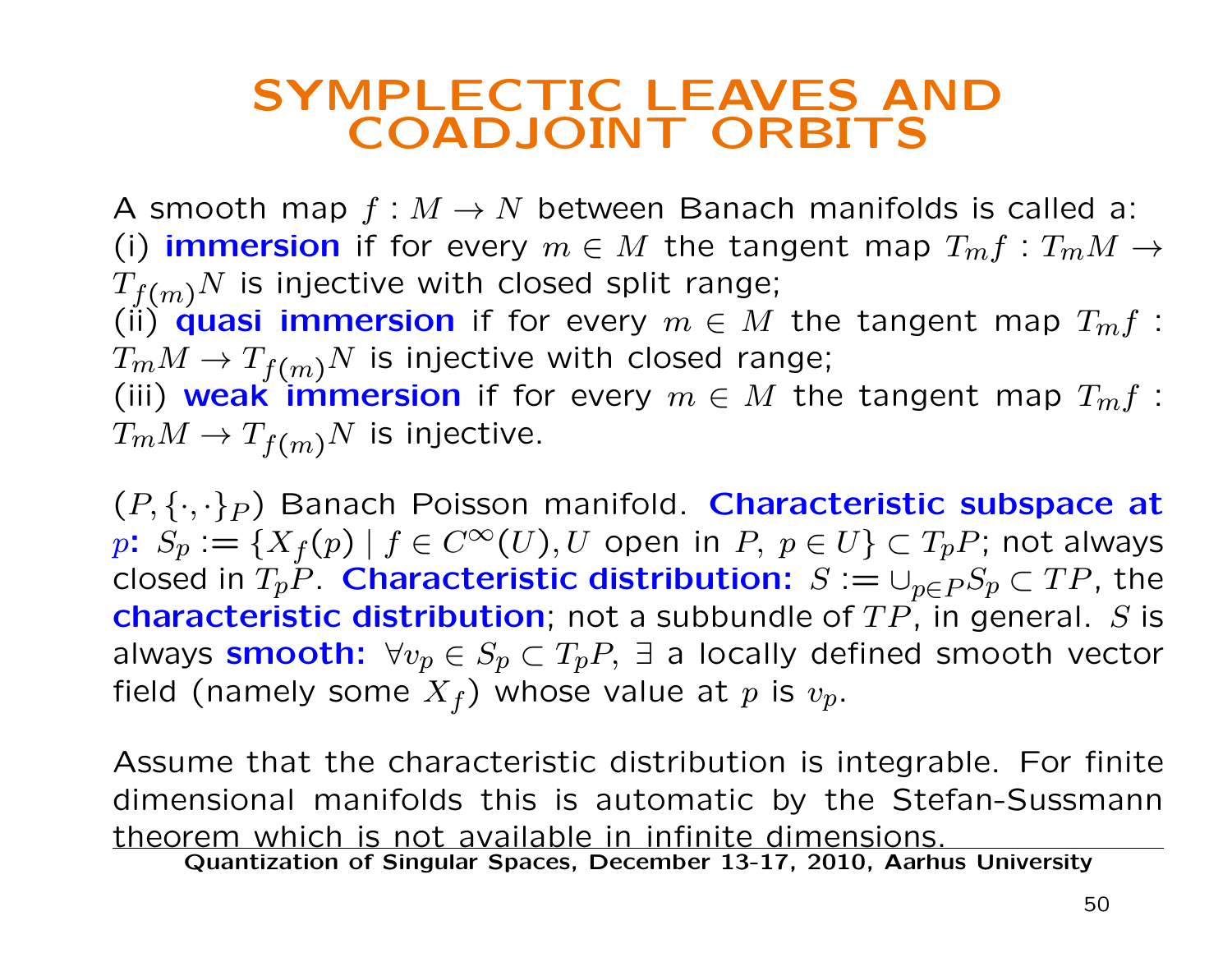Let  $\mathcal L$  be a leaf of the characteristic distribution, that is,

- $\mathcal L$  is a connected smooth Banach manifold,
- the inclusion  $\iota : \mathcal{L} \hookrightarrow P$  is a weak injective immersion,
- $T_q\iota(T_q\mathcal{L})=S_q$  for each  $q\in\mathcal{L}$ ,

• if inclusion  $\iota' : \mathcal{L}' \hookrightarrow P$  is another weak immersion satisfying the three conditions above and  $\mathcal{L} \subset \mathcal{L}' \Rightarrow \mathcal{L}' = \mathcal{L}$ , that is,  $\mathcal{L}$  is maximal.

If on  $\mathcal L$  there is a weak symplectic form  $\omega_{\mathcal L}$  consistent with the Poisson structure on  $P$ , then  $\mathcal L$  is a symplectic leaf.

Poisson structure  $\sharp_p: T^*_p P \to T_p P$  induces a bijective continuous map  $[\sharp_p]:T^*_pP/\ker\sharp_p\to S_p.$  Then  $\omega_\mathcal{L}$  is consistent with  $\{\,,\}$  if

$$
\omega_{\mathcal{L}}(q)(u_q, v_q) = \varpi(\iota(q)) \left( ([\sharp_{\iota(q)}]^{-1} \circ T_q \iota)(u_q), ([\sharp_{\iota(q)}]^{-1} \circ T_q \iota)(v_q) \right).
$$

So, if consistent  $\omega_{\mathcal{L}}$  exists, it is unique.

 $dim P < \infty \Rightarrow$  all leaves are symplectic.

 $\dim P = \infty$  open, even for Lie-Poisson.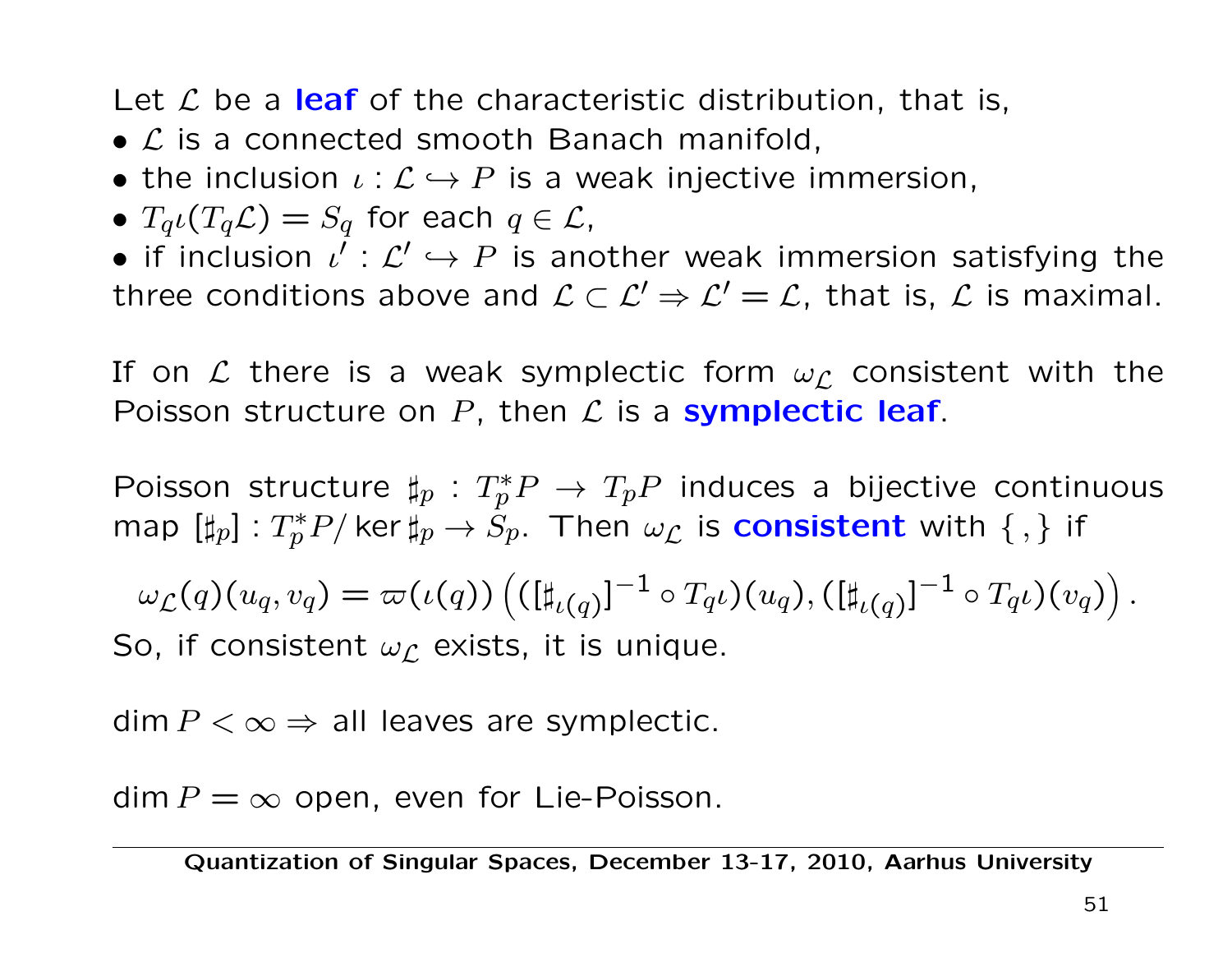Let G be a Banach Lie group with Lie algebra g. Assume that:

(i) g admits a predual  $g_*$ ;

(ii) the coadjoint action of G on the dual  $\mathfrak{g}^*$  leaves the predual  $\mathfrak{g}_*$ invariant, that is,  $\operatorname{\sf Ad}^*_g(\mathfrak{g}_*)\subset \mathfrak{g}_*$ , for any  $g\in G;$ 

(iii) if  $\rho \in \mathfrak{g}_*$ ,  $G_\rho := \{g \in G \mid \text{Ad}^*_g \rho = \rho\}$ , closed in  $G$ , is a Lie subgroup of  $G$  (a submanifold of  $G$  and not just injectively immersed).

Then the Lie algebra of  $G_{\rho}$  equals  $\mathfrak{g}_{\rho} := \{\xi \in \mathfrak{g} \mid \mathrm{ad}^*_{\xi} \rho = 0\}$  and the quotient topological space  $G/G_\rho:=\{gG_\rho\mid g\in G\}$  admits a unique smooth Banach manifold structure making the canonical projection  $\pi: G \to G/G_\rho$  a surjective submersion. The manifold  $G/G_\rho$  is weakly symplectic relative to the two-form  $\omega_{\rho} \in \Omega^2(G/G_{\rho})$  given by

 $\omega_{\rho}([g])(T_q\pi(T_eL_q\xi), T_q\pi(T_eL_q\eta)) := \langle \rho, [\xi, \eta] \rangle,$ 

 $\xi, \eta \in \mathfrak{g}, g \in G$ ,  $[g] := \pi(g) = gG_{\rho}$ , and  $\langle \cdot, \cdot \rangle : \mathfrak{g}_* \times \mathfrak{g} \to \mathbb{R}$  (or  $\mathbb{C}$ ) is the canonical pairing. The two-form  $\omega_{\rho}$  is invariant under the left action of G on  $G/G_\rho$  given by  $g \cdot [h] := [gh]$ , for  $g, h \in G$ .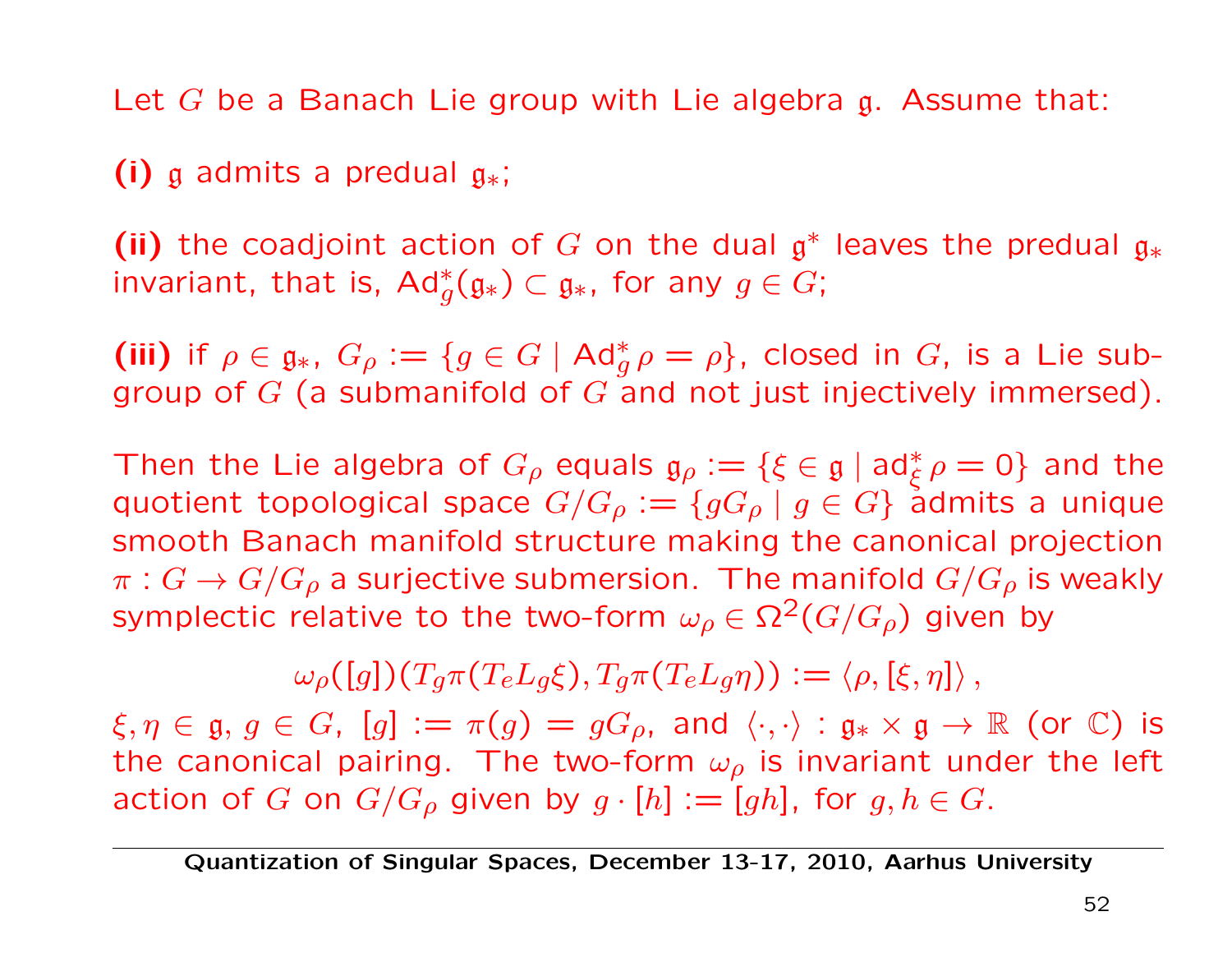$$
\iota: [g] \in G/G_{\rho} \mapsto \mathrm{Ad}_{g^{-1}}^* \, \rho \in \mathfrak{g}_*
$$

is an injective weak immersion. Endow the coadjoint orbit  $\mathcal{O} :=$  ${Ad}_g^*\rho \mid g \in G$ } with the smooth manifold structure making  $\iota$  into a diffeomorphism. Then  $\iota_*(\omega_\rho) = \omega_\mathcal{O}$  where

$$
\omega_{\mathcal{O}}(\mathsf{Ad}^*_{g^{-1}} \rho) \left(\mathsf{ad}^*_{\mathsf{Ad}_g \xi} \, \mathsf{Ad}^*_{g^{-1}} \rho, \mathsf{ad}^*_{\mathsf{Ad}_g \eta} \, \mathsf{Ad}^*_{g^{-1}} \rho\right) = \langle \rho, [\xi, \eta] \rangle,
$$

 $g \in G$ ,  $\xi, \eta \in \mathfrak{g}$ ,  $\rho \in \mathfrak{g}_*$ . Connected components of the coadjoint orbit O are symplectic leaves of the Banach Lie-Poisson space  $g_*$ .

The following conditions are equivalent:

(a)  $\iota: G/G_{\rho} \to \mathfrak{g}_*$  is an injective immersion;

(b) the characteristic subspace  $S_{\rho} := \{ ad_{\xi}^* \rho \mid \xi \in \mathfrak{g} \}$  is closed in  $\mathfrak{g}_*$ ; (c)  $S_\rho = \mathfrak{g}^{\circ}_{\rho}$ , where  $\mathfrak{g}^{\circ}_{\rho}$  is the annihilator of  $\mathfrak{g}_{\rho}$  in  $\mathfrak{g}_*$ .

Endow the coadjoint orbit  $\mathcal{O} := \{ \mathsf{Ad}^*_g \rho \mid g \in G \}$  with the manifold structure making  $\iota$  a diffeomorphism. Then, under any of the hypotheses (a), (b), (c), the weak symplectic form  $\omega_{\mathcal{O}}$  is strong.

Examples in operator algebras with D. Beltiță and B. Tumpach. Conditions for Kähler orbits. Borel-Weil Theorem via reproducing kernel Hilbert spaces; avoids integration in infinite dimensions.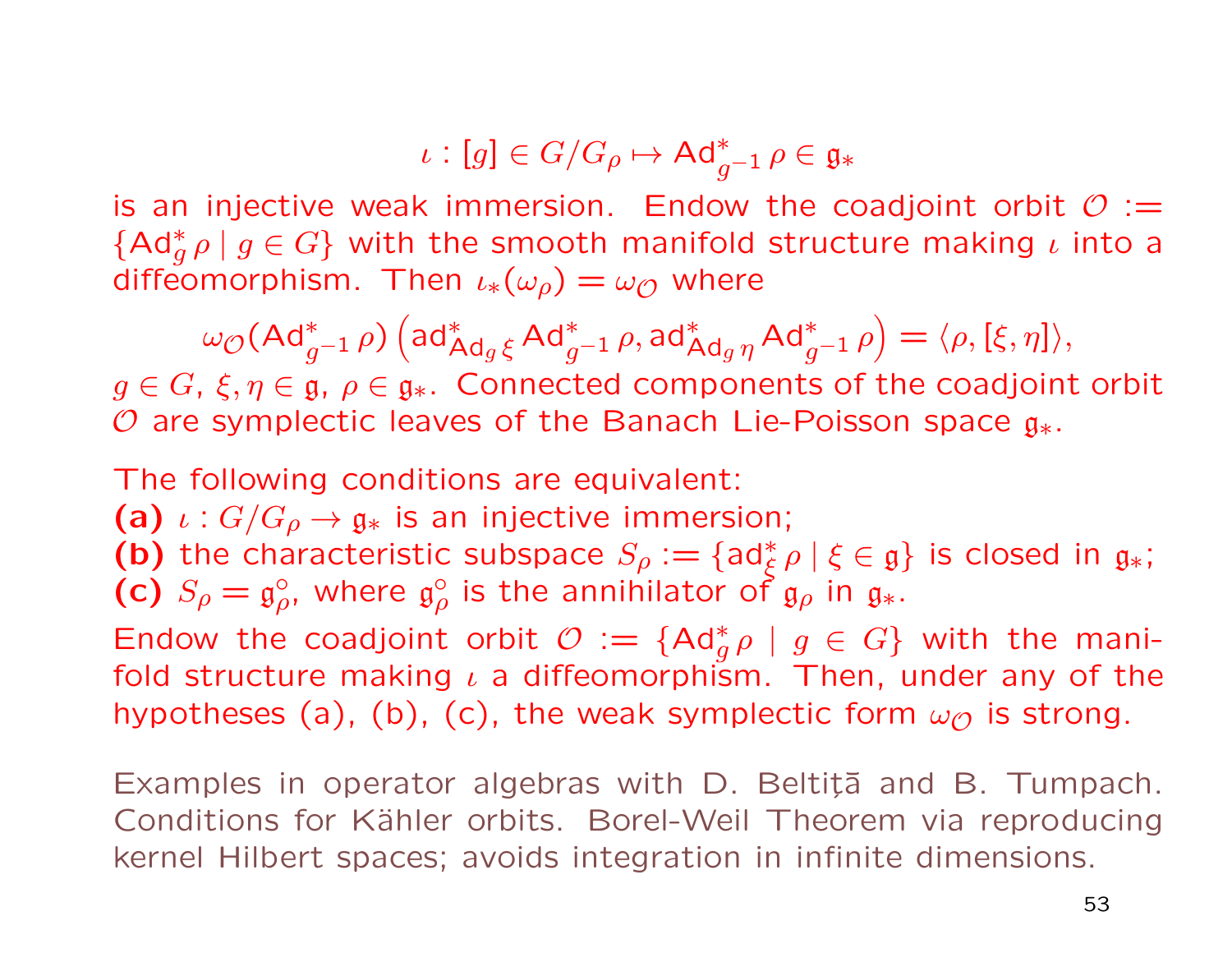# QUANTUM REDUCTION Coinduced Poisson structure

 $(b_1, \{\cdot,\cdot\})$  Banach Lie-Poisson space,  $b_2$  Banach space,  $\pi : b_1 \rightarrow$  $b_2$  linear continuous surjective. Then  $b_2$  carries the Banach Lie-Poisson structure **coinduced by**  $\pi \Leftrightarrow$  range  $\pi^* \subset \mathfrak{b}_1^*$  is closed under the Lie bracket  $[\cdot,\cdot]_1$  of  $\mathfrak{b}_1^*$ . The map  $\pi^*: \mathfrak{b}_2^*\to \mathfrak{b}_1^*$  is a Banach Lie algebra morphism whose dual  $\pi^{**}: \mathfrak{b}^{**}_1 \to \mathfrak{b}^{**}_2$  maps  $\mathfrak{b}_1$  into  $\mathfrak{b}_2$ .

### Quantum mechanics example

 $\rho \in L^1(\mathcal{H})$  a mixed state:  $\rho^* = \rho \geq 0$  and trace $(\rho) = ||\rho||_1 = 1$ . Apply a measurement operation corresponding to the discrete orthonormal decomposition of the unit

$$
P_n P_m = \delta_{nm} P_n, \qquad \sum_{n=1}^{\infty} P_n = 1.
$$

By the von Neumann projection postulate, the density operator  $\rho$  of the state before measurement is transformed by the measurement to the density operator  $R(\rho)$  given by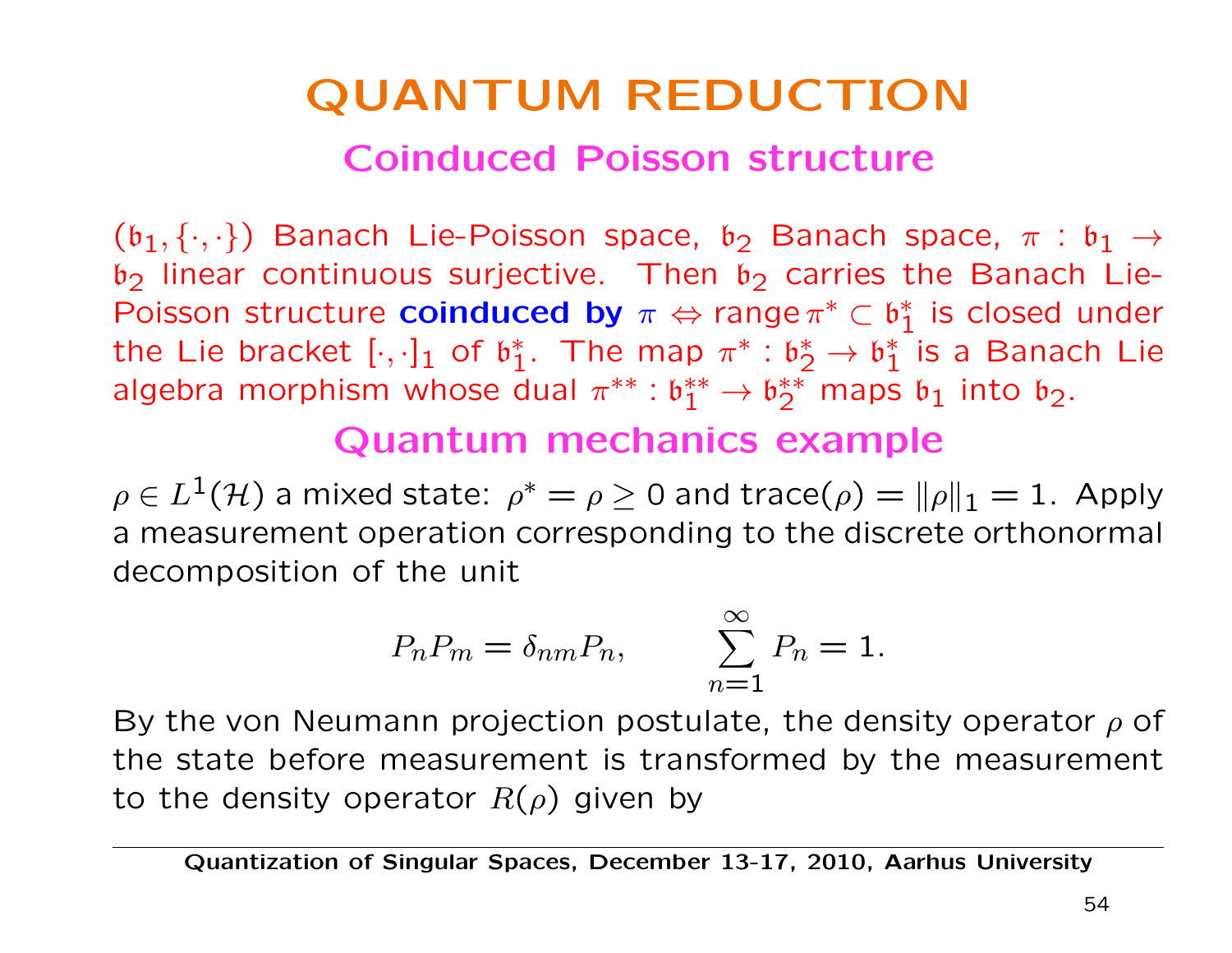$$
R(\rho) := \sum_{n=1}^{\infty} P_n \rho P_n, \quad R: L^1(\mathcal{H}) \to L^1(\mathcal{H}) \Rightarrow R^*: L^{\infty}(\mathcal{H}) \to L^{\infty}(\mathcal{H})
$$

(i) R is a continuous norm one projector:  $R^2 = R$  and  $||R|| = 1$ ; (ii) R preserves space of states:  $\rho^* = \rho > 0 \Rightarrow R(\rho)^* = R(\rho^*) = 0$  $R(\rho) > 0;$ 

(iii) range  $R^*$  is a Banach Lie subalgebra of  $L^{\infty}(\mathcal{H})$ .

Hence  $R : L^1(\mathcal{H}) \to \text{range } R \subset L^1(\mathcal{H})$  is a Poisson projection coinducing a Poisson bracket on range  $R$ .

#### Conditional expectations

In the theory of quantum physical systems (including statistical physics) the  $W^*$ -algebra is the algebra of observables and the norm one positive elements of  $m_* \subset m^*$  are the normal states.

A norm one map  $E : \mathfrak{m} \to \mathfrak{m}$  which is idempotent  $(E^2 = E)$  and maps  $m$  onto a  $C^*$ -subalgebra  $n$  is called **conditional expectation**. If E is  $\sigma$ -continuous then n is a W<sup>\*</sup>-subalgebra of m. In that case, the adjoint  $E^* : \mathfrak{m}^* \to \mathfrak{m}^*$  preserves  $\mathfrak{m}_* \subset \mathfrak{m}^*$  and maps  $\mathfrak{m}_*$  onto  $\mathfrak{n}_*$ .<br>Quantization of Singular Spaces, December 13-17, 2010, Aarhus University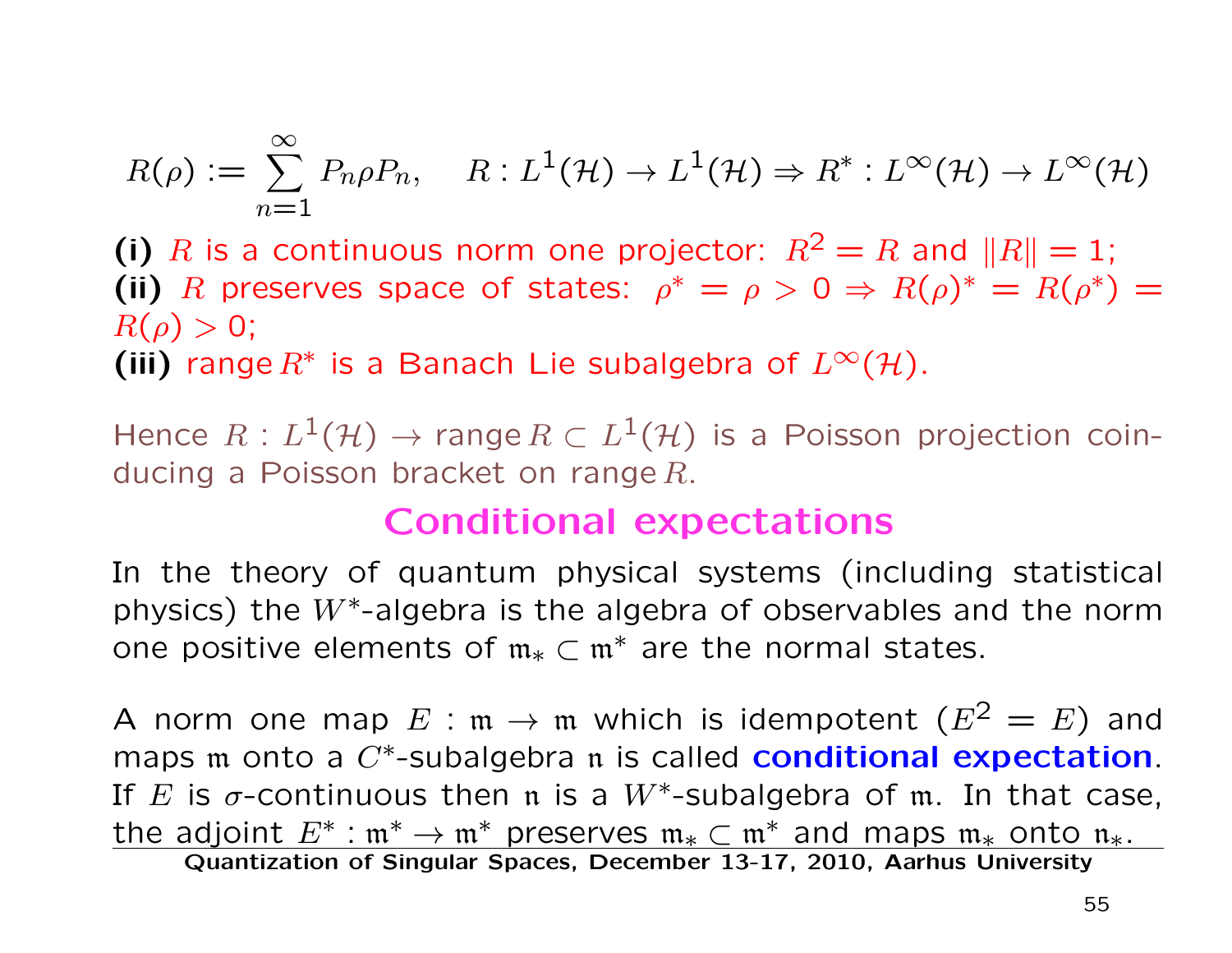$R := E^*|_{\mathfrak{m}_*}: \mathfrak{m}_* \to \mathfrak{m}_*$  is a continuous projector;  $R^* : \mathfrak{m} \to \mathfrak{m}$ . Since range  $R^*$  = range  $E = \mathfrak{n} \Rightarrow$  range  $R^*$  Banach Lie subalgebra  $(\mathfrak{n}, [\cdot, \cdot])$ of  $(m, [\cdot, \cdot])$ . So, like in the case of the measurement map discussed earlier,  $R$  to coinduces a Banach Lie-Poisson structure on range  $R$ .

A quantum reduction map is a continuous projector  $R : \mathfrak{b} \to \mathfrak{b}$  on a Banach Lie-Poisson space  $(b, \{\cdot, \cdot\})$  such that range  $R^*$  is a Banach Lie subalgebra of  $b^*$ .

Hence R coinduces a Lie-Poisson structure on range R;  $R : (\mathfrak{b}, \{\cdot,\cdot\}) \rightarrow$ (range  $R, \{\cdot, \cdot\}_{\text{range } R}$ ) is a Poisson map.

**Example 1:** m a W<sup>\*</sup>-algebra,  $p \in \mathfrak{m}$  a self-adjoint projector. Then

$$
\mathfrak{m}\ni x\mapsto P(x):=pxp\in\mathfrak{m}
$$

is a uniformly and  $\sigma$ -continuous projector on m. Let  $P^*$  :  $\mathfrak{m}^* \to \mathfrak{m}^*$ be the projector dual to P, i.e.,  $\langle P^*\mu, x \rangle = \langle \mu, Px \rangle$ ,  $\forall \mu \in \mathfrak{m}^*, x \in \mathfrak{m}$ .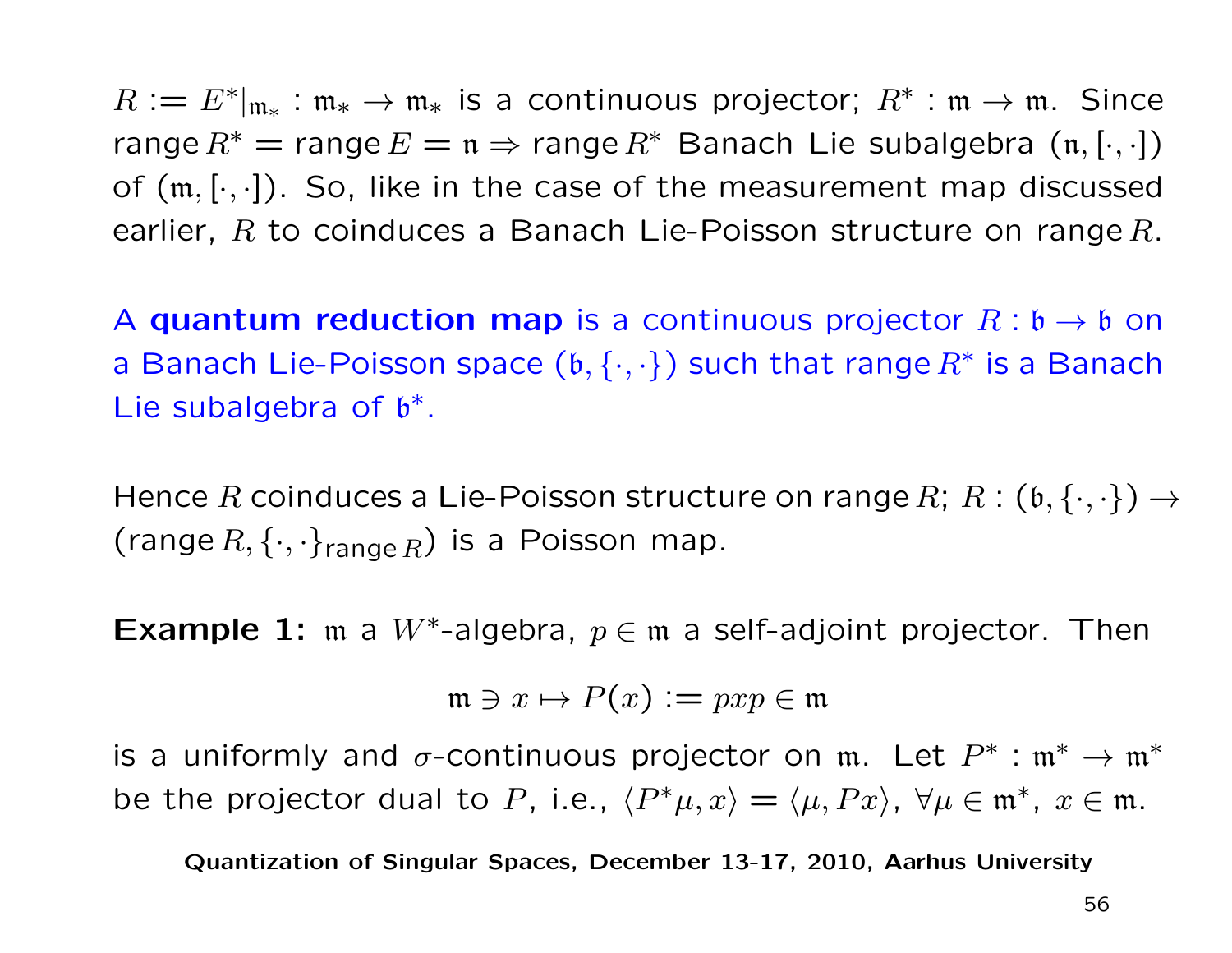Since P is  $\sigma$ -continuous  $\Rightarrow P^*(m_*) \subset m_*$ . Define  $P_* := P^*|_{m_*}$ , projector on  $\mathfrak{m}_*$ . Then  $(P_*)^* = P$  and range P is a W<sup>\*</sup>-subalgebra of  $\mathfrak{m}$ . But  $ad_x^* \mathfrak{m}_* \subset \mathfrak{m}_*$  for  $x \in \mathfrak{m} \Rightarrow ad_x$  range  $P_* \subset \mathfrak{range} P_*$ ,  $\forall x \in \mathfrak{range} P$ .

(i)  $||P_*|| = 1$ (ii)  $[range(P_*)]^*$  is a Banach Lie algebra; (iii) ad<sub>x</sub> range  $P_* \subset \text{range } P_*$ ,  $\forall x \in \text{range } P$ . Therefore  $P_*$ :  $\mathfrak{m}_* \to \mathfrak{m}_*$  is a quantum reduction map.

If  $m = L^{\infty}(\mathcal{H})$  and  $m_* = L^1(\mathcal{H})$  the projector  $P_*: L^1(\mathcal{H}) \to L^1(\mathcal{H})$ reduces the mixed state  $\rho$  of the quantum system to the state  $p\rho p = P_{\ast}\rho$  localized on the subspace  $L^{1}(p\mathcal{H}) \subset L^{1}(\mathcal{H})$ . In quantum mechanics the projector  $p : \mathcal{H} \to \mathcal{H}$  represents the so called elementary observable or "proposition" ("question") which can have only two alternative outcomes: "yes" or "no". The measurement of the "proposition" p reduces the state  $\rho$  to the state  $P_*\rho$  and the non-negative number trace( $P_*\rho$ ) is the probability of the yesanswer. Since  $P_*$  is a projector, the repetition of the measurement does not change the state  $P_*\rho$ . This is the mathematical expression of the von Neumann reproducing postulate (von Neumann[1955]).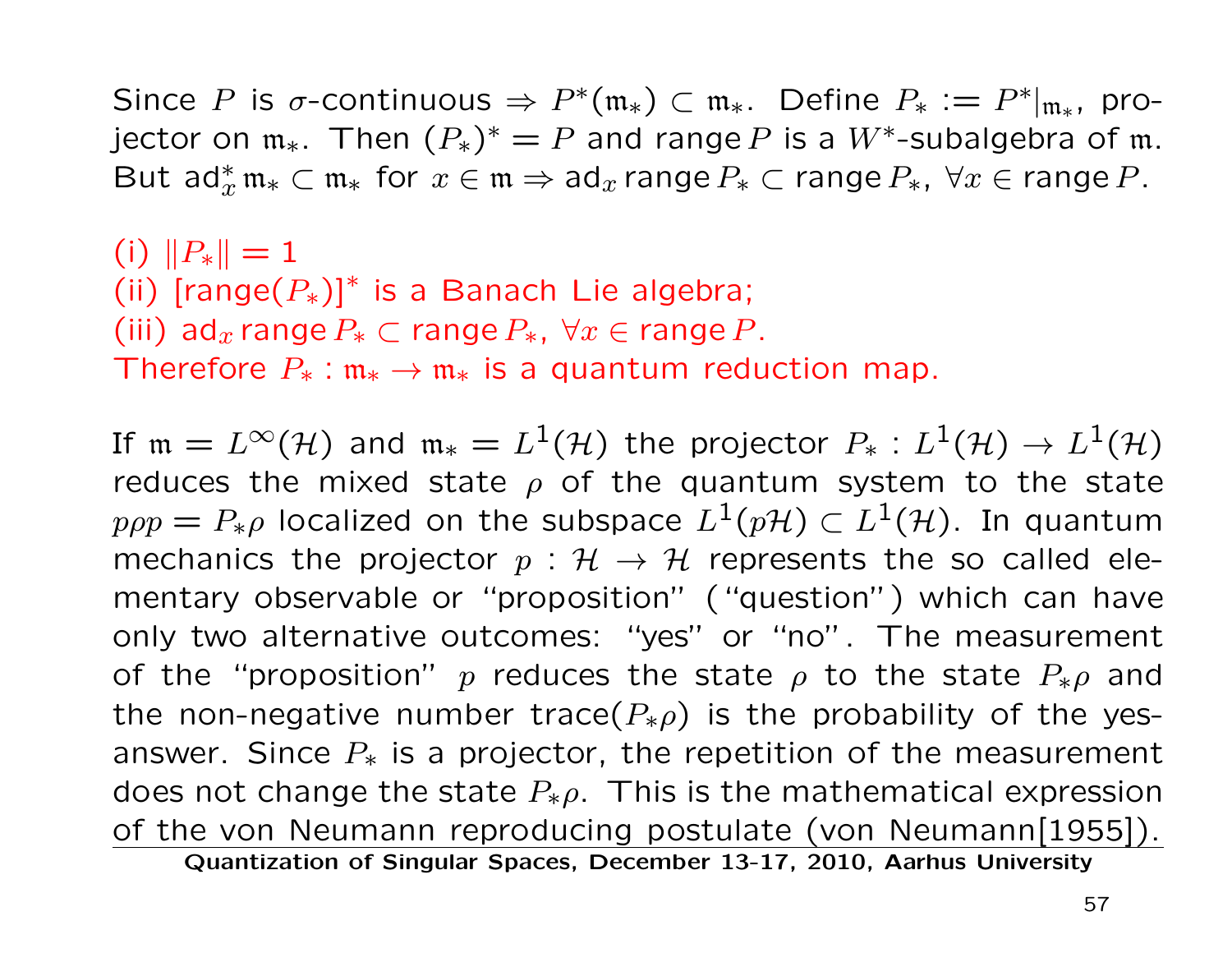**Example 2:** m a  $W^*$ -algebra,  $\{p_\alpha\}_{\alpha \in I} \subset \mathfrak{m}$  a family of self-adjoint mutually orthogonal projectors (i.e.,  $p_{\alpha}p_{\beta}=\delta_{\alpha\beta}p_{\alpha}$  and  $p_{\alpha}^*=p_{\alpha})$ such that  $\sum_{\alpha\in I}p_\alpha=1$ ; the index set  $I$  is not necessary countable. Define the map  $R^* : \mathfrak{m} \to \mathfrak{m}$  by

$$
R^*(x) := \sum_{\alpha \in I} p_{\alpha} x p_{\alpha}, \quad \forall x \in \mathfrak{m},
$$

where the summation is taken in the sense of the  $\sigma$ -topology.

The map  $R^*$ : m  $\rightarrow$  m is a  $\sigma$ -continuous linear projector with  $||R^*|| =$ 1. Moreover, range  $R^*$  is a  $W^*$ -subalgebra of m and hence a Banach Lie subalgebra of  $(m, [\cdot, \cdot])$ . Additionally,  $\forall x, y \in \mathfrak{m}$ , one has

 $R^*(R^*(x)R^*(y)) = R^*(x)R^*(y)$  and  $R^*(x^*) = (R^*(x))^*$ . (1) So  $(R^*)^*$  :  $\mathfrak{m}^* \to \mathfrak{m}^*$  preserves the predual  $\mathfrak{m}_* \subset (\mathfrak{m}_*)^{**} = \mathfrak{m}^*$  and hence  $R := (R^*)^*|_{\mathfrak{m}_*}$  is a quantum reduction. Note that one has the splitting  $m = range R^* \oplus ker R^*$ .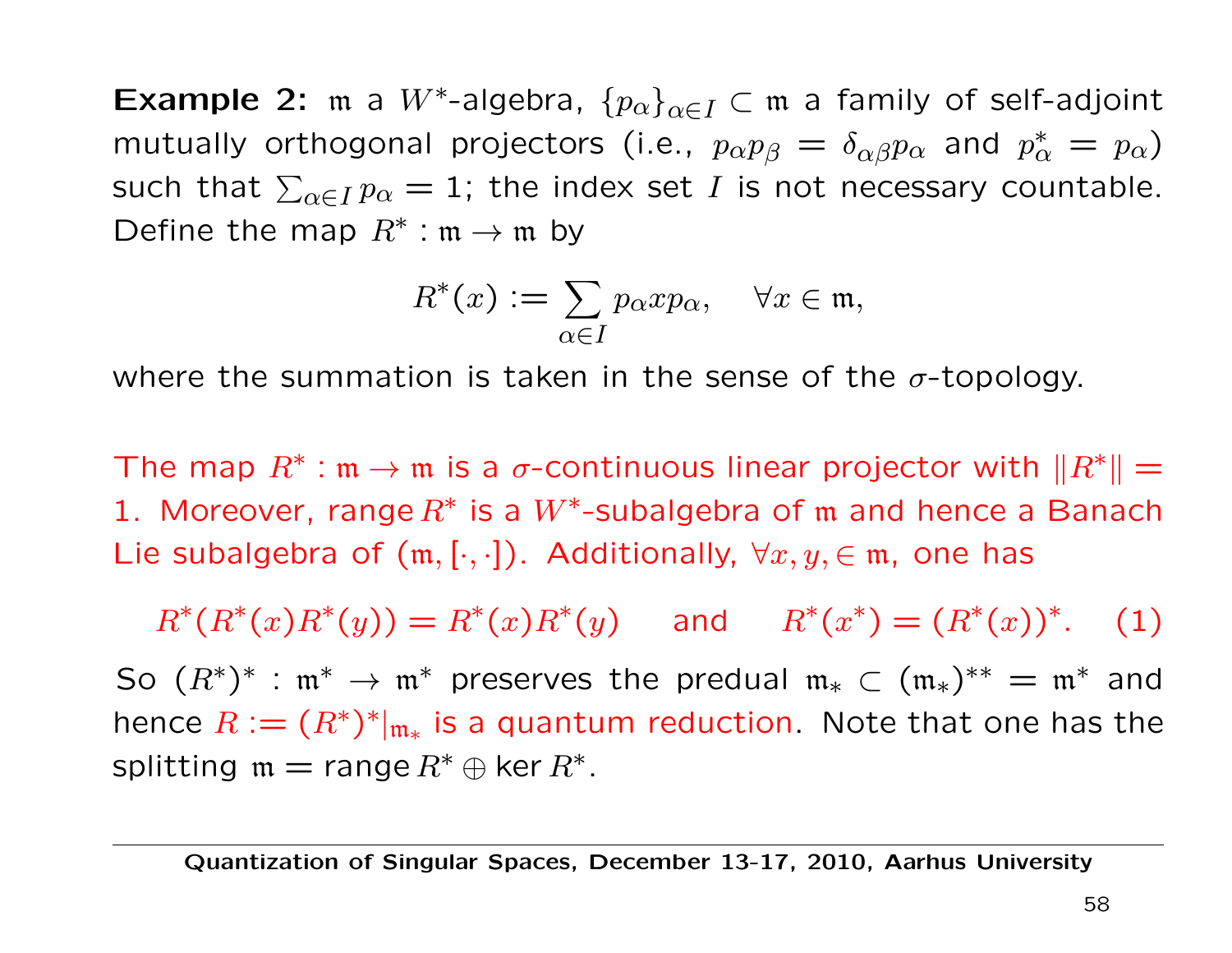$G(m)$  the group of invertible elements of a  $W^*$ -algebra m; it is an open subset (in the norm topology) of m and is therefore a (real or complex) Banach Lie group whose Lie algebra is m relative to the commutator bracket  $[\cdot, \cdot]$ .

Let  $R : \mathfrak{m}_* \to \mathfrak{m}_*$  be a quantum reduction that also satisfies  $R^*(1) =$ 1 and (1). Then  $G(m) \cap \text{range } R^* = G(\text{range } R^*)$  is a closed Banach Lie subgroup of  $G(m)$  whose Lie algebra is the Banach Lie subalgebra range  $R^*$ .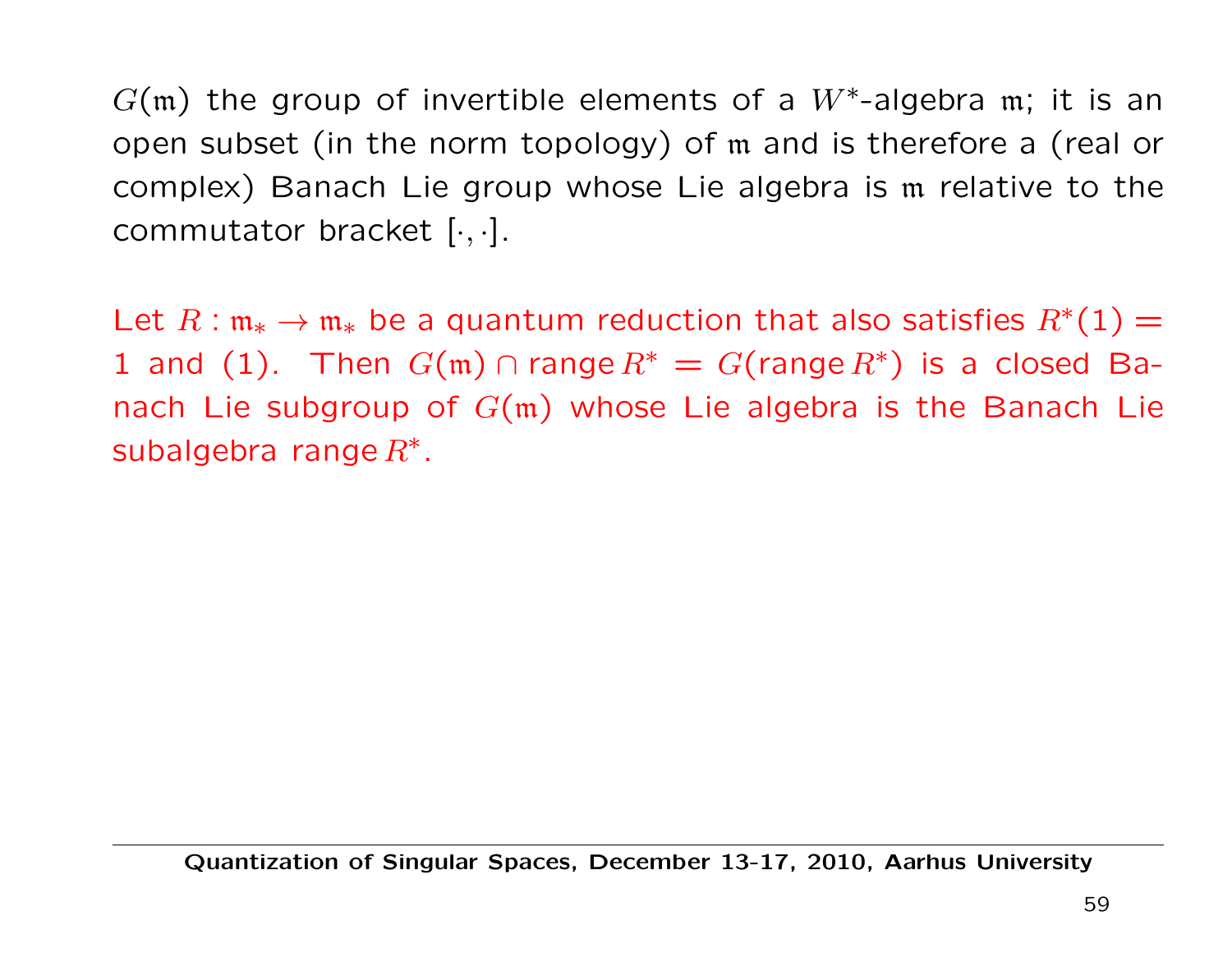### COHERENT STATES QUANTIZATION

P Banach Poisson manifold, b Banach Lie-Poisson space. A co**herent states map** of P into b is a Poisson embedding  $K : P \rightarrow b$ with linearly dense range, i.e., span range  $\overline{K} = \mathfrak{b}$ .

Standard situation: dim  $P < \infty$ ,  $\mathfrak{b} = \mathfrak{h}^1(\mathcal{H})$  is the Banach space of Hermitian trace class operators on a separable complex Hilbert space H,  $\mathcal{K}(p)$  is a rank one orthogonal projector for every  $p \in P$ . Then range  $K \subset \mathbb{CP}(\mathcal{H})$  by identifying a rank one projector with the point in projective space determined by its image.

How is K used in the quantization of a physical system? For the Poisson diffeomorphism  $\sigma : P \to P$ , we assume that there is a linear Poisson automorphism  $\Sigma : \mathfrak{h}^1(\mathcal{H}) \to \mathfrak{h}^1(\mathcal{H})$ , such that the diagram of canonical maps commutes: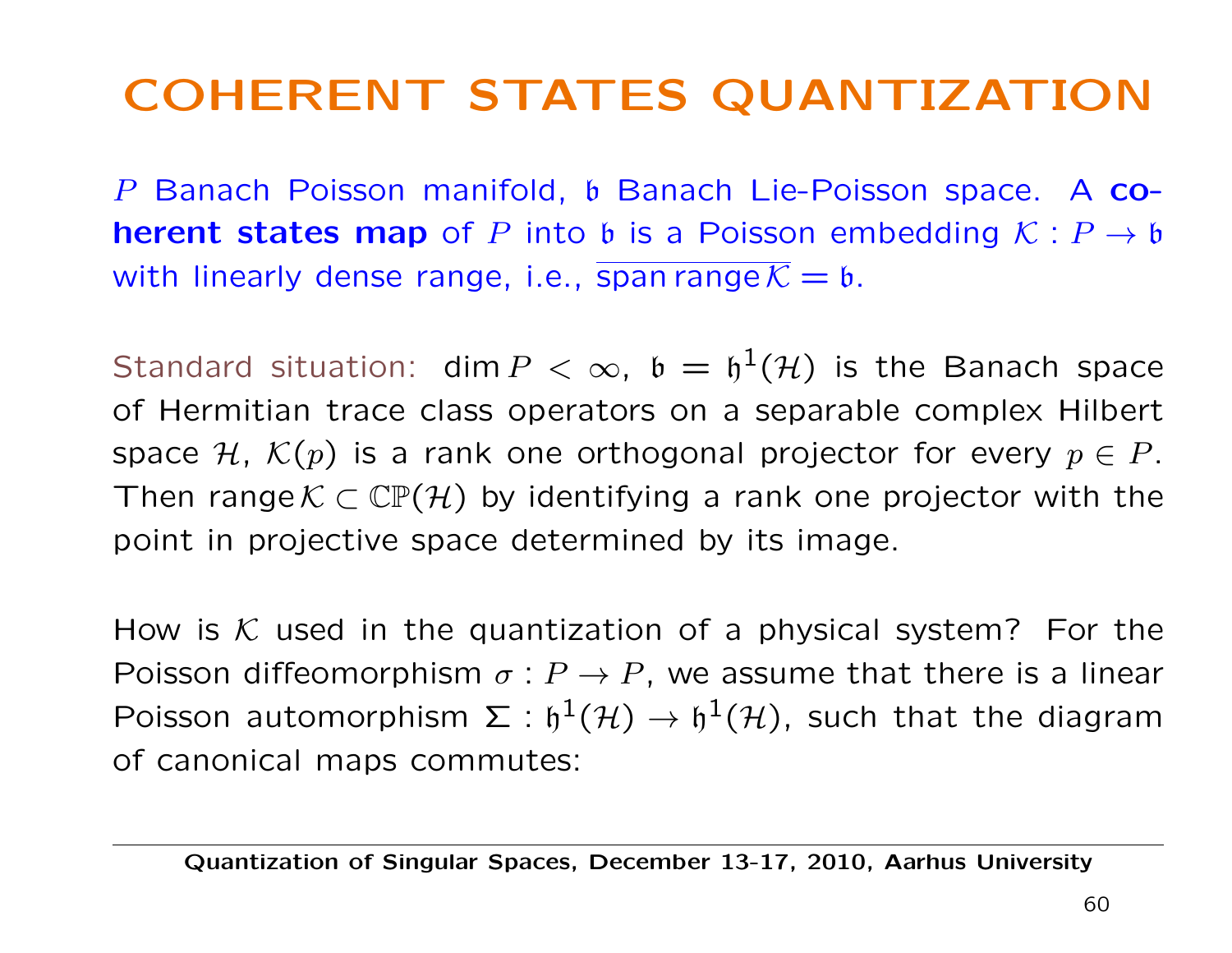

By a theorem of Wigner, the automorphism  $\Sigma$  is of the form  $\Sigma(\rho)$  =  $U\rho U^*$ , where U is a unitary or anti-unitary operator on H. Because range K is linearly dense in b, if such an automorphism  $\Sigma$  exists, it is necessarily unique. Interpret  $\Sigma$  as the quantization of  $\sigma$ .

Aut( $\mathfrak{h}^1(\mathcal{H})$ ) the linear Poisson isomorphisms of  $\mathfrak{h}^1(\mathcal{H})$ . The set of all Poisson diffeomorphisms  $\sigma$  for which a  $\Sigma$  as above exists, forms a subgroup  $\text{Diff}_{\mathcal{K}}(P,\{\cdot,\cdot\})$  of the Poisson diffeomorphism group  $\text{Diff}(P,\{\cdot,\cdot\})$  of P. The map

 $\mathcal{E}: \text{Diff}_{\mathcal{K}}(P,\{\cdot,\cdot\}) \to \text{Aut}(\mathfrak{h}^1(\mathcal{H}))$ 

so defined, is a group homomorphism, the **Ehrenfest quantization**.

 $\sigma_t$  flow of the Hamiltonian vector field  $X_h$  on M and assume that  $\sigma_t \in$  $Diff_{\mathcal{K}}(P, \{\cdot, \cdot\})$  for all t. It is known that the set of all Hamiltonians h satisfying this condition form a Poisson subalgebra of  $C^{\infty}(P)$ . Hence, by Wigner